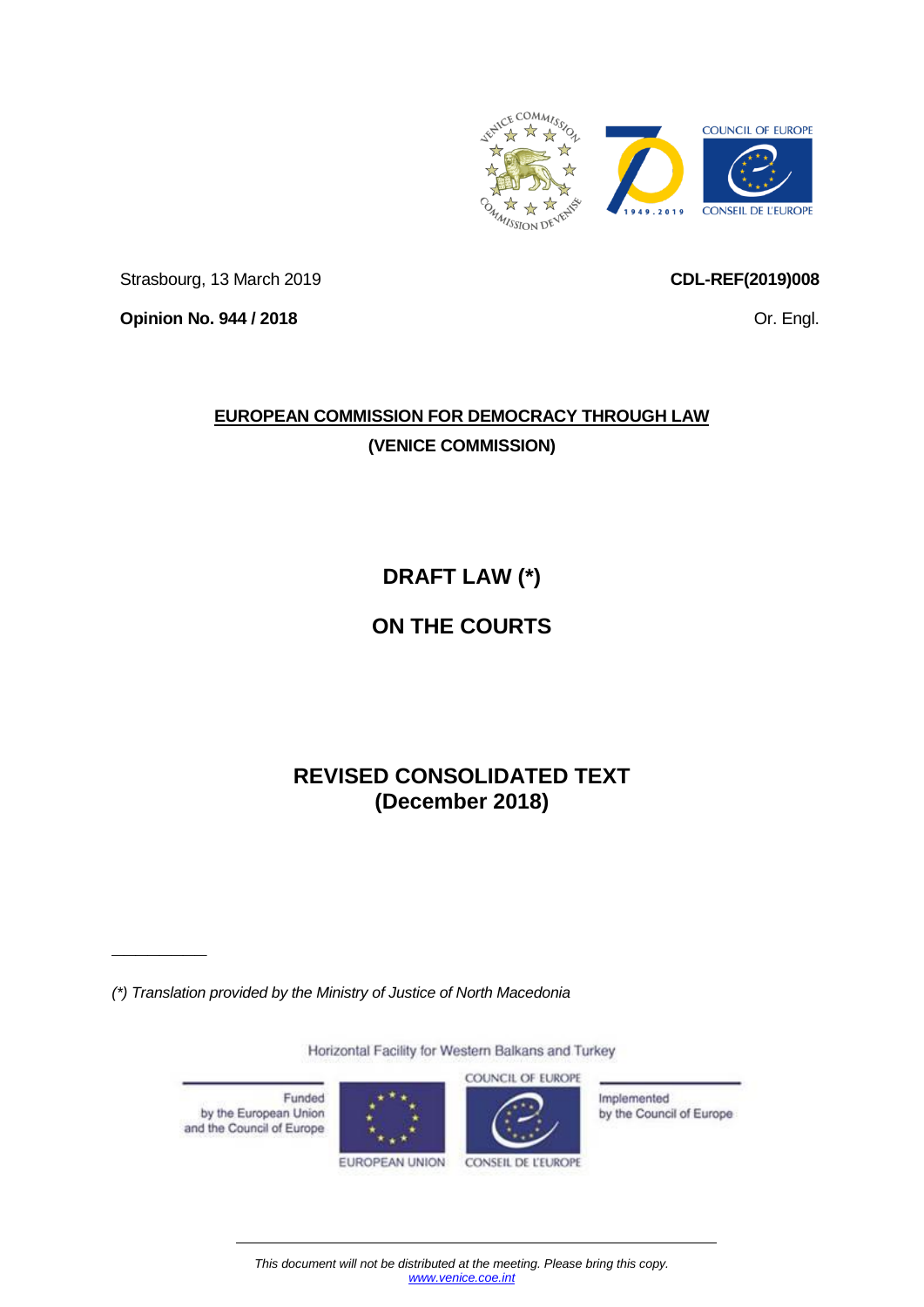# **LAW ON COURTS CONSOLIDATED TEXT**

#### **I. BASIC PRINCIPLES Article 1**

(1) The judicial power shall be exercised by the courts in the Republic of Macedonia. (2) The courts shall be autonomous and independent state bodies.

#### **Article 2**

(1) The courts shall rule and establish their decisions on the basis of the Constitution, laws and international agreements ratified in accordance with the Constitution.

(2) In the application of law, the judges shall protect the human freedoms and rights.

#### **Article 3**

The goals and functions of the judicial power shall include:  $\mathbb{E}^T$  impartial application of law, regardless of the position and capacity of the parties, - protection, respect and promotion of human rights and fundamental freedoms,  $F_{\text{SEP}}$  provision of equity, equality, no discrimination on any ground, and  $\frac{1}{2}$  provision of legal certainty based on the rule of law.

#### **Article 4**

The court shall adjudicate in a procedure prescribed by law:

- on human and citizens' rights and legal interests, step

- on disputes between citizens and other legal entities, see

- on crimes and misdemeanors, and

- on other matters that, under law, fall within the competence of the court.

## **Article 5**

## (1) The courts shall protect the human and citizens' freedoms and rights and the rights of the other legal entities in the Republic of Macedonia.

(2) The citizens and the other legal entities shall be guaranteed judicial protection with regard to the lawfulness of individual acts of state administrative bodies or organizations and the other bodies exercising public powers.

#### **Article 6**

(1) Everyone shall be entitled to equal access to the courts with regard to protection of their rights and legal interests.

(2) When deciding about citizens' rights and obligations and deciding about criminal liability, everyone shall be entitled to fair and public trial before an independent and impartial court established by law within a reasonable period of time.

(3) No one can be limited the access to the courts with regard to protection of their fundamental rights and freedoms due to lack of material assets.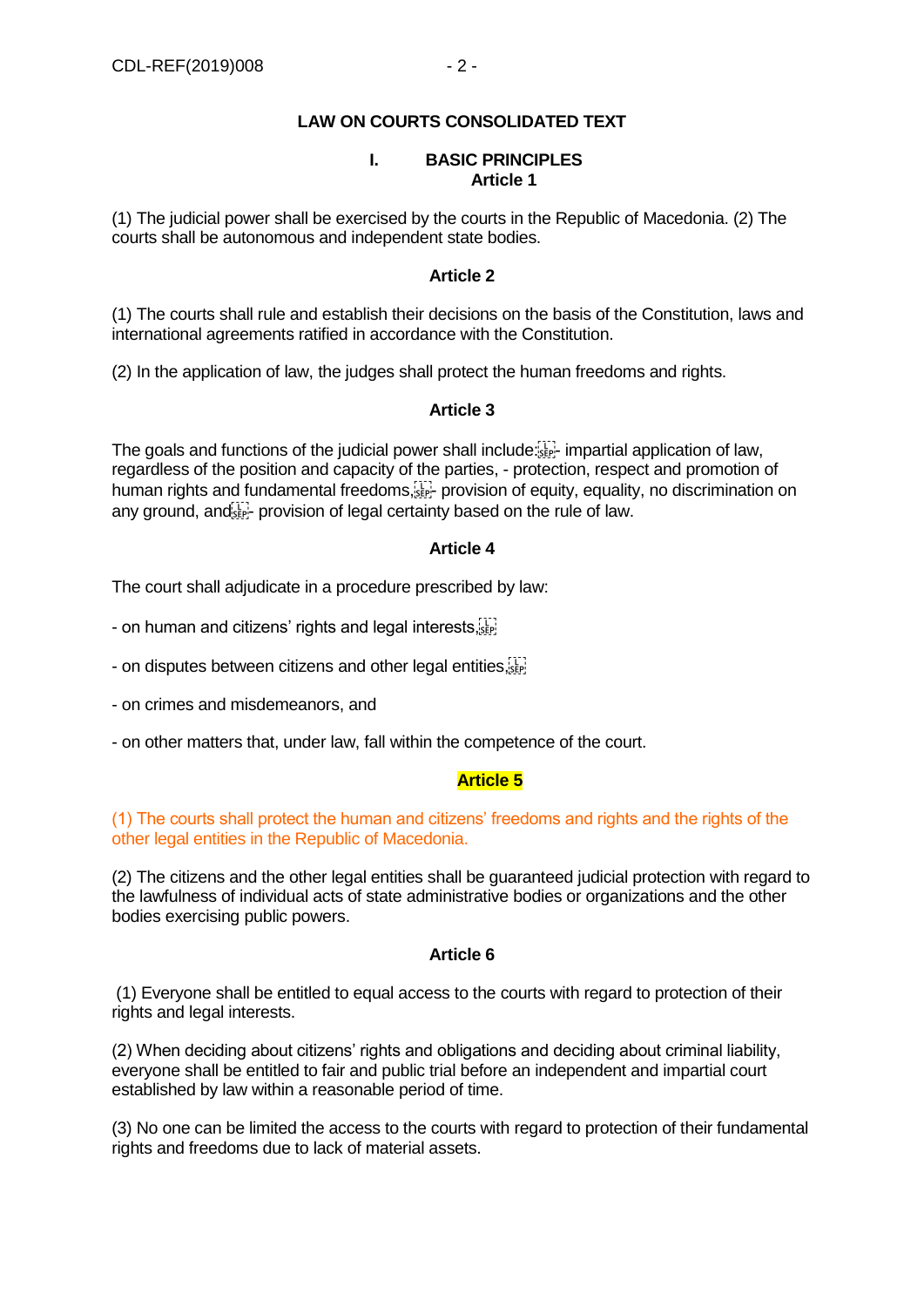#### **Article 7.**

The cases that come before the court for decision shall be distributed electronically among the judges according to the time of receipt of the case in the court, excluding any influence on the manner of distribution by the president of the court, the judge or the court administration, through the automated computer system for the management of court cases, in accordance with the law.

#### **Article 8**

(1) The court shall invoke the lack of jurisdiction only when a law explicitly provides for authority of another state body to decide on a particular request.

(2) The court cannot reject a request related to the exercise of a particular right by reason of a legal gap and shall be obliged to decide upon it, by invoking the general principles of law, unless explicitly prohibited by law.

#### **Article 9**

No one shall be excused from the procedure before the court, unless the Constitution and the international agreements ratified in accordance with the Constitution establish cases of immunity.

## **Article 10**

(1) The procedure before the court shall be regulated by law and shall be based on the following principles:

- legality and legitimacy, see
- equality of parties,
- trial within a reasonable period of time,
- fairness,
- publicity and transparency, see
- contradiction,
- two instance procedure,
- sitting in a panel,

 $\sum_{s \in P}$  oral hearings,  $\sum_{s \in P}$ 

- directness,
- the right to defense, that is, representation,
- free evaluation of evidence, and FIT
- economy.

(2) The laws on separate procedures shall in detail regulate the principles of the procedures, the manner of their conducting and the possible exemptions to certain principles.

## **Article 11**

(1) The judge shall decide impartially by applying the law on the basis of free evaluation of the evidence.

(2) Any form of influence on the independence, impartiality and autonomy of the judge in the exercise of the judicial office on any grounds and by any entity shall be prohibited.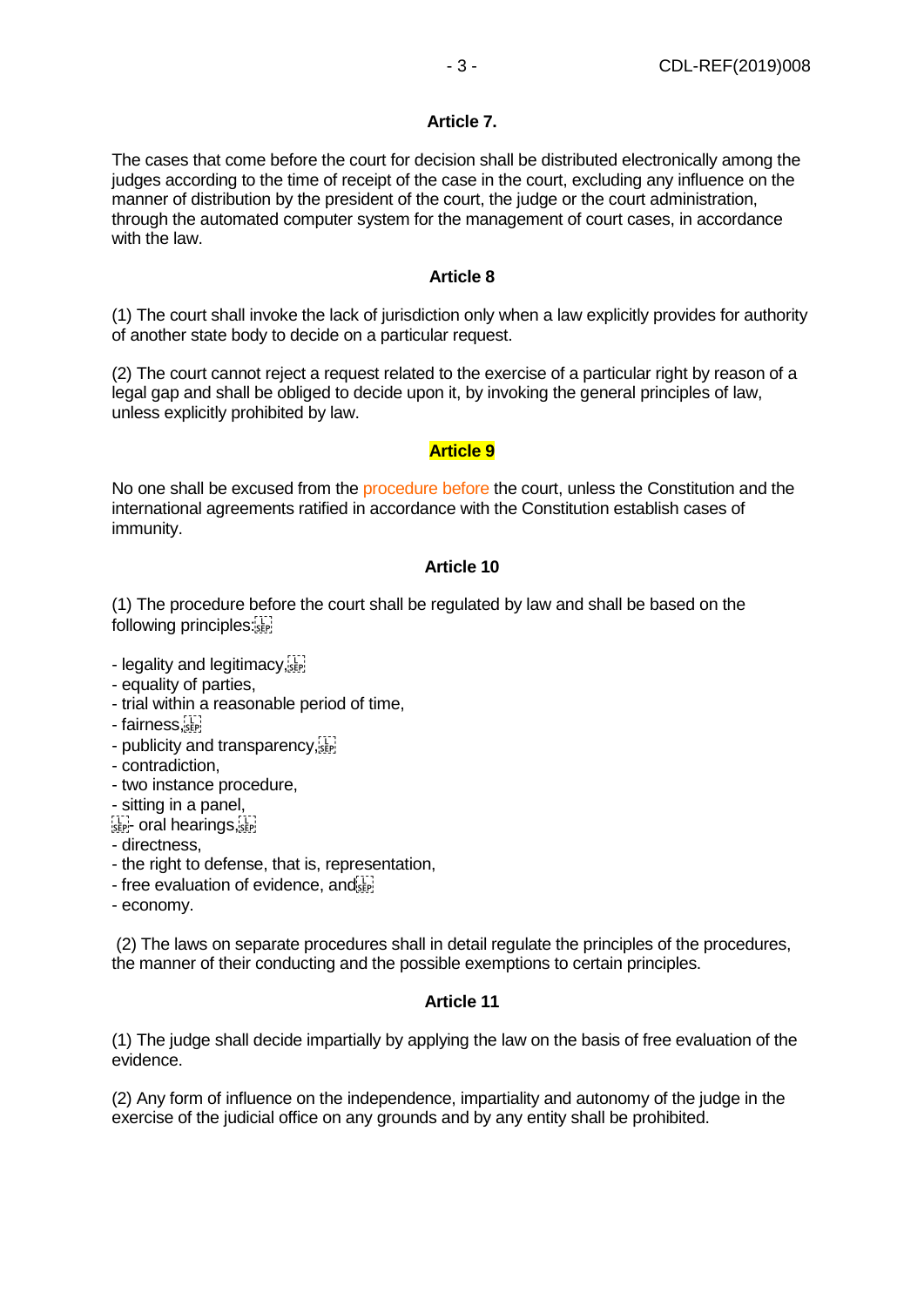# **Article 12**

(1) The work in the courts shall, as a rule, be performed in specialized court divisions.

(2) The specialized court divisions shall be established depending on the type and workload in the court, in the area of criminal law, juvenile crime, civil, commercial law, labor relations, and other more specific types of disputes within the scope of the work in the court.

(3) The judges shall specialize in a certain area within the specialized court division.

# **Article 13**

(1) The court decisions shall be pronounced in the name of the citizens of the Republic of Macedonia.

(2) The legally valid court decision shall have undisputed legal effect.

(3) The court decision may only be amended or abolished by a competent court in a procedure prescribed by law.

(4) The court decisions shall be binding for all legal entities and natural persons and shall have greater legal force with regard to the decision of any other body.

(5) Everyone shall be obliged to obey the legally valid and enforceable court decision under threat of legal sanctions.

# **Article 14**

Everyone shall be obliged to restrain from commission or omission of an action that obstructs the adoption or enforcement of the court decision.

# **Article 15**

Any state body shall be obliged, when it falls within its competence, to ensure the enforcement of the court decision. The supervision of the enforcement of the court decisions shall be conducted by the court in accordance with the law.

# **Article 16**

The enforcement of a legally valid and enforceable court decision shall be carried out in the fastest and most effective manner possible, and it cannot be obstructed by a decision of any other state body.

# **Article 17**

No one, without being authorized thereof, shall be permitted to hold, conceal or open a court writ or another court communication not addressed to him/her

## **Article 18**

(1) The court shall raise an initiative for conducting a procedure to assess the compliance of the law with the Constitution when the procedure questions its compliance with the Constitution, and shall inform the next higher court and the Supreme Court of the Republic of Macedonia thereof.

(2) If the court deems that the law to be applied in a particular case is not in compliance with the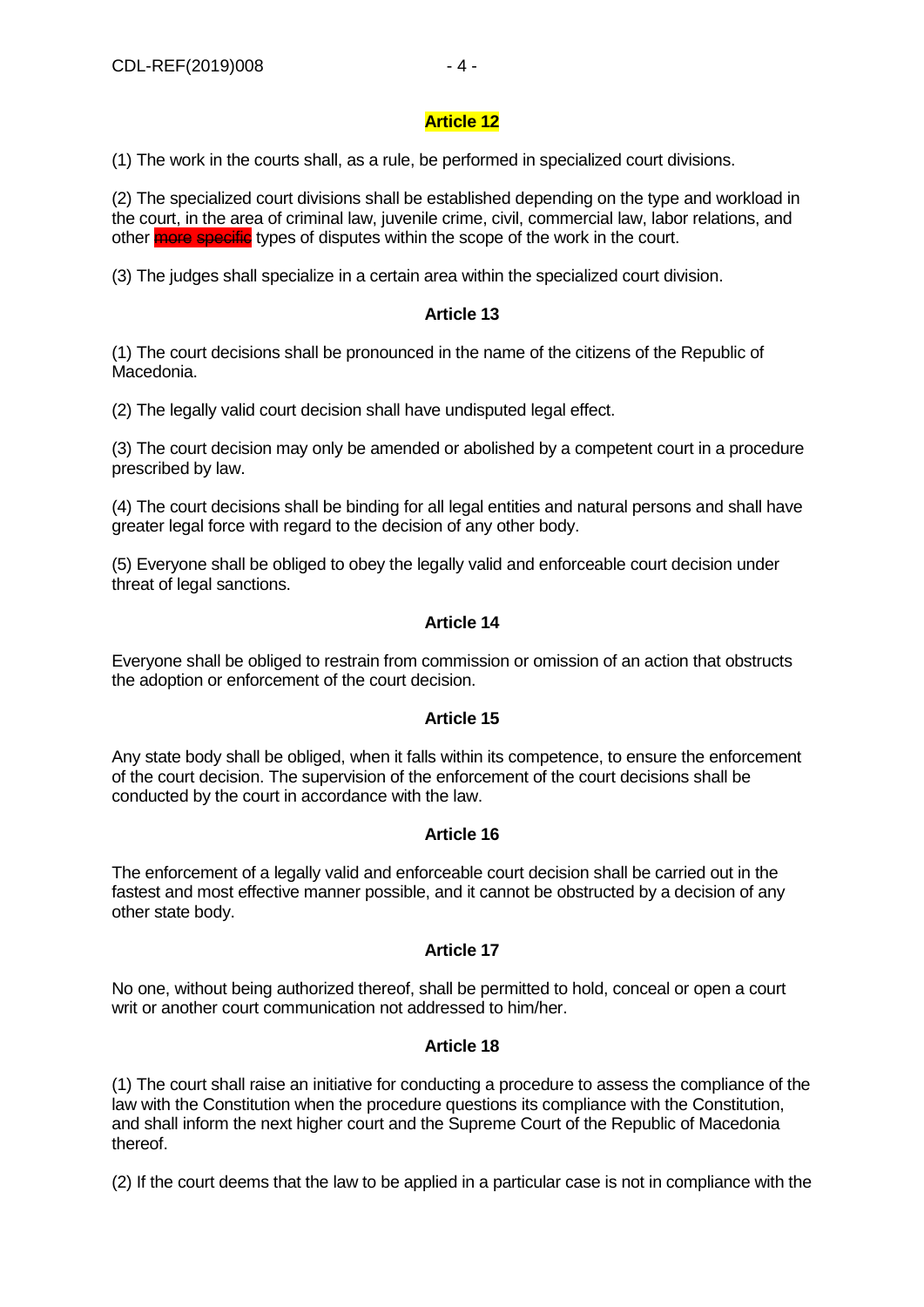Constitution, and the constitutional provisions cannot apply directly, it shall suspend the procedure until the Constitutional Court of the Republic of Macedonia adopts a decision.

(3) The party shall have the right to appeal against the decision interrupting the procedure in the cases referred to in paragraph (2) of this Article. The procedure upon the appeal shall be urgent.

(4) If the court deems that the application of the law in a particular case is contrary to the provisions of an international agreement ratified in accordance with the Constitution, it shall apply the provisions of the international agreement, provided that they may be directly applied.

(5) In the particular cases, the court shall directly apply the final and enforceable decisions of the European Court of Human Rights, the International Criminal Court, or another court, the jurisdiction of which is recognized by the Republic of Macedonia.

(6) When deciding, the court is obliged to apply the views expressed in final judgments of the European Court of Human Rights."

# **Article 19**

(1) The courts shall be obliged to provide legal assistance to each other.

(2) The court of higher instance may require from the court of lower instance within its area data about the application of the laws, the problems emerging during the trial, the monitoring and harmonization of the court practice, the deferral of the procedure regarding particular cases, and other data, but it may inspect the work of those courts in another manner, as well as hold joint meetings in order to discuss the abovementioned matters.

(3) In the exercise of the powers referred to in paragraphs (1) and (2) of this Article, the court of higher instance cannot in any way exert influence on the independence and autonomy of the court of lower instance in the adjudication of particular cases.

#### **Article 20**

(1) On request of the court, in the exercise of its competence, the state bodies and other legal entities shall be obliged to submit all the necessary data, acts or documents at their disposal and required for the procedure, without any postponement.

(2) The court shall be obliged to protect the classified information with a certain degree of secrecy defined in accordance with the law, obtained from other state bodies or legal entities against unauthorized disclosure.

(3) On request of a state body and other legal entities, the court shall provide legal assistance and shall submit acts required to conduct the procedure, unless it obstructs its independence and autonomy.

## **Article 21**

The courts shall provide legal assistance to foreign courts in a procedure determined by law, unless otherwise determined by an international agreement.

## **II. ORGANIZATION AND JURISDICTION**

**1. Types of courts Article 22**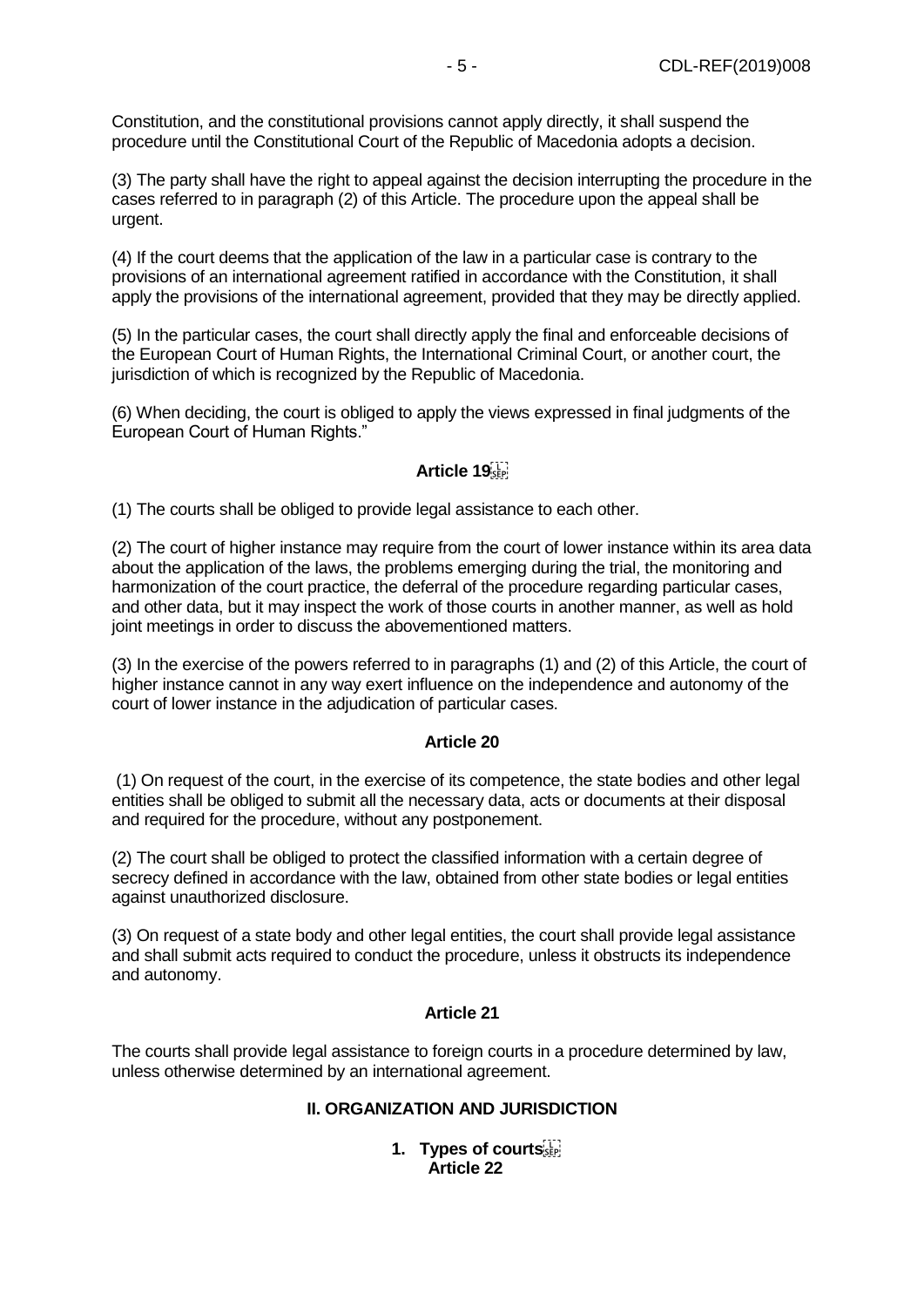The basic courts, the courts of appeal, the Administrative Court, the Higher Administrative Court, and the Supreme Court of the Republic of Macedonia shall exercise the judicial power within the judicial system.

# **Article 23**

(1) The basic courts shall be established for one or several municipalities the territory of which is defined by this Law.

(2) In accordance with the actual jurisdiction, the basic courts shall rule in first instance and shall be established as courts with basic competence and courts with expanded competence.

(3) Specialized court divisions shall be mandatorily established within the basic courts with expanded competence to act upon particular types of disputes.

(4) The basic courts may have court departments, may try outside the court's seat, and may have court days outside the court's seat.

## **Article 24**

(1) The courts of appeal shall be established for the territory of several courts of first instance defined by this Law.

(2) The seats of the courts of appeal shall be in Bitola, Gostivar, Skopje and Shtip.

## **Article 25**

(1) The Administrative Court shall be established and shall exercise the judicial power on the whole territory of the Republic of Macedonia.

(2) The seat of the Administrative Court shall be in Skopje.

## **Article 25-a**

(1) The Higher Administrative Court shall be established and shall exercise the judicial power on the whole territory of the Republic of Macedonia.

(2) The seat of the Higher Administrative Court shall be in Skopje.

## **Article 26**

(1) The Supreme Court of the Republic of Macedonia shall exercise the judicial power on the whole territory of the Republic.

(2) The seat of the Supreme Court of the Republic of Macedonia shall be in Skopje.

## **Article 27**

(1) The court shall have a seal containing the name of the court, its seat, the coat of arms, and the name Republic of Macedonia.

(2) The name Republic of Macedonia, the name of the court, the seat of the court, the coat of arms, and the flag of the Republic of Macedonia shall be displayed on the building wherein the court is situated.

(3) *Out of force*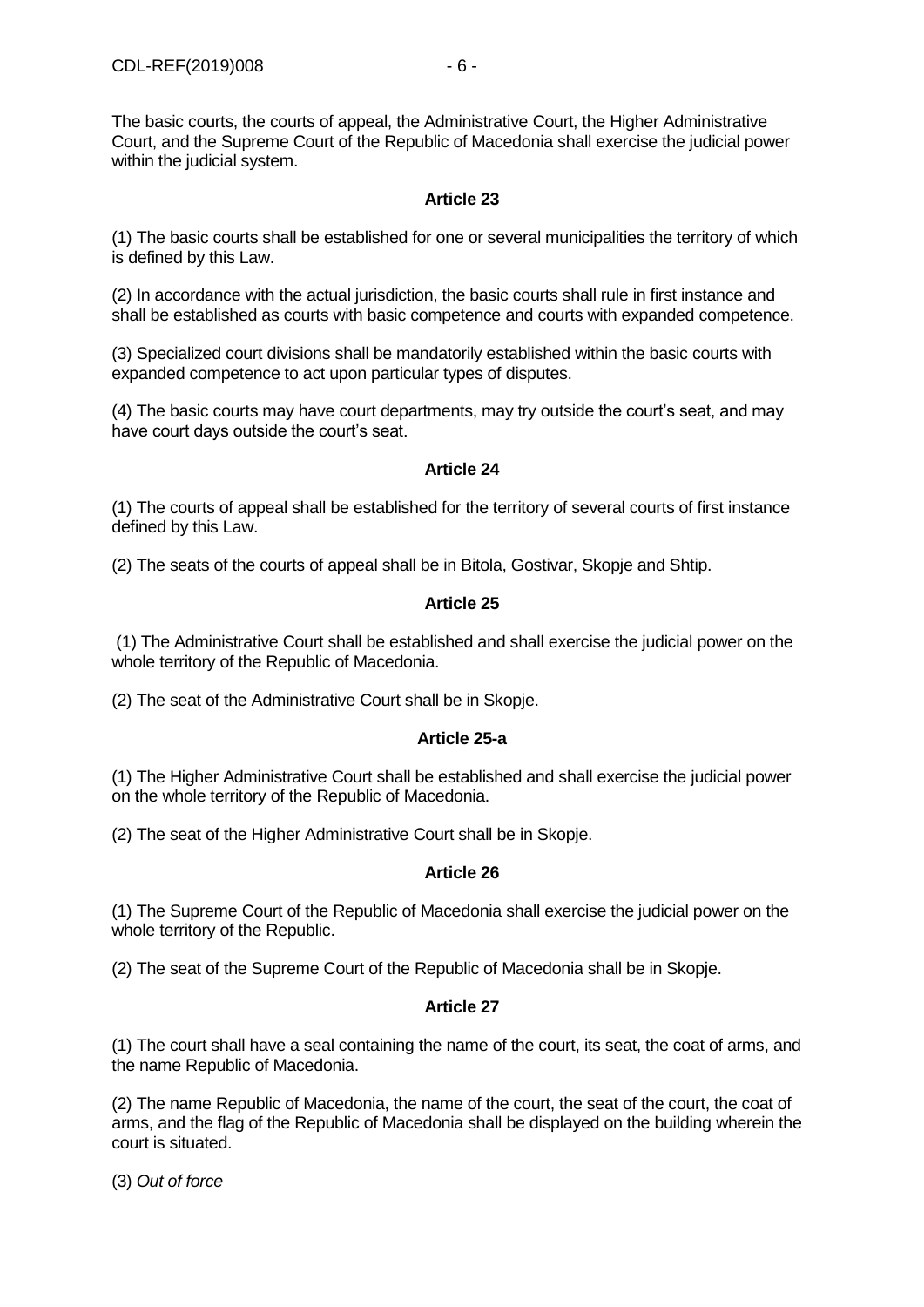#### **2. Territorial jurisdiction Article 28**

(1) The basic courts shall be established for the following municipal territories: 1. Basic Court in Berovo, for the territory of the municipalities of Berovo and Pehchevo; Epenzia: Basic Court in Bitola, for the territory of the municipalities of Bitola, Mogila, Novaci and Demir Hisar, with a Court Division in Demir Hisar; 3. Basic Court in Vinica for the territory of the municipality of Vinica; 4. Basic Court in Veles for the territory of the municipalities of Veles, Gradsko and Chashka; 5. Basic Court in Gevgelija for the territory of the municipalities of Gevgelija, Bogdanci, Dojran and Valandovo, with a Court Division in Valandovo; EP; 6. Basic Court in Gostivar for the territory of the municipalities of Gostivar, Vrapchishte, Mavrovo and Rostusha;<sup>17</sup><sub>1</sub>7. Basic Court in Debar for the territory of the municipalities of Debar and Zhupa; Final Basic Court in Delchevo for the territory of the municipalities of Delchevo and Makedonska Kamenica;<sup>[17</sup>]. Basic Court in Kavadarci for the territory of the municipalities of Kavadarci and Rosoman; 10. Basic Court in Kichevo for the territory of the municipalities of Kichevo, Vraneshtica, Drugovo, Zajas, Oslomej, Plasnica and Makedonski Brod, with a Court Division in Makedonski Brod;<sup>[11</sup>]1. Basic Court in Kochani for the territory of the municipalities of Kochani, Zrnovci and Cheshinovo-Obleshevo; 12. Basic Court in Kratovo for the territory of the municipality of Kratovo; 13. Basic Court in Kriva Palanka for the territory of the municipalities of Kriva Palanka and Rankovce; 14. Basic Court in Kumanovo for the territory of the municipalities of Kumanovo, Lipkovo and Staro Nagorichane; 15. Basic Court in Krushevo for the territory of the municipality of Krushevo;<sup>[17</sup>] 6. Basic Court in Negotino for the territory of the municipalities of Negotino and Demir Kapija; 17. Basic Court in Ohrid for the territory of the municipalities of Ohrid and Debarca; 18. Basic Court in Prilep for the territory of the municipalities of Prilep, Dolneni and Krivogashtani; 19. Basic Court in Radovish for the territory of the municipalities of Radovish and Konche; 20. Basic Court in Resen for the territory of the municipality of Resen; 21. Basic Court in Sveti Nikole for the territory of the municipalities of Sveti Nikole and Lozovo;<sup>[17</sup>] 22. Basic Criminal Court in Skopje for the territory of the municipalities of Centar, Karposh, Gjorche Petrov, Saraj, Kisela Voda, Aerodrom, Butel, Gazi Baba, Chair, Shuto Orizari, Chucher Sandevo, Sopishte, Studenichani, Zelenikovo, Petrovec, Ilinden and Arachinovo; <sup>[17</sup>] 23. Basic Civil Court Skopje for the territories of the municipalities of Centar, Karposh, Gjorche Petrov, Saraj, Kisela Voda, Aerodrom, Butel, Gazi Baba, Chair, Shuto Orizari, Chucher Sandevo, Sopishte, Studenichani, Zelenikovo, Petrovec, Ilinden and Arachinovo;<sup>[17]</sup> 24. Basic Court in Struga for the territory of the municipalities of Struga and Vevchani; 25. Basic Court in Strumica for the territory of the municipalities of Strumica, Vasilevo, Bosilovo and Novo Selo; 26. Basic Court in Tetovo for the territory of the municipalities of Tetovo, Bogovinie, Brvenica, Zhelino, Jegunovce and Tearce, and Friday 7, Basic Court in Shtip for the territory of the municipalities of Shtip, Karbinci and Probishtip, with a Court Division in Probishtip.

(2) The court department of the basic court shall exercise competences of a basic court for the territory of the municipalities for which it is established.

(3) In case of formation of new municipalities, the territories of the courts defined by paragraph (1) of this Article shall remain the same.

#### **Article 29**

The courts of appeal shall be established for the following territories: 1. Court of Appeal in Bitola for the territory of the basic courts in Bitola, Krushevo, Ohrid, Prilep, Resen and Struga;<sup>[17]</sup> 2. Court of Appeal in Gostivar for the territory of the basic courts in Gostivar, Tetovo,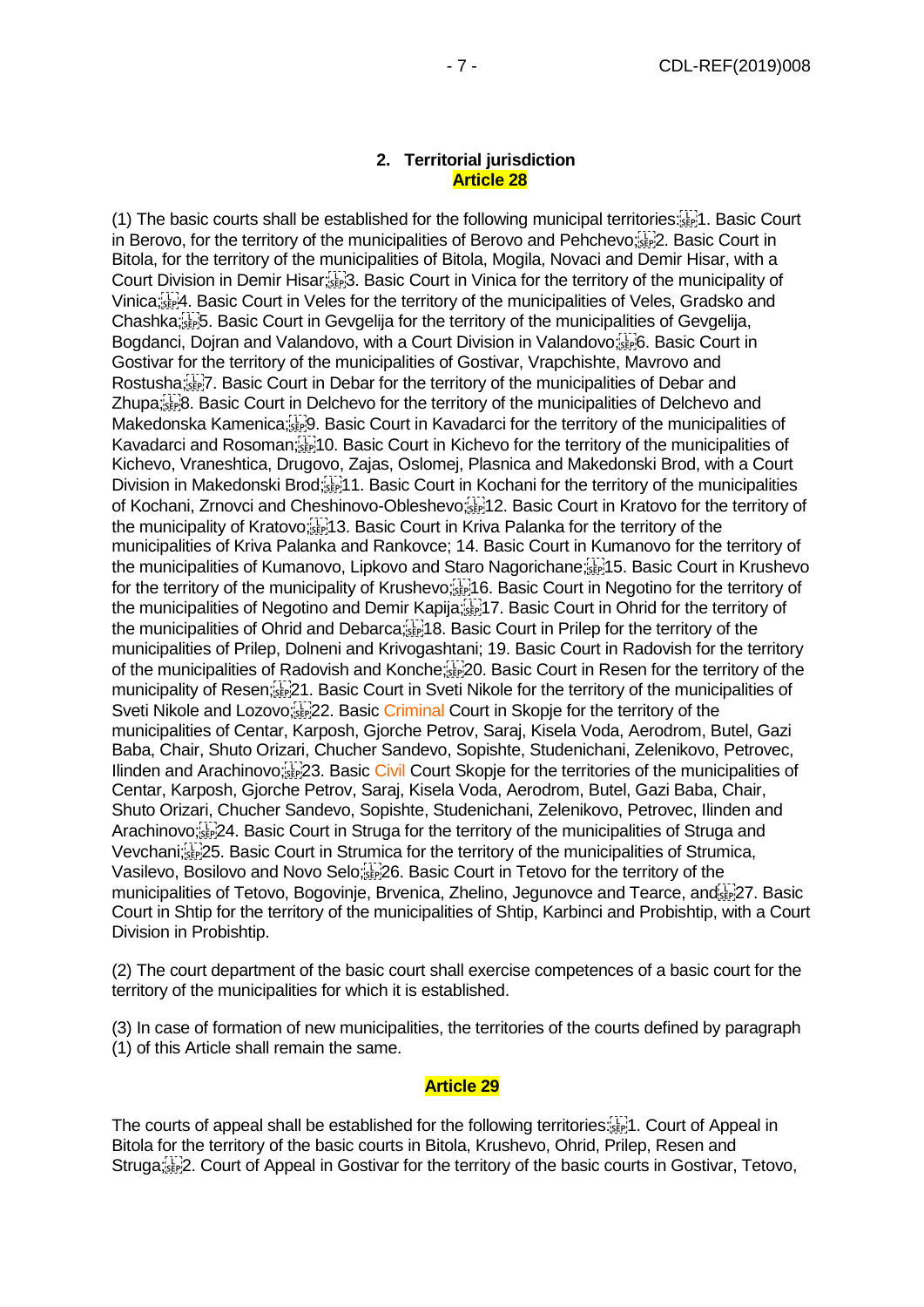Kichevo and Debar;<sup>[17</sup>]. Court of Appeal in Skopje for the territory of the basic courts in Veles, Gevgelija, Kavadarci, Kratovo, Kriva Palanka, Negotino, Basic Criminal Court Skopje and Basic Civil Court Skopje, and  $\overline{4}$ . Court of Appeal in Shtip for the territory of the basic courts in Berovo, Vinica, Delchevo, Kochani, Radovish, Sveti Nikole, Strumica and Shtip.

## **3. Actual jurisdiction of courts Article 30**

(1) The basic courts with basic competence for the territories for which they are established shall have jurisdiction to decide in first instance upon crimes and misdemeanors, as follows:

- on crimes for which the law defines an imprisonment sentence of up to five years as a primary sentence, if jurisdiction of another court is not foreseen for particular criminal cases,  $\overline{S_{\text{eff}}}$ 

- on criminal acts for which a special law establishes jurisdiction of a court with basic competence,

- to conduct investigation or investigative actions for criminal acts falling within its competence;

- on all types of misdemeanors, except for misdemeanors which by law are within the competence of a state administrative body or organization or another body exercising public powers, and see

- on appeals and complaints against the procedures within the competence of these courts.

(2) The basic courts with basic competence shall have the jurisdiction to decide in first instance on civil disputes, as follows:  $\mathbb{E}$ , disputes concerning property and other civil relations between natural persons and legal entities, the value of which does not exceed Euro 50.000 in Denar counter-value, unless competence is vested in another court by law,

- disputes for determination and contesting paternity, maternity, confirming the existence of marriage, marriage annulment and divorce,  $\sum_{s \in P_1^-}$  alimony,  $\sum_{s \in P_1^-}$  parenting and upbringing of children,

- hindering possession.<sup>117</sup>

- lifelong support,

- compensation for a damage that does not exceed the amount of Euro 50.000 in Denar counter- value,

- securing and enforcement procedure, see
- labor relations,
- inheritance disputes,  $\frac{1}{35}$
- non-contentious and inheritance matters and
- keeping records of deeds, and
- other matters defined by law.

## **Article 31**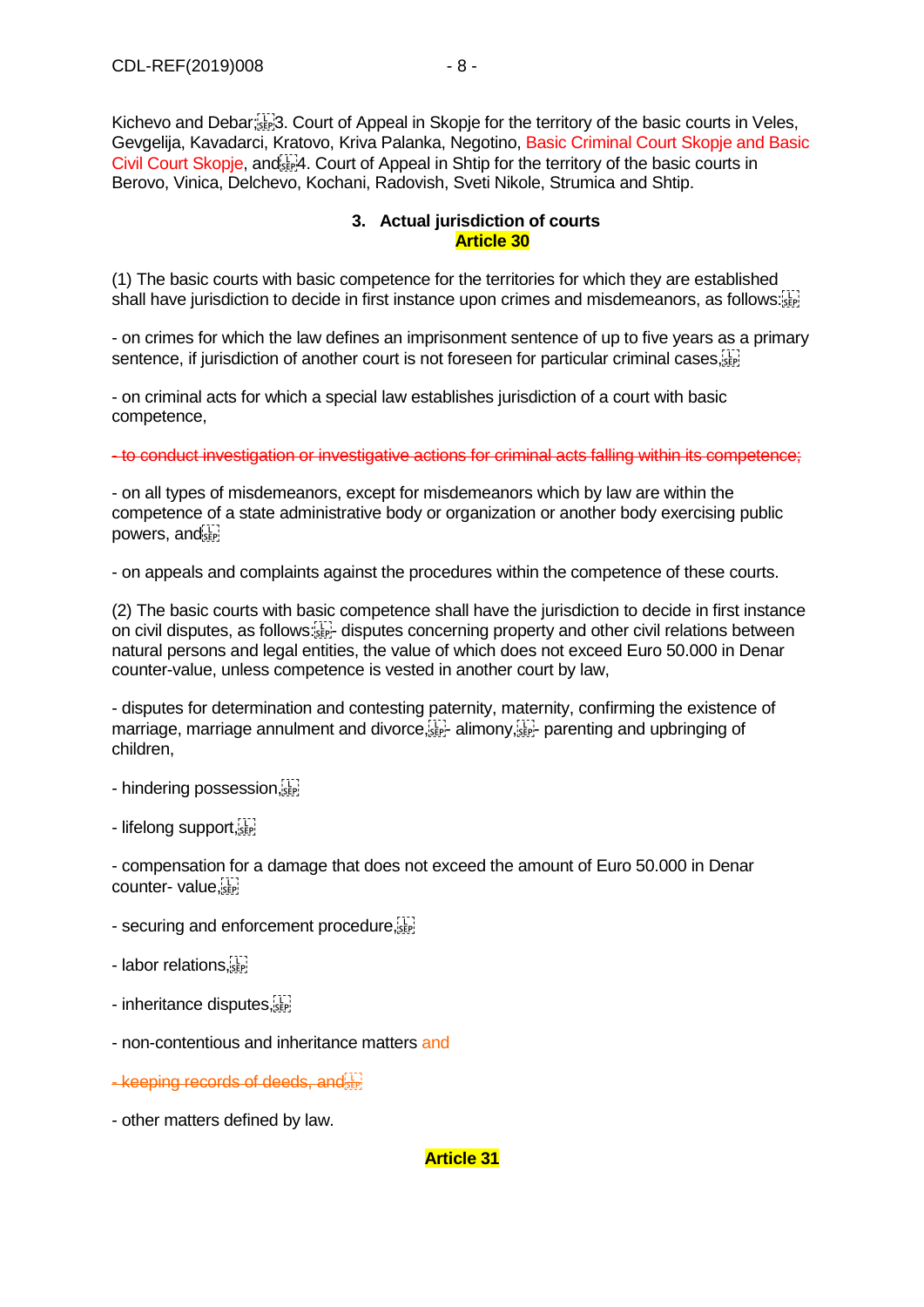(1) The basic courts with expanded competence, in addition to the competence defined in Article 30 of this Law for the territories for which they are established, shall have jurisdiction to decide on crimes, as follows:

- on crimes for which the law does not anticipate imprisonment sentence of more than five years and criminal cases and misdemeanors committed by children,

- to conduct investigation or investigative activities for criminal acts within their competence,

- to act upon extradition cases, transfer of sentenced persons, recognition and enforcement of foreign judgments,

 $\frac{1}{35}$  on appeals and complaints against the procedures that fall within their competence, and  $\frac{1}{35}$ 

- upon procedures related to international legal assistance determined by law.

(2) The basic courts with expanded competence, in addition to the competence defined in Article 30 of this Law for the territories for which they are established, shall have jurisdiction to decide on civil and commercial maters, as follows:

- property and other civil disputes of natural persons and legal entities, the value of which exceeds Euro 50.000 in Denar counter-value, unless the law foresees competence of another court,

- commercial disputes in which both parties are legal entities or state bodies, as well as disputes on copyrights and other related rights and industrial property rights,  $\overline{S_{\text{EP}}^{11}}$ 

- bankruptcy and liquidation procedure,

- disputes for determination and securing coercive enforcement, and

- disputes between domestic legal and foreign entities that arise from their mutual commercial, that is, trade relations.

(3) The competence referred to in paragraphs (1) and (2) of this Article shall be exercised by the following courts: The Basic Court in Bitola covering the territory of the Basic Court in Resen as well; The Basic Court in Prilep covering the territory of the Basic Court in Krusevo as well; The Basic Court in Ohrid for the territory of the Basic Court in Ohrid; The Basic Court in Struga for the territory of the Basic Court in Struga; The Basic Court in Gostivar covering the territory of the Basic Court in Gostivar; The Basic Court in Kicevo covering the territory of the basic courts in Kicevo and Debar as well; The Basic Court in Tetovo for the territory of the Basic Court in Tetovo; The Basic Court in Kumanovo covering the territory of the Basic Courts in Kriva Palanka and Kratovo as well; The Basic Court in Kocani covering the territory of the Basic Courts in Berovo, Vinica and Delcevo as well; The Basic Court in Veles covering the territory of the Basic Court in Veles, The Basic Court in Gevgelija covering the territory of Basic Court in Gevgelija; The Basic Court in Kavadarci covering the teriirtory of Basic Court in Kavadarci and Negotino as well; The Basic Court in Strumica covering the territory of the Basic Court in Radovish as well, and The Basic Court in Stip covering the territory of the Basic Court in Sveti Nikole as well.

#### **Article 32**

(1) A specialized court department competent for trying in organized crime and corruption for the whole territory of the Republic of Macedonia shall be established in the Basic Criminal Court in Skopje. The specialized court department shall be competent to try for: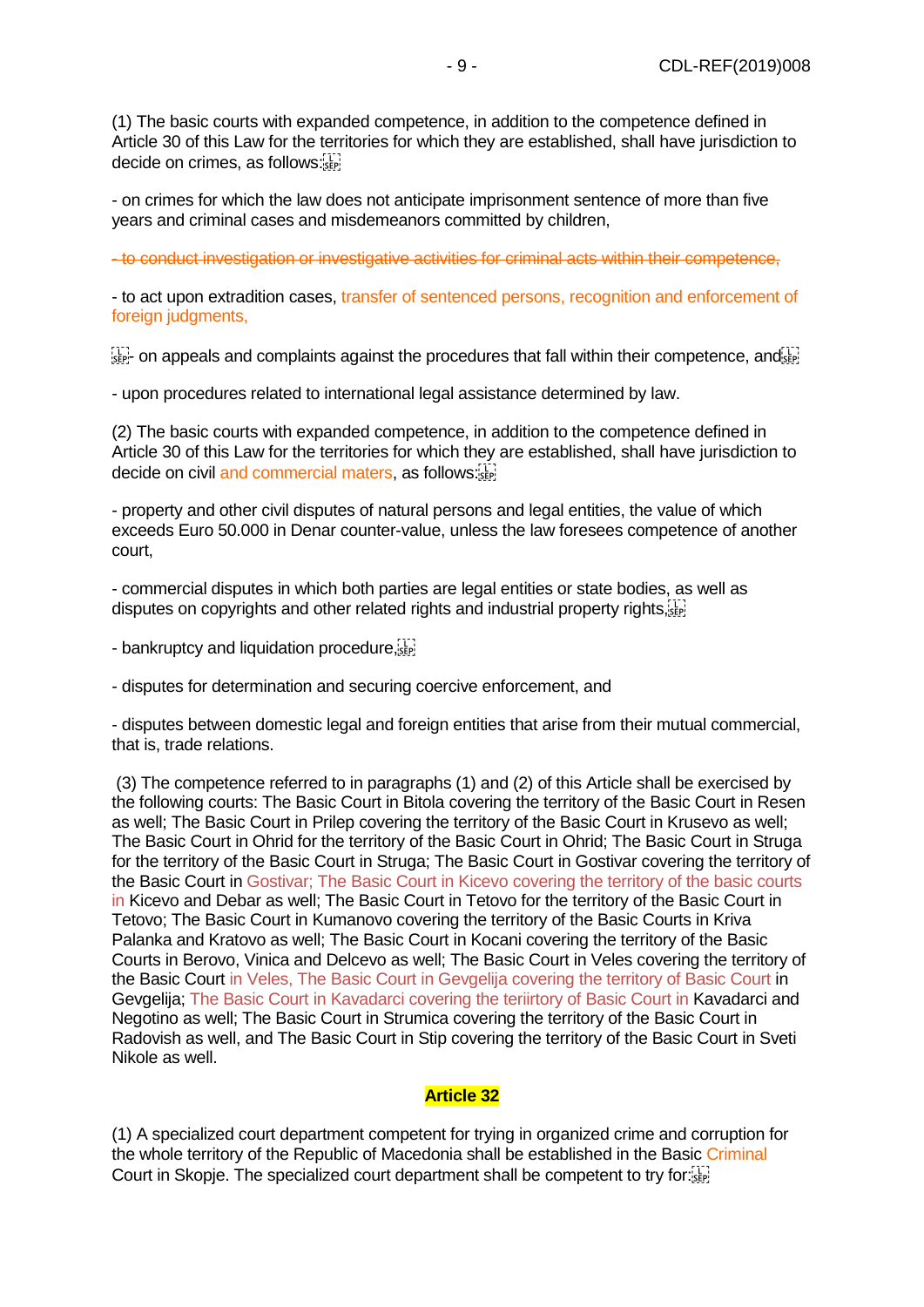- crimes committed by a structured group of three or more persons that exists for a certain period of time and acts for the purpose of committing one or several crimes for which an imprisonment sentence of minimum four years is anticipated by law, with intend to obtain financial or other benefit directly or indirectly,

- crimes committed by a structured group or criminal organization on the territory of the Republic of Macedonia or other countries or when the crime is prepared or planned on the territory of the Republic of Macedonia or in another country, step

- crimes for abuse of official position and power referred to in Article 353 paragraph 5, accepting bribe of significant value referred to in Article 357 and illegal mediation referred to in Article 359, all referred to in the Criminal Code, committed by an elected or appointed functionary, official or responsible person within the legal entity, and

- crimes for illegal manufacturing and distribution of narcotic drugs, psychotropic substances and precursors referred to in Article 215 paragraph 2, money laundering and other incomes from punishable crime of substantial value referred to in Article 273, terroristic threat to the constitutional order and security referred to in Article 313, offering bribe of greater value referred to in Article 358, illegal influence on witnesses referred to in Article 368-a, criminal association referred to in Article 394, terrorist organization referred to in Article 394-a, terrorism referred to in Article 394-b, crimes involving human trafficking referred to in Article 418-a, crimes involving smuggling migrants referred to in Article 418-b, trafficking juveniles referred to in Article 418-d, and other crimes against humanity and the international law referred to in the Criminal Code, regardless of the number of offenders.

(2) The Basic Courts in Bitola, Tetovo, Shtip and Civil Court in Skopje and shall be responsible for keeping a court register of political parties, as follows: the Basic Court in Bitola for the territory of the Court of Appeal in Bitola, the Basic Court in Tetovo for the territory of the Court of Appeal in Gostivar, the Basic Court Skopje II – Skopje for the territory of the Court of Appeal in Skopje, and the Basic Court Shtip for the territory of the Court of Appeal in Shtip, and the Basic Court Skopje II – Skopje for keeping a single court register of political parties based on the data obtained from the competent courts.

(3) The Basic Criminal Court in Skopje shall be a criminal court of basic and extended competence for the territory of the municipalities Center, Karposh, Gjorche Petrov, Saraj, Kisela Voda, Aerodrom, Butel, Gazi Baba, Chair, Shuto Orizari, Chucher Sandevo, Sopishte, Studenichani, Zelenikovo, Petrovec, Ilinden and Arachinovo.

(4) The Basic Civil Court in Skopje shall be a civil court with basic and extended competence for the territory of the municipalities Center, Karposh, Gjorche Petrov, Saraj, Kisela Voda, Aerodrom, Butel, Gazi Baba, Chair, Shuto Orizari, Chucher Sandevo, Sopishte, Studenichani, Zelenikovo, Petrovec, Ilinden and Arachinovo.

## **Article 33**

The courts of appeal shall be competent to:

1) decide upon appeals against the decisions of the basic courts on their territory;

 $\frac{1}{252}$ ) decide upon conflict of competences between the courts of first instance on their territory and

2) carry out other activities defined by law.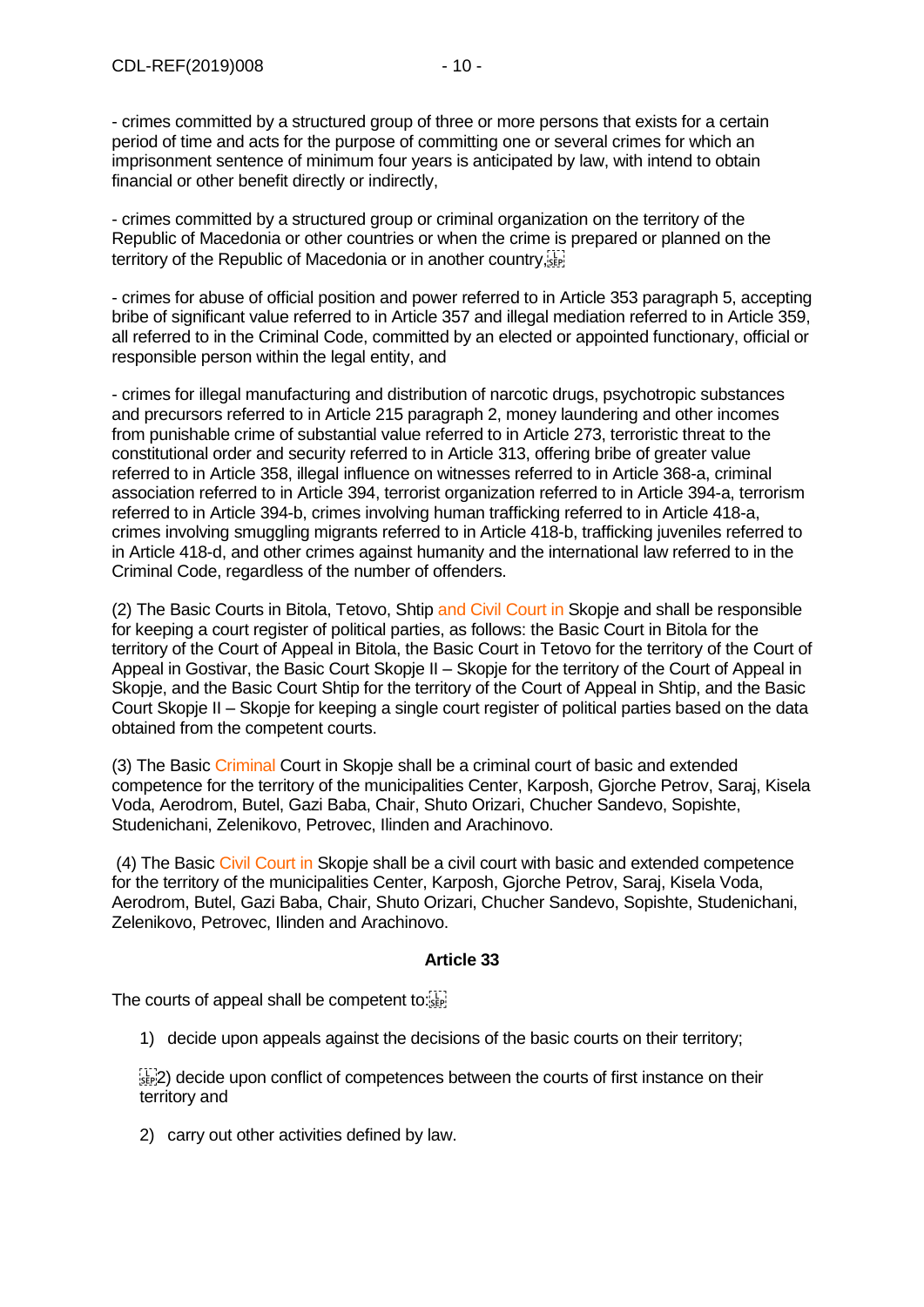# **Article 34**

The Administrative Court shall be competent to decide:

upon the legality of individual acts adopted in the election procedure and on individual acts referring to elections, appointments and dismissals of holders of public offices, if defined by law, as well as on acts on appointment, designation and dismissal of managerial civil servants, unless otherwise defined by  $law_{s_{\text{E}}}\left[\cdot\right]$ 

## *abolished* , -

upon a dispute resulting from the implementation and enforcement conclusion and execution of the provisions of concession agreements, contracts for public procurements which are of public interest, and upon each contract to which one of the parties is a state body, an organization with public powers, a public enterprise, municipalities and the City of Skopje, and which is concluded in public interest or for the purpose of providing a public service (hereinafter: administrative contracts)

against individual acts of state administrative bodies, the Government, other state bodies, municipalities and the City of Skopje, organizations established by law, and legal entities and other entities in the exercise of public powers (holders of public powers), when for resolution in the second instance against such act there has not been another legal protection and

## **Article 34-a**

The Higher Administrative Court shall be competent to:<sup>[17</sup>] decide upon appeals against the decisions of the Administrative Court; 2) decide in case of conflict of competences between the bodies of the Republic, between the municipalities and the City of Skopje, between the municipalities of the city of Skopje, and in disputes concerning conflict of competences between the municipalities and the City of Skopje and the holders of public powers, if anticipated by law, in case the Constitution or the laws do not anticipate other type of judicial protection, and  $\bar{1}$ carry out other activities defined by law.

## **Article 35**

The Supreme Court of the Republic of Macedonia shall be competent to:<sup>[17]</sup> decide in second instance against the decisions of its councils, when determined by law; 2) decide in third and last instance upon appeals against the decisions of the courts of appeal; $\binom{[1]}{2}$  decide upon extraordinary legal remedies against the legally valid decisions of the courts and the decisions of its councils, when determined by law; 4) decide upon conflict of competences between the basic courts on the territory of different courts of appeal, conflict of competences between courts of appeal, conflict of competences between the Administrative Court and another court, conflict of competences between the Higher Administrative Court and another court, and to decide upon transfer of territorial competence among these courts; 5) decide upon a request of the parties and the other participants in the procedure for violation of the right to trial within a reasonable period of time, in a procedure defined by law before the courts in the Republic of Macedonia in accordance with the rules and principles determined by the European Convention for the Protection of Human Rights and Fundamental Freedoms and directed by the court practice of the European Court of Human Rights, and Fig. 2) carry out other activities determined by law.

# **Article 36**

(1) The party that considers that the competent court has violated its right to trial within a reasonable period of time, shall have the right to submit a request for protection of the right to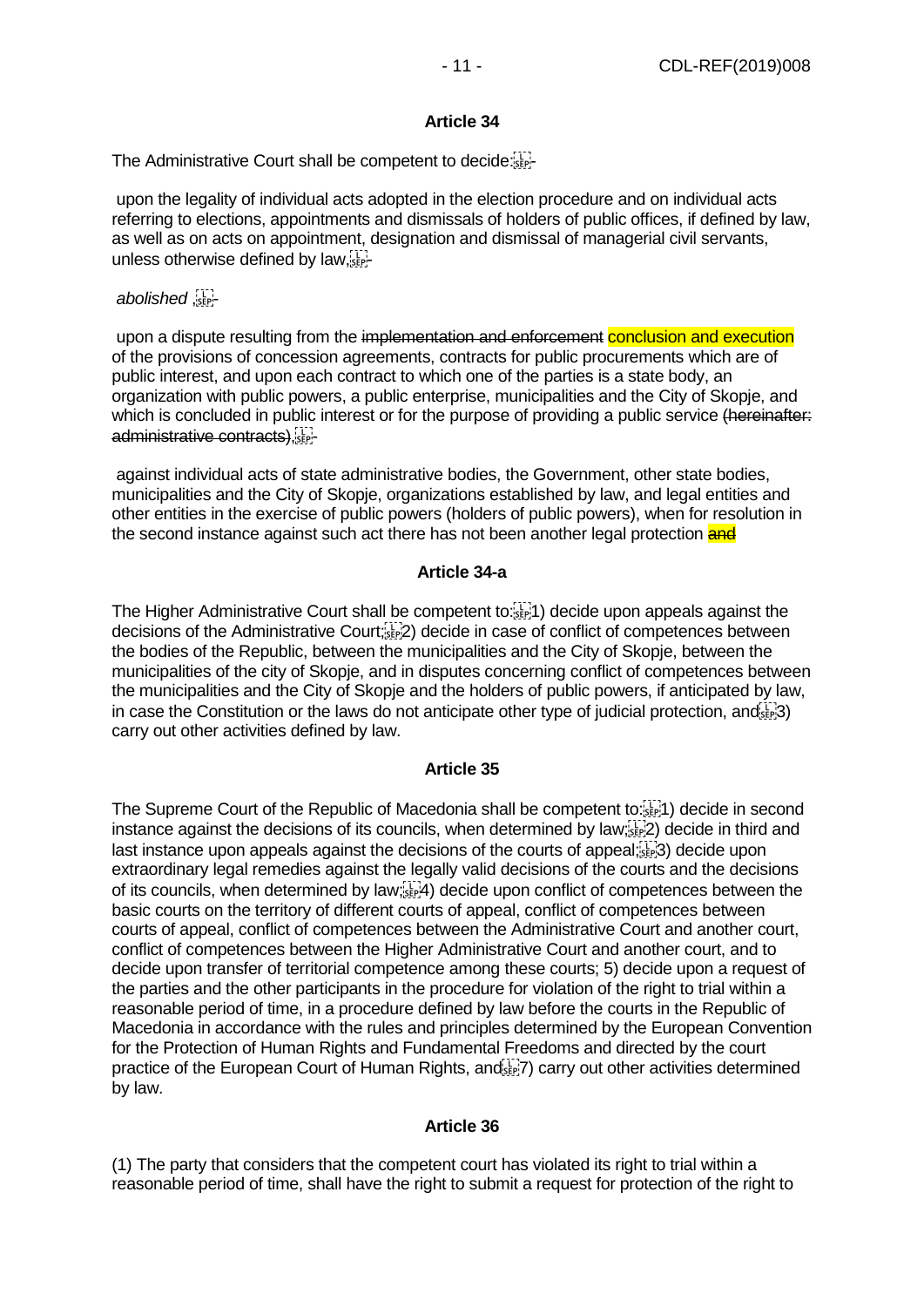trial within a reasonable period of time to the Supreme Court in the Republic of Macedonia.

(2) The request referred to in paragraph (1) of this Article may be submitted by the party in the course of the procedure before the domestic courts, and within a period of six months as of the day the decision becomes legally valid at the latest.

(3) The request referred to in paragraph (1) of this Article shall contain: sep- data about the party submitting the request and its legal representative,  $\prod_{i=1}^{n}$  data about the case and the procedure considered by the party to have violated the right to trial within a reasonable period of time,  $\sum_{s}$ elaboration of the reasons for the alleged violation of the right to trial within a reasonable period of time,  $\frac{1}{2}$  statement for claiming fair compensation, and  $\frac{1}{2}$  signature of the party submitting the request.

(4) The Supreme Court of the Republic of Macedonia shall act upon the request that meets the criteria defined in paragraphs (2) and (3) of this Article within a period of six months as of its submission and shall decide whether the court of lower instance has violated the right to trial within a reasonable period of time, considering in the same time the rules and principles defined by the European Convention for the Protection of Human Rights and Fundamental Freedoms, and particularly the complexity of the case, the behavior of the parties in the procedure, and the conduct of the ruling court.

(5) If the Supreme Court establishes violation of the right to trial within a reasonable period of time, by a decision, it shall define a deadline for the court, in which the procedure is under way, to decide upon the right, obligation or criminal liability of the party submitting the request and shall rule fair compensation for the party submitting the request due to violation of its right to trial within a reasonable period of time.

(6) The fair compensation shall be borne by the Court Budget and shall be paid within a period of three months as of the day the decision of the Supreme Court becomes legally valid.

## **Article 36-a**

(1) Upon receipt of the request referred to in Article 36 paragraph (1) of this Law, the Supreme Court of the Republic of Macedonia shall immediately, and within a period of 15 days at the latest, require from the court of first instance to submit a copy of the acts from the case file, and if necessary, a statement from the court of higher instance for the duration of the procedure conducted before it.

(2) The Supreme Court of the Republic of Macedonia shall decide upon the request referred to in Article 36 paragraph (1) of this Law in a panel of three judges in a non-public session, but as an exception, the court may decide to hear the party submitting the request and the representative of the court the procedure of which is subject of the submitted request.

(3) The dissatisfied party shall have the right, within a period of eight days as of the day of receipt of the decision, to file an appeal against the decision of the panel of the Supreme Court of the Republic of Macedonia to the Supreme Court to decide upon it, in accordance with Article 35 paragraph (1) point 1 of this Law.

## **Article 36-b**

(1) The Supreme Court of the Republic of Macedonia, within a period of eight days as of the adoption of the legally valid decision, shall submit the decision to the Court Budget Council.

(2) Within a period of 15 days as of receipt of the decision referred to in paragraph (1) of this Article, the Court Budget Council shall request from the appellant or its attorney-in-fact to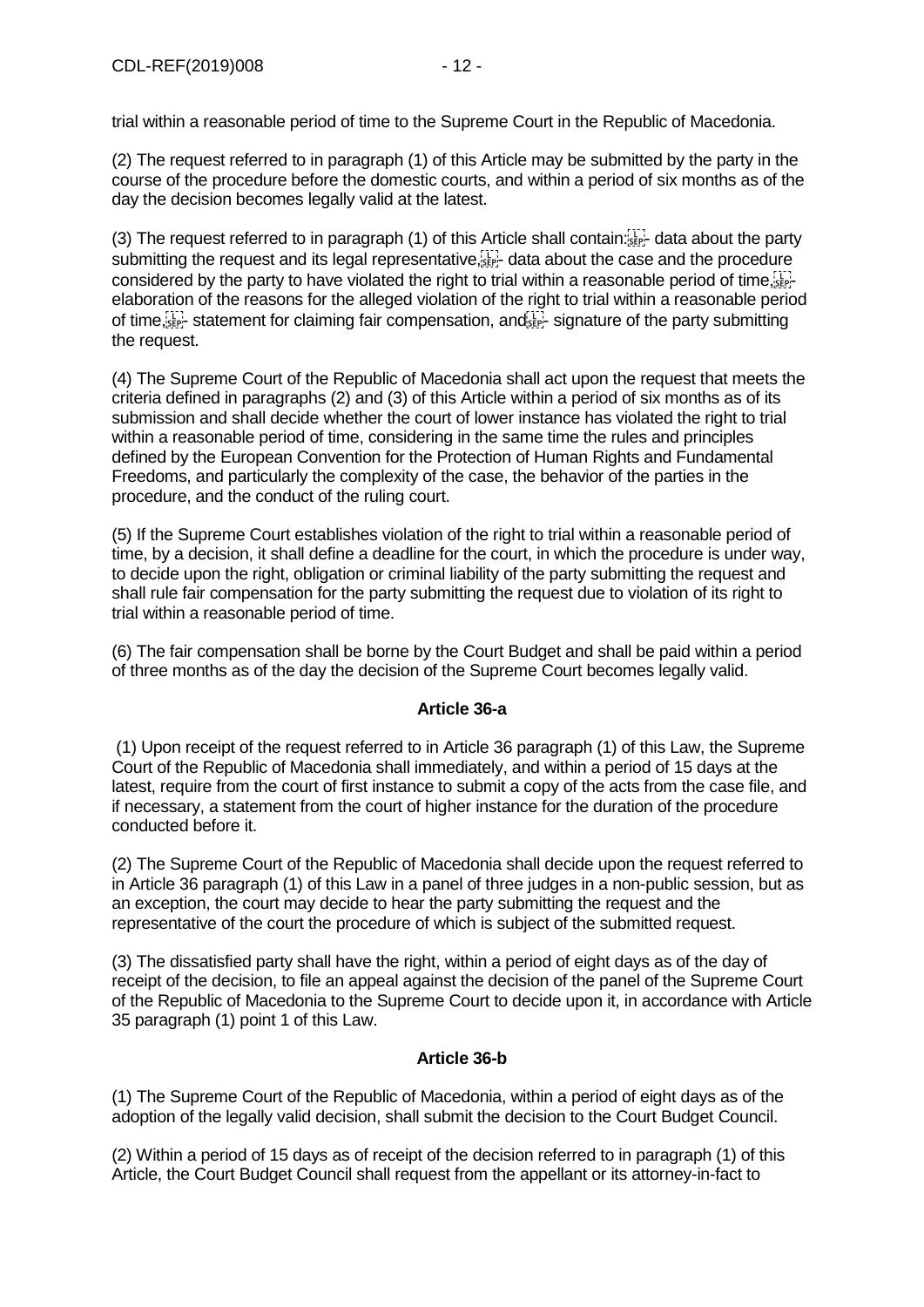submit data about the bank account for payment of the funds ruled by the Supreme Court of the Republic of Macedonia.

(3) The appellant shall be obliged to submit the data referred to in paragraph (2) of this Article within a period of five days as of the day of receipt of the request.

(4) Failure to submit the data about the account by the appellant, in accordance with paragraph (2) of this Article, shall not be considered an obstacle to enforce the decision referred to in paragraph (1) of this Article.

(5) If the appellant does not submit the data about the bank account within the deadline referred to in paragraph (2) of this Article, the funds defined by the decision referred to in paragraph (1) of this Article shall be transferred to a deposit account of the Court Budget Council.

(6) The Court Budget Council shall transfer the approved funds to the account of the appellant upon receipt of the data about the account.

(7) The funds of the deposit account referred to in paragraph (5) of this Article shall remain available to the appellant one year after their deposition at the most. If the appellant does not submit data about the account upon expiry of this period, the funds shall be returned to the Budget of the Republic of Macedonia.

#### **Article 37**

(1) The Supreme Court of the Republic of Macedonia, at a general session, shall:

- define general views and legal opinions on issues of significance for provision of the unity by the application of the laws by the courts within three months, but not longer than six months at its own initiative or at the initiative of a president of a court or by an initiative of the sessions of judges or the session of the court divisions in the courts or by an initiative of lawyers and shall publish them on the web site of the Supreme Court of the Republic of Macedonia.

- give opinions upon draft laws and other regulations when they regulate matters of significance for the work of the courts,

- review issues concerning the work of the courts, the application of laws and the court practice.

- adopt a rulebook for its work,

- adopt a program for the work of the court,  $\sum_{i=1}^{n}$ 

- submit a proposal to the Judicial Council of the Republic of Macedonia for temporary transfer of a judge to another court, see

- adopts Code of Ethics for Judges and lay judges on the proposal of the Association of Judges,

 $-$  may submit a request for initiation of a disciplinary procedure against a judge,  $\frac{17}{15}$ 

- may submit a request for initiation of a procedure for determination of unprofessional and negligent exercise of the judicial office,  $\frac{1}{2}$ 

- may submit request for initiation of a procedure for establishment of responsibility of a judge or a president of a court,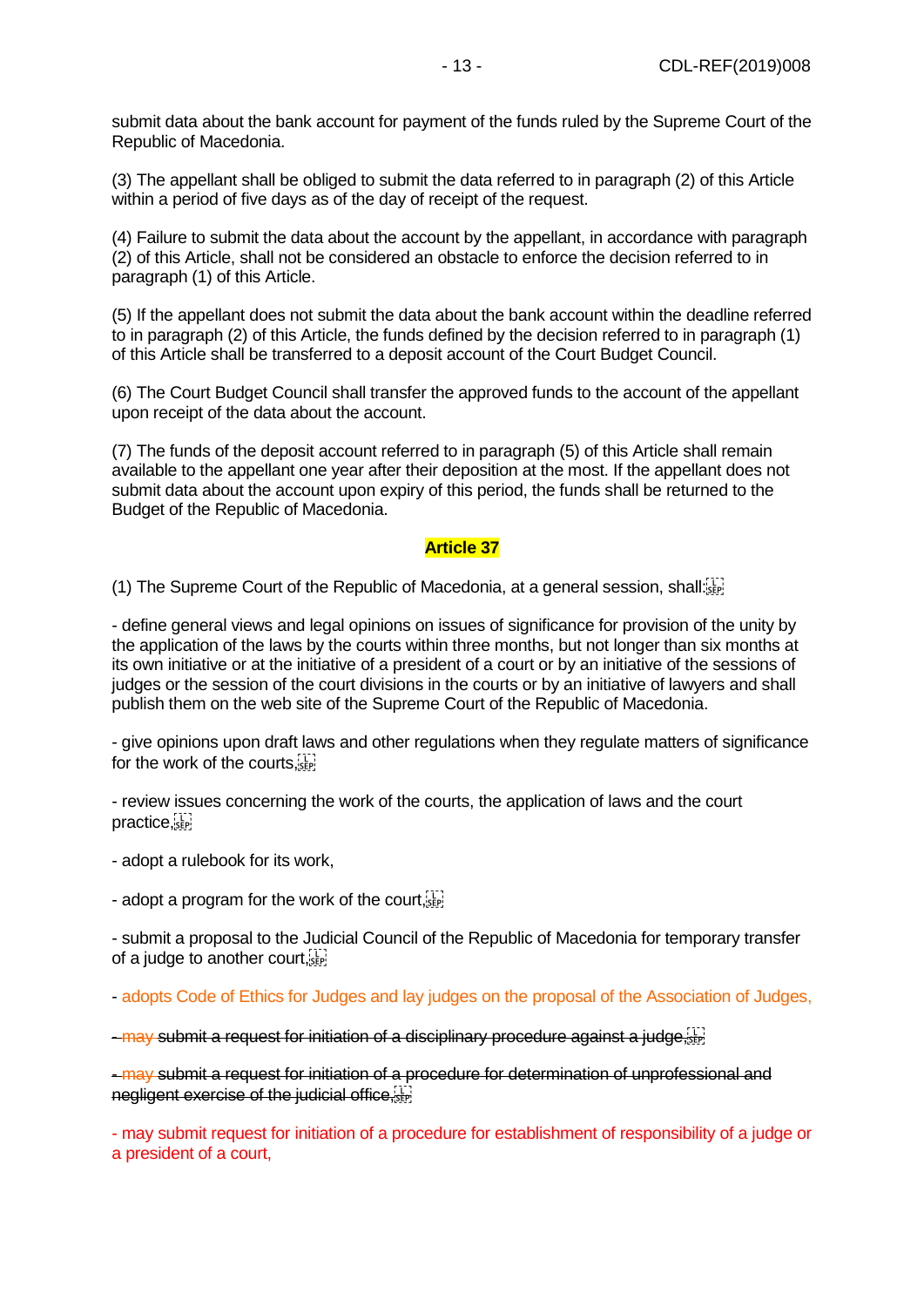- raise initiative for initiation of a procedure with the Judicial Council of the Republic of Macedonia for determination of permanently lost ability to exercise the judicial office

- Appoints composition of the Council deciding upon appeals against a decision of the Judicial Council of the Republic of Macedonia, in accordance with the law,

- decide upon requests for protection of the legality against the decisions of its councils,  $\sum_{i=1}^{n}$ 

- decide upon a request for recusal of the President of the Supreme Court of the Republic of Macedonia,

- review the report for its work and the reports for the work of the courts in the Republic of Macedonia in terms of efficiency and quality in work, bring conclusions upon them is responsible for monitoring their implementation, and

- carry out other activities defined by law.

(2) The general views and legal opinions determined by the Supreme Court of the Republic of Macedonia at a general session shall be binding for all of the councils of the Supreme Court of the Republic of Macedonia.

(3) The Supreme Court of the Republic of Macedonia shall mandatorily publish the determined general views and legal opinions on issues of significance for provision of single application of the laws by courts on the web site of the Supreme Court.

(4) The Supreme Court of the Republic of Macedonia shall submit an annual report on its work to the Judicial Council of the Republic of Macedonia not later than February of the current year for the previous year.

## **III. JUDGES AND LAY JUDGES**

#### **Article 38**

(1) The judicial function shall be exercised by judges. The judge shall be elected with no limitation of the duration of the term of office.

(2) The judges shall act on all matters that under the law fall within the competence of the court.

(3) Lay judges shall participate in the trial when so determined by law.

#### Article 38-a

The judge with judicial experience of less than two years, elected in the basic court with expanded competence, can decide only in the procedures of the article 30 of this law.

## **Article 39**

(1) The judge shall exercise the judicial function in the court where he/she is elected.

(2) As a rule, the judge shall be elected to try in specific areas.

(3) The judge cannot be transferred from one to another court against his/her will.

(4) The assignment of judges shall be made by an annual work schedule defined by the president of the court upon a previously obtained opinion from the session of judges, that is,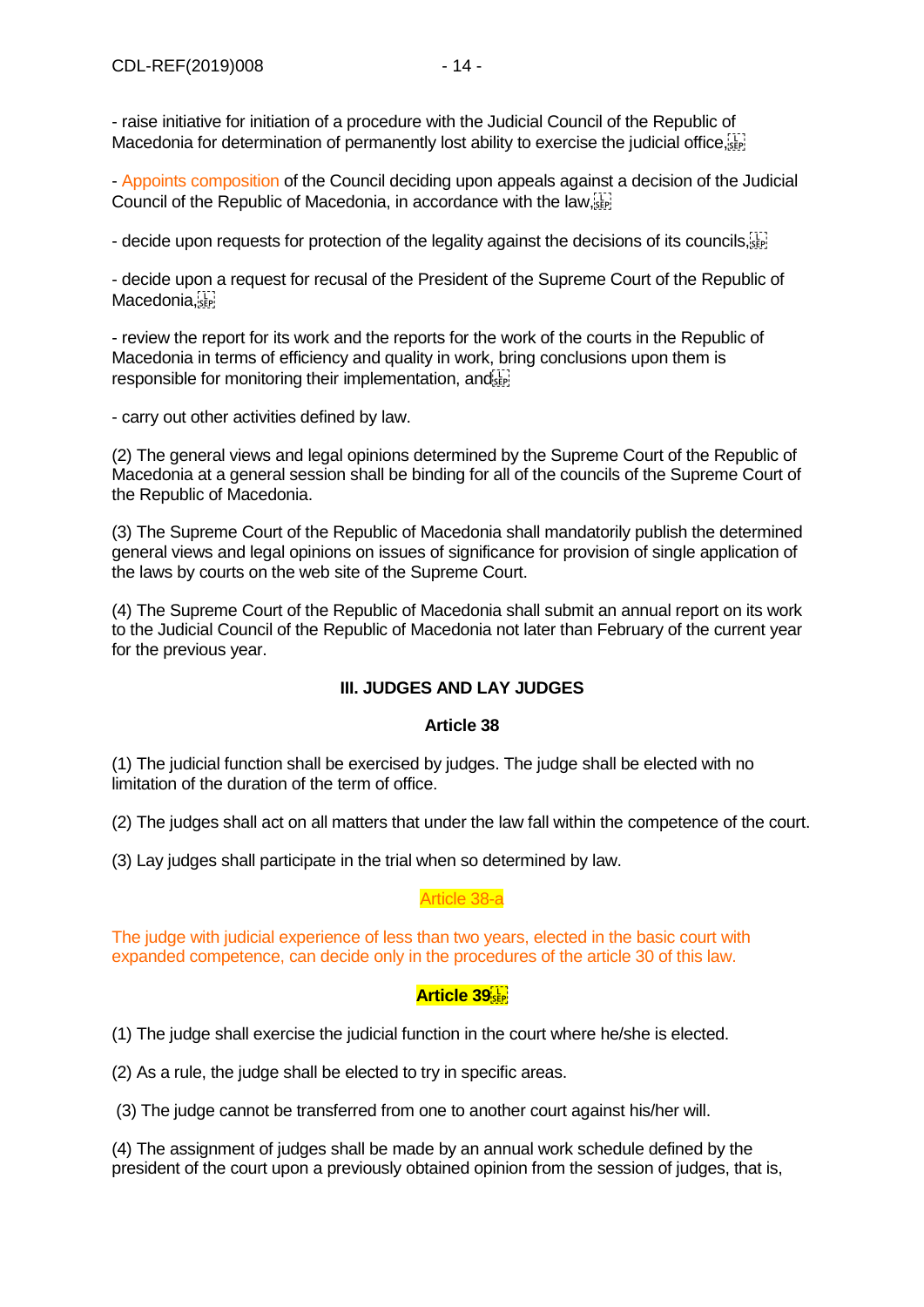from the general session of the Supreme Court of the Republic of Macedonia, taking into consideration the decision of the judge for specialization in criminal, civil, commercial, administrative or another legal area.

(5) The length of judicial service and the results from the work shall be taken into consideration when appointing presidents of specialized departments and divisions.

(6) The judge cannot be transferred from one to another court division against his/her will. (7) The judge may require transfer from one to another division.

(8) As an exception, the judge may be transferred to another court division against his/her will by a written, explained decision of the president of the court, upon previously obtained opinion from the general session of the Supreme Court of the Republic of Macedonia, when it is required by the increased workload and the subject of work of the court, but for a period of one year at the most and not more than once in five years. After expiring of the time for temporary transfer of the judge in another court division, he/she must be returned to the division from which he/she was transferred.

(9) As an exception, the judge of a court of appeal and a basic court may be temporarily, and at the most for a period of one year, but not more than once in five years. transferred to another court in the same or lower instance or from one to another specialized division when due to prevention or recusal of a judge, or due to significantly increased workload, reduced efficiency, or due to the complexity of the cases the day- to-day operation of the court comes into question. In the case od temporary transfer, the salary if the judge cannot be reduced. After expiring of the time for temporary transfer of the judge in another court or specialized division, he/she must be returned to the court, i.e. division from which he/she was transferred.

(10) The temporary transfer of a judge referred to in paragraph (9) of this Article shall be made by the Judicial Council of the Republic of Macedonia by a written, explained decision and it shall immediately notify the president of the court from which the judge is transferred and the president of the court to which the judge is temporary transferred.

(11) The judge may file a complaint against the decision referred to in paragraphs  $(4)$ ,  $(7)$  and (9) of this Article within a period of three days to the general session of the Supreme Court of the Republic of Macedonia, which is obliged to decide upon the complaint within a period of seven days.

(12) The judge may file a complaint against the decisions referred to in paragraphs (8) and (9) of this Article within a period of three days to the Judicial Council of the Republic of Macedonia, which shall be obliged to decide upon the complaint within a period of seven days. The decision of the Judicial Council of the Republic of Macedonia shall be final.

#### **Article 40**

In case of abolishment or major reorganization of a court (abolishment of specialized division or transfer of a division from one court to another), the Judicial Council of the Republic of Macedonia shall transfer the judge of such court to another court in the same or lower instance.

In the case od transfer regulated in the paragraph 1 od this Article, the judge has right to submit an appeal within three days to the general session of the Supreme Court of the Republic of Macedonia, which is obliged to decide on the complaint in the period of seven days.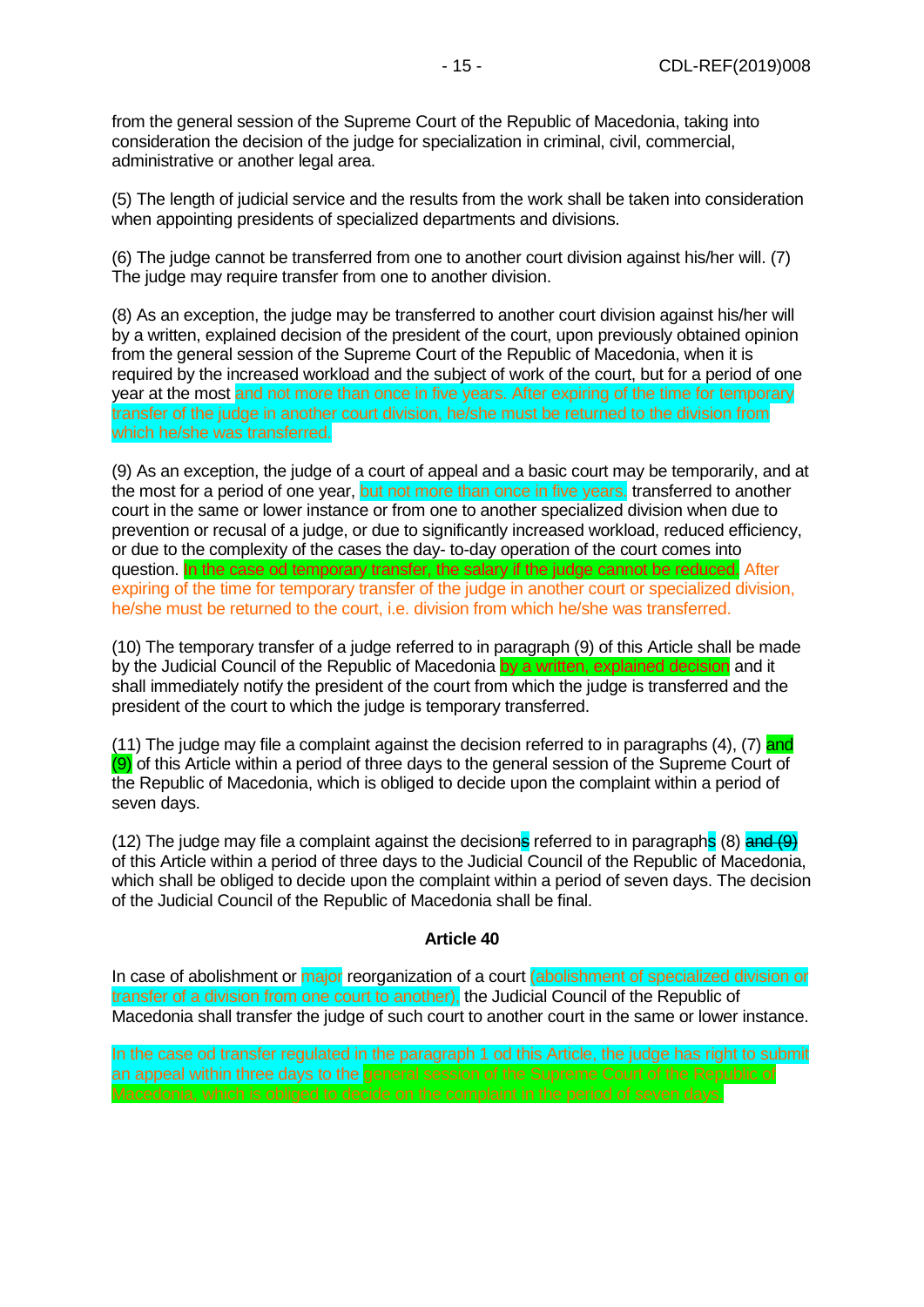## **1. Election of judges and lay judges Article 41**

(1) The judges and presidents of the courts shall be elected and dismissed by the Judicial Council of the Republic of Macedonia under the conditions and in the procedure defined by law.

(2) The election, that is, dismissal of the judges and the presidents of the courts shall be published by the Judicial Council of the Republic of Macedonia in the "Official Gazette of the Republic of Macedonia" within a period of 15 days as of the day the election, that is, dismissal is completed.

## **Article 42**

(1) Lay judges shall be elected and dismissed by the Judicial Council of the Republic of Macedonia under the conditions and in the procedure set by the law.

(2) Every adult citizen of the Republic of Macedonia who has completed at least secondary education, who is fluent in Macedonian language, has a reputation for exercising this function and in not older than 60 years, may be elected as a Lay judge.

(3) A juvenile trial Lay judge is elected from persons with experience in upbringing and education of young people.

(4) Upon completion of the election, the Lay judges shall mandatorily attend specialized training, organized by the Academy for Judges and Public Prosecutors, after which the Academy shall issue a certificate for completed training to them.

(5) The content, duration and the delivery of the training referred to in paragraph (4) of this Article shall be defined by specialized programme for training of lay judges by the Academy for Judges and Public Prosecutors.

## **Article 43**

(1) Discrimination on grounds of gender, race, color of the skin, national and social background, political and religious belief, material and social position shall be prohibitted in election of judges and lay judges.

(2) Equitable representation of the citizens from all communities shall be ensured when electing judges and lay judges without disturbing the criteria prescribed by law.

(3) A person who is related in vertical or horizontal line up to third degree or is a spouse of a judge or lay judge cannot be elected judge or lay judge in the same court.

(4) A person who is related in vertical or horizontal line up to third degree or is a spouse of a member of the Judicial Council of the Republic of Macedonia cannot be elected judge or lay judge.

## **Article 44**

(1) The Judicial Council of the Republic of Macedonia is responsible for determination of the optimal number of judges and lay judges in the courts of the Republic of Macedonia.

(2) The optimal number of judges and lay judges shall be determined with the decision, upon previously obtained opinion from the general session of the Supreme Court of the Republic of Macedonia and opinion of the session of the judges of the respective court and on the basis of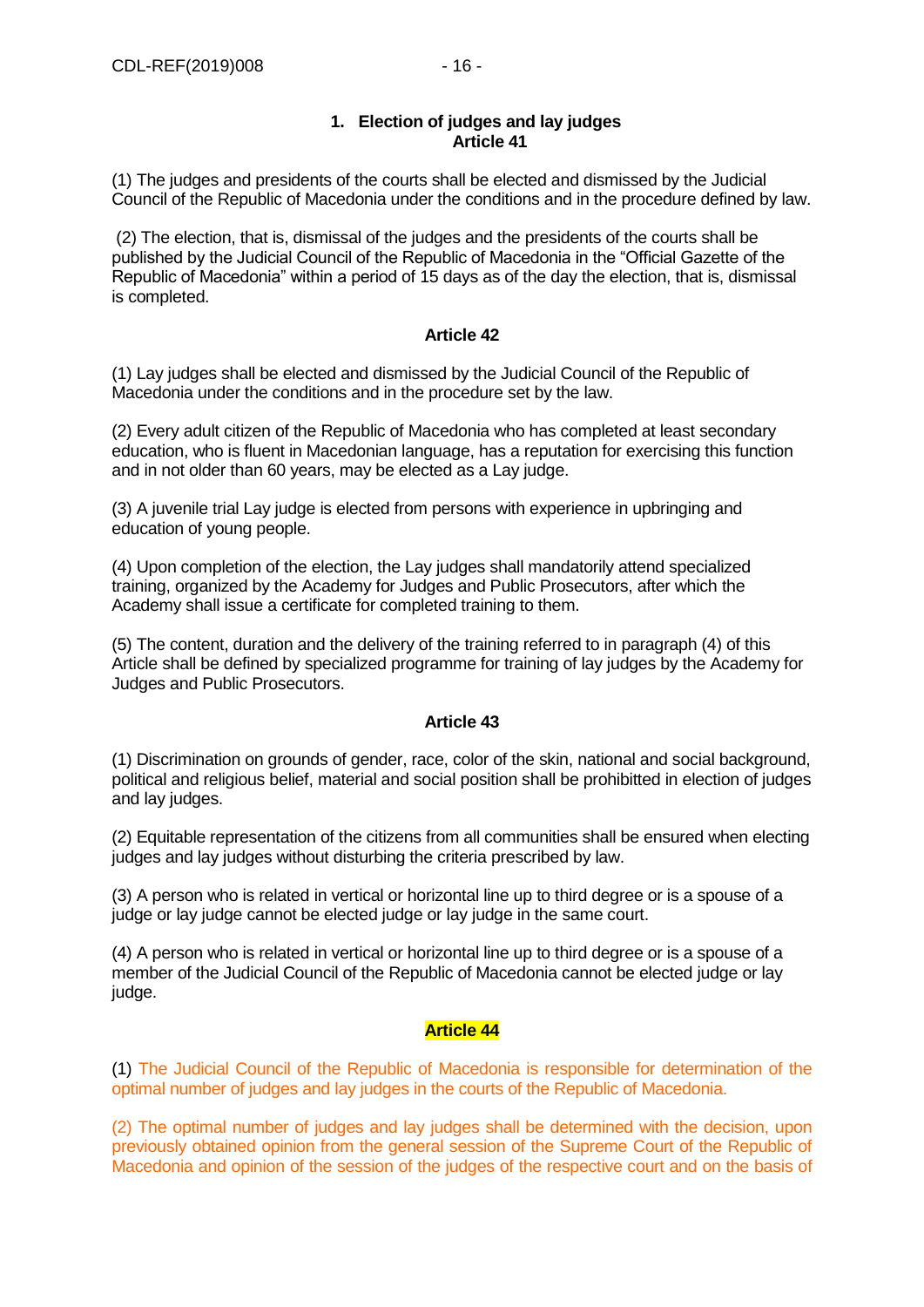analysis and projection of the free judicial places and with the implementation of the principle of the adequate and just representation of the members of the communities which are not majority in the Republic of Macedonia, and with accordance with the Annual Program for the Work of the Judicial Council of the Republic of Macedonia.

(3) The decisions referred to in paragraph (2) of this Article shall be published in the "Official Gazette of the Republic of Macedonia".

#### **Article 45**

A person meeting the following requirements may be elected judge:

- to be a citizen of the Republic of Macedonia, see

- to actively use the Macedonian language, stri

- to have capability for work and to have good general health condition, which is assessed by medical check-ups proven with medical certificate,

- to has completed a four year higher education in law or to has completed 300 credits in legal studies acquired according to the European Credit Transfer System (ECTS), or who holds a validated diploma for acquired 300 credits from a foreign faculty of law, see

- to have passed the judicial exam in the Republic of Macedonia,

- to be fluent in know one of the three languages of the European Union that are used most often (English, French or German),

- in the time of election not to be sentenced with final judgment or misdemeanor sanction for prohibition of performance of legal profession, activity or duty or other criminal act for which six months of prison is prescribed,

- to work with computers, and step!

- to have reputation, integrity in the exercise of the judicial office and social skills for exercising the judicial office, for which integrity and psychological tests are conducted.

(2) The condition set in paragraph 1 indent  $6$  of this Article is required for enrollment of a candidate – judge for initial training at the Academy for Judges and Public Prosecutors, and the same is taken within the Enrollment examination at the Academy for Judges and Public Prosecutors.

(3) The required types of medical check-ups, the form and content of the psychological test and the integrity test, and the level of computer skills as well as validation time of the relevant certificates, shall be regulated by the Judicial Council of the Republic of Macedonia, with bylaw.

#### **Article 45-a**

(1) The psychological test, conducted by the Judicial Council of the Republic of Macedonia, shall aim at affirming the candidates for exercising the judicial office by checking their social skills.

(2) The integrity test that is conducted by the Judicial Council of the Republic of Macedonia shall be founded on the existing ethical and professional codes for exercising the judicial office and shall aim at checking the ethical and moral values of the candidate for exercising the judicial office, and shall consist of:

- test that is conducted in a written form and anonymously, based on the standardized list of questions, and<sup>[17]</sup> abolished

(3) The Judicial Council of the Republic of Macedonia, when conducting the psychological test and the integrity test, shall be obliged to take into account the protection of the personal data,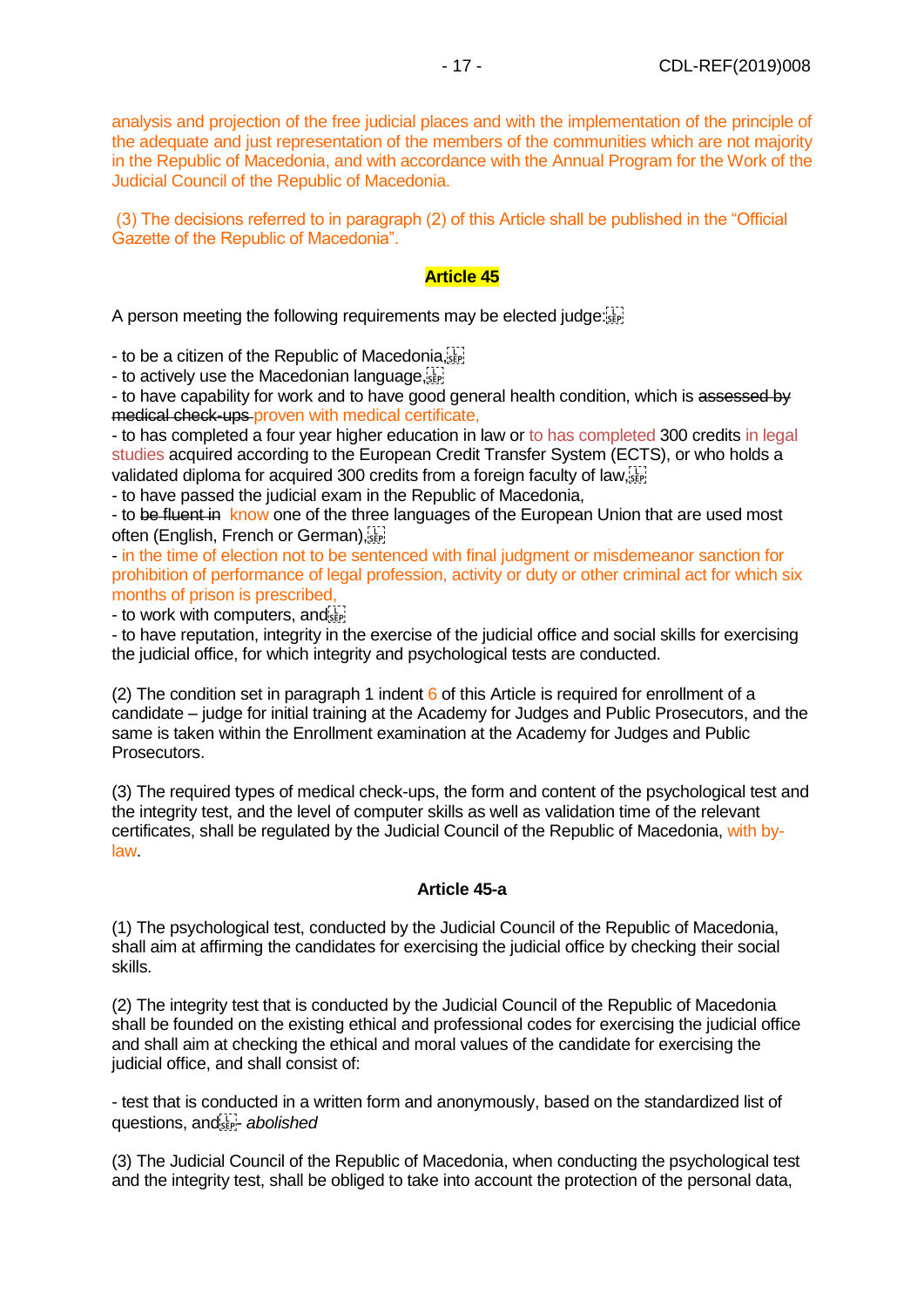reputation and dignity of the candidate in accordance with the law.

(4) The Judicial Council of the Republic of Macedonia shall engage experts from an independent and fully accredited professional institution for conducting the psychological test and the first part of the integrity test.

(5) The psychological test shall be conducted on the basis of internationally recognized psychological tests for exercising the judicial office that are applied in at least one of the member states of the European Union and the OECD.

#### **Article 46**

(1) Special requirements for election of a judge to a Court of First Instance, Court of Appeal and the Supreme Court of the Republic of Macedonia shall be as follows:

1. A person who has completed the training at the Academy for Judges and Public Prosecutors, determined by the law, may be elected as a judge of a basic court;

2. A judge of a basic court may be elected a person who has a working experience of at least four years of uninterrupted judicial service as a judge in another basic court up to the moment of the application for election, who has been assessed by a competent authority with a positive assessment, in accordance with by law;

3. A person with a working experience of at least six years of continuous service as a judge in a basic court, Administrative or Higher Administrative Court up to the moment of the application for election may be elected as a judge of the court of appeal, who is assessed by the competent authority with a positive assessment, in accordance with the law;

4. A person with a working experience of at least four years of continuous service as a judge in another appellate court up to the moment of the application for election may be elected as a judge of an appellate court, who is assessed by a competent authority with a positive assessment, in accordance with the law;

5. A person with a working experience of at least six years of service as a judge in an appellate court up to the moment of the application for election may be elected as a judge of the Supreme Court of the Republic of Macedonia and who is assessed by a competent authority with a positive assessment in accordance with law.

(2) Special conditions for election of a judge in the Administrative Court and the Higher Administrative Court are:

1. A person with a working experience of at least four years of uninterrupted judicial service as a judge in a basic court up to the moment of the application for election may be elected as a judge of the Administrative Court, who is evaluated by a competent authority with a positive assessment, in accordance with the law,

2. As a judge of the Higher Administrative Court may be elected a person who has working experience of at least six years uninterrupted judicial service as a judge in the appellate court or the Administrative Court up to the moment of the application for election, who is assessed by a competent authority with a positive assessment , in accordance with the law.

(3) A person who has completed at least one mandate as a judge of an international court and judge of the European Court of Human Rights who meets the requirements of Article 45 of this Law, may be elected a judge at all levels of the judiciary.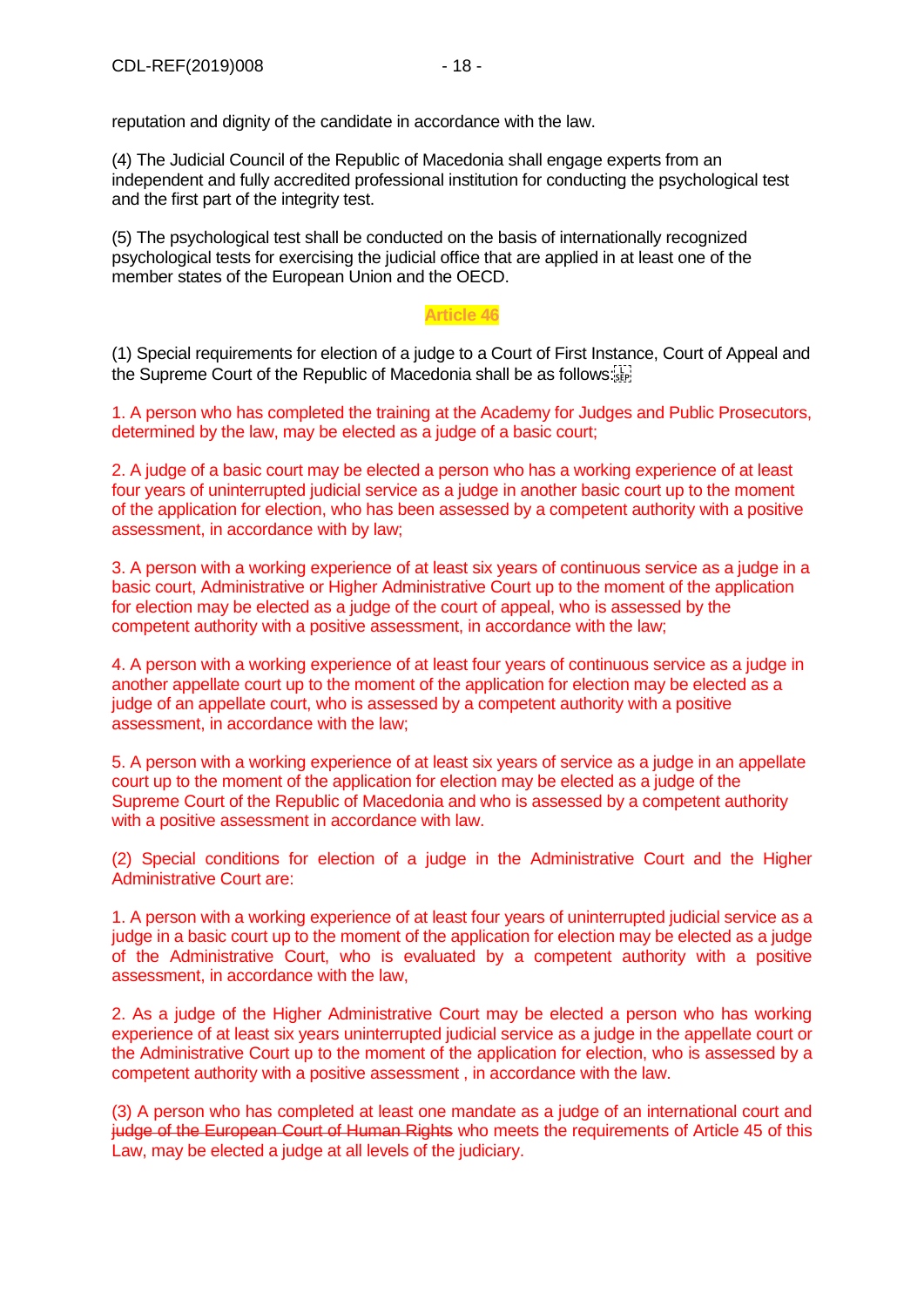# **Article 47**

(1) President of a court is elected from the ranks of judges who have at least six years of uninterrupted judicial service in a court of the same or higher degree, under conditions in a procedure and in a manner determined by law, for a term of four years with the right to another election in a court of the same degree.

(2) As a president of a court is elected a judge who is assessed by a competent authority with a positive assessment, in accordance with the law.

(3) The president of the court shall have the status and function of the first judge among equals in the respective court.

(4) The candidate for president of the court shall attach a work program for the term of office along with an action plan. the application and the other documents, which shall mandatorily comprise of measurable parameters as well as time frames for realization of the program objectives per calendar years.

(5) Announcement for election of a president of a court shall be published by the Judicial Council of the Republic of Macedonia two months before the expiry of the term of office of the current president of a court. The Judicial Council of the Republic of Macedonia shall elect president of a court from among the candidates who meet the requirements within a period of two months at the most.

6) If there are no candidates or none of the applicants do not meet the legal requirements for election, the Judicial Council shall announce a new announcement for the election of a president to a court within ten days.

(7) The president of the court who is not re-elected in the same office shall continue to work as a judge in the court where he/she has previously exercised the judicial function.

## **Article 48**

Deleted**.**

## **Article 49**

 $\frac{1}{35}$  Lay judge shall be elected for a period of four years and may be re-elected.

## **Article 50**

(1) Before taking the office, the judge and the lay judge shall take a solemn oath, which reads as follows: Fig. I hereby state and swear that while exercising the judicial function I will abide by the Constitution of the Republic of Macedonia, the laws and the international agreements ratified in accordance with the Constitution of the Republic of Macedonia, adjudicate lawfully, honestly, in good faith, independently and responsibly, and that I shall protect the human and citizen's freedoms and rights."

(2) When giving the solemn oath, the judge shall wear a robe. The solemn oath shall be given by the judge individually in front of the Judicial Council of the Republic of Macedonia.

(3) The lay judges shall give the solemn oath in front of the president of the court where they are elected.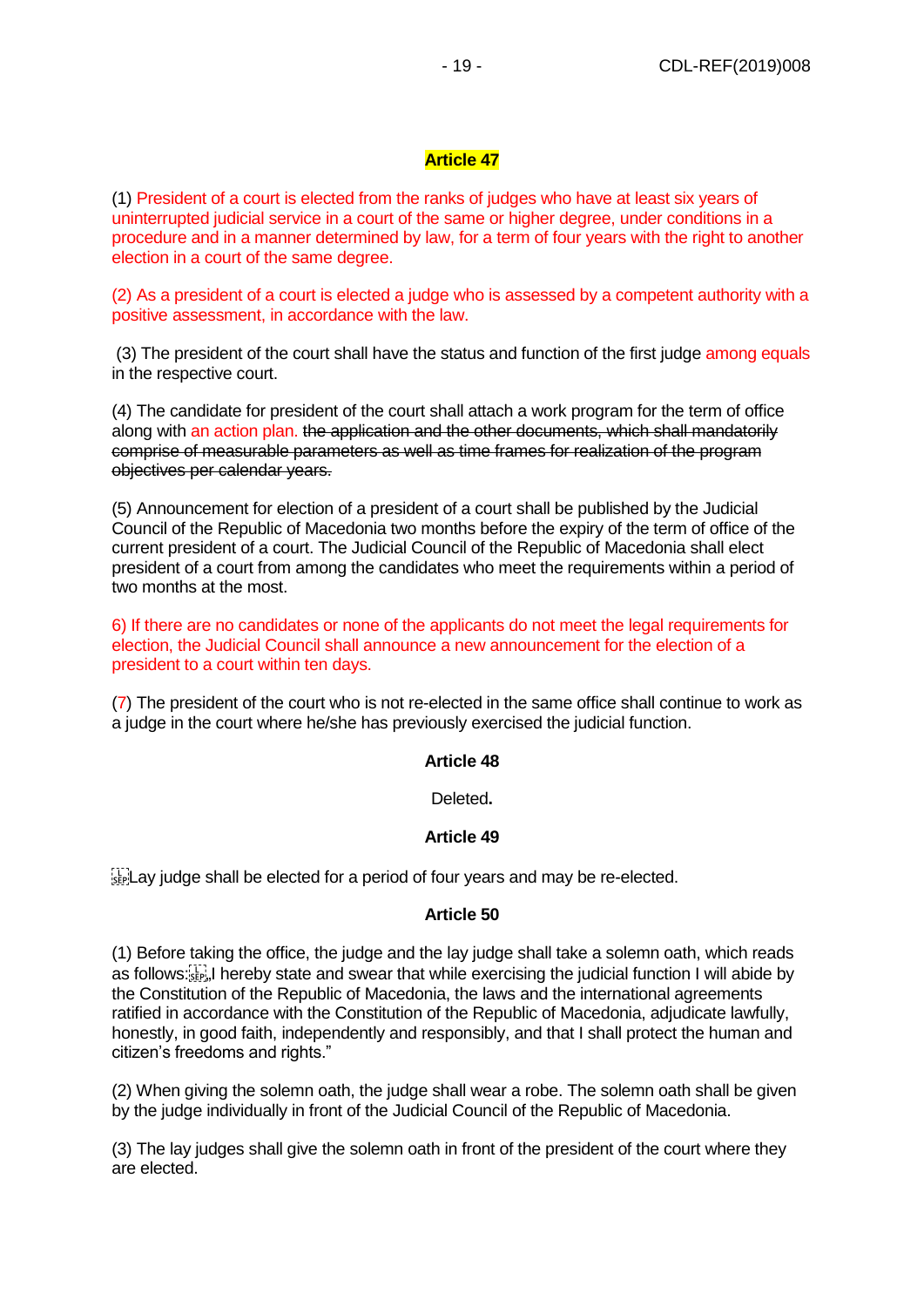(4) The judge and the lay judge shall give the solemn oath in the Macedonian language and shall sign it in the Macedonian language and its Cyrillic letter.

(5) *Out of force* (6) Copy of the solemn oath shall be given to the newly elected judge and lay judge.

## **IV. RIGHTS, OBLIGATIONS AND IMMUNITY**

## **Article 51**

Judges may found associations for exercising their rights and interests, improvement of professional development, and protection of the independence and autonomy of the judicial office.

# **Article 52**

(1) The judicial office is incompatible with the office of a member of the parliament, that is, member of a council in the municipality, that is, the City of Skopje, and the offices in state bodies, the municipality and the City of Skopje, expect for cases provided by law.

(2) The judge cannot hold any other public office or practice a profession, except an office determined by law which is not contrary to his/her independence and autonomy in the exercise of the judicial office.

(3) The judge cannot be a member of a managing or supervisory board of a trade company or another legal entity established for the purpose of gaining profit.

(4) The judge may be an educator or may deliver lectures in the Academy for Training of Judges and Public Prosecutors and in a higher education institution and may participate in particular scientific projects.

(5) The judge for the period while teaching as an educator at the Academy for Judges and Public Prosecutors, may perform the judicial function in a reduced amount, in accordance with the law.

(6) The Judge must not use his office or the reputation of the court to accomplish his personal interests.

(7) The judge cannot be a member or hold a political office within a political party or carry out political or party activity.

## **Article 53**

(1) If the judge is appointed or elected as member of the Judicial Council of the Republic of Macedonia or as judge to an international court, judge to the Constitutional Court, Public Prosecutor of the Republic of Macedonia or director or deputy director of the Academy for Training of Judges and Public Prosecutors, his/her judicial office shall be in abeyance for the time of performance of the duty he/she is appointed to, that is, elected for.

(2) After the expiry of the term of office for which he/she is appointed for, the judge shall have the right to return to the court he/she has left in order to perform the other duty.

## **Article 54**

The judge shall have the right and obligation to continuous professional development during the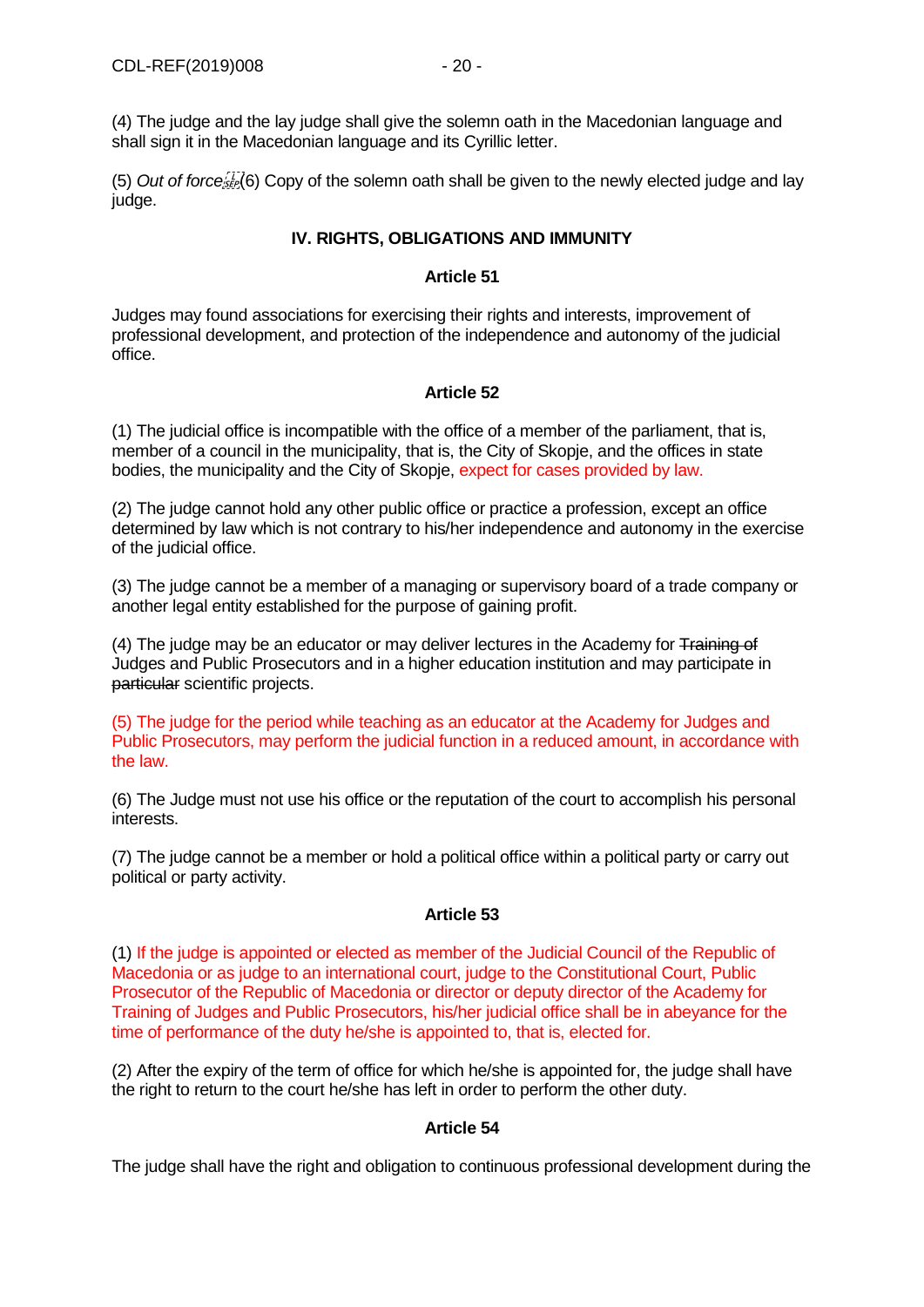exercise of the judicial office in accordance with the law.

#### **Article 55**

(1) The judge shall have a court identification card, issued and revoked by the Judicial Council of the Republic of Macedonia.

(2) The Judicial Council of the Republic of Macedonia shall, by an act, prescribe the form and content of the court identification card, the manner of its issuance and revocation.

#### **Article 56**

(1) Special rights of the judge in the exercise of the judicial office shall be the following.  $\frac{1}{15}$  to enjoy special protection of his/her personality, of the family and property, upon personal request or on request of the president of the court made to the police in the place of living, every time when there are serious threats to his/her safety. and  $\frac{1}{2}$  to have official travel document.

(2) The special rights referred to in paragraph (1) line 1 shall also refer to a retired judge.

#### **Article 57**

(1) When trying, the judge shall be obliged to wear special clothes for a judge (A ROBE) to be distinguished from the other participants in the procedure.

(2) The act for the appearance and the conditions for wearing the clothes for a judge referred to in paragraph (1) of this Article shall be adopted by the Minister of Justice.

#### **Article 58**

The judge cannot accept gifts or enjoy privileges and conveniences during the exercise of the judicial office.

## **Article 59**

The judges shall enjoy all the rights under employment entitled to by law.

#### **Article 60**

(1) The amount of the salary of the judge shall be determined depending on: $\frac{1}{3}$ ; the type of court,  $\frac{1}{2}$  the specialized court division (the type of cases it acts upon),  $\frac{1}{2}$  the internal duties in the court (president of a: court, division, department and council), - the length of service as a judge,

- the scientific and professional titles and specialization, and see the achieved results in the performance of the judicial office.

(2) The salary of the judge during the exercise of the judicial office cannot be decreased, except in the cases determined by law.

(3) The amount of the salary of the judge shall be defined so as to provide the judge protection against pressures and influences when acting and deciding.

(4) The salaries and the other compensations of the judges shall be regulated by law.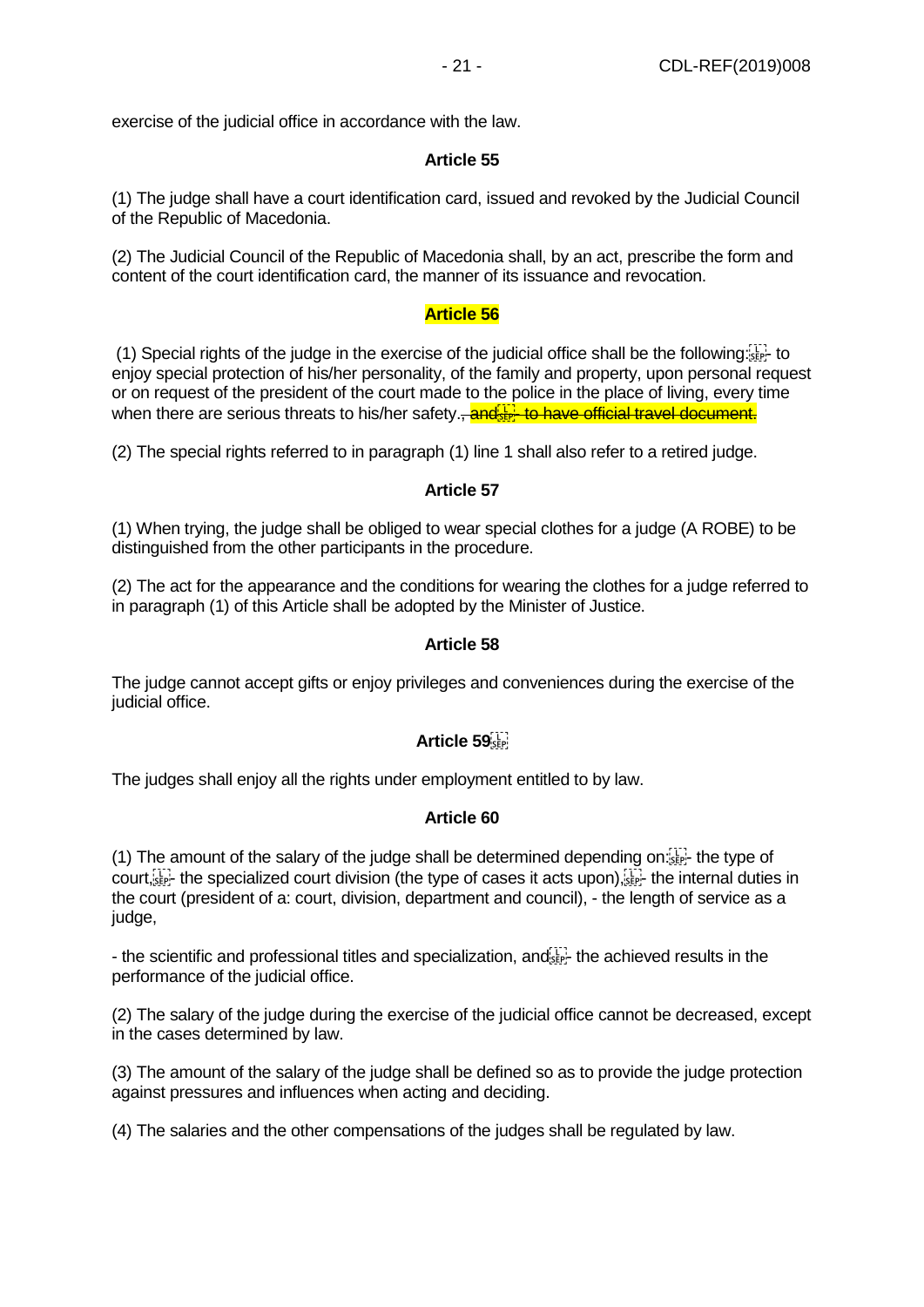#### **Article 61**

(1) When the judge, if necessary for the service, is temporarily posted to exercise the judicial office outside the place of residence, he/she shall be entitled to compensation for increased costs for accommodation or travel costs.

(2) The judge shall be entitled to compensation for moving in the case referred to in paragraph (1) of this Article for him/her or for his/her family, as well as to compensation in the cases of election or transfer to another court.

## **Article 62**

(1) The judge who does not own an apartment in the area where the head office of the court is located, shall be entitled to use an appropriate business apartment.

(2) Until gaining the right referred to in paragraph (1) of this Article, the judge shall be entitled to compensation of the actual travel costs.

# **Article 63**

The Judicial Council of the Republic of Macedonia shall decide on the rights referred to in Articles 61 and 62 of this Law at the request of the judge, and the funds shall be provided from the Court Budget.

# **Article 64**

(1) The lay judges shall be entitled to compensation for carrying out the activities of a lay judge.

(2) The Minister of Justice shall adopt detailed regulations on the compensations of the lay judges.

## **Article 65**

(1) In the exercise of the judicial office, the judges shall enjoy immunity.

(2) A judge cannot be held criminally liable for a stated opinion and manner of deciding during the adoption of a court decision.

(3) A judge cannot be taken in without an approval from the Judicial Council of the Republic of Macedonia, unless caught in commission of a crime for which an imprisonment sentence in duration of at least five years is foreseen.

(4) The Judicial Council of the Republic of Macedonia shall decide upon revocation of the immunity of judges.

(5) The procedure for deciding about revocation of a judge's immunity shall be urgent.

## **Article 66**

A lay judge cannot be held liable for a stated opinion and manner of deciding during the adoption of a court decisions.

# **Article 67**

(1) The judge shall be suspended from exercising the judicial office while in custody, or while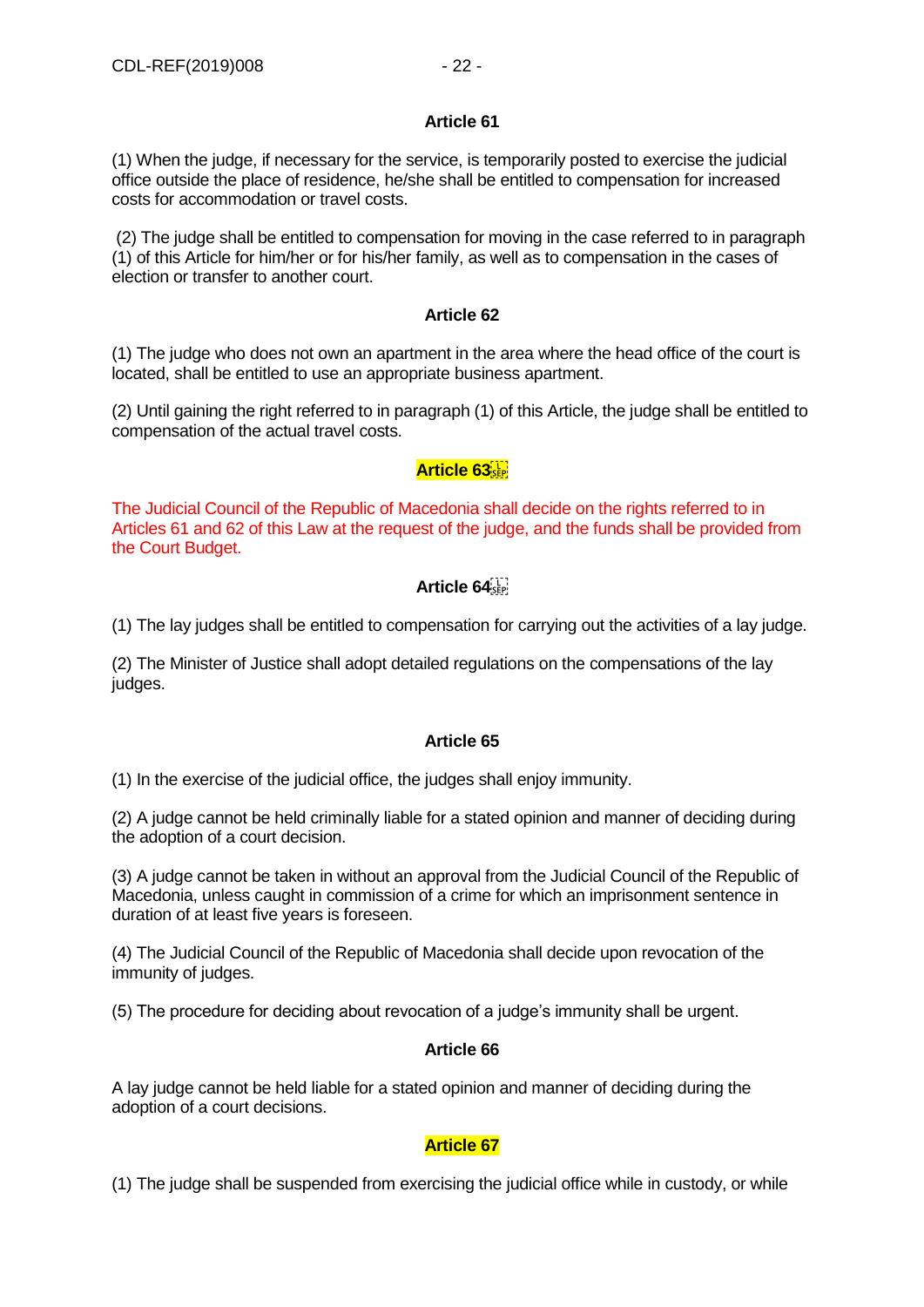the procedure for the crime for which an imprisonment sentence of at least five years is foreseen is ongoing.

(2) The judge shall be suspended from exercising the judicial office in case of initiated procedure for establishing liability, in accordance with law and when there are justified reasons for suspension from exercising judicial office.

(3) The decision to suspend the judge from exercising the judicial office in the case referred to in paragraphs (1) and (2) of this Article shall be adopted by the Judicial Council of the Republic of Macedonia.

#### **Article 68**

(1) Anyone shall have the right to lodge a written complaint to the President of the court due to improper or inappropriate behavior of a Judge in official relations with the parties that are contrary to the Code of Ethics and to receive a reply.

(2) The complaints related to the exercise of the judicial office have to be reviewed by the bodies to which they are submitted, fast and fair and without presence of the public in the procedure.

(3) The judge against whom the complaint is submitted shall reply within a time period defined by law.

#### **Article 69**

A procedure for damage compensation or another procedure cannot be conducted against a judge or a lay judge by a party that is not satisfied with the decision of the judge.

#### **Article 70**

(1) The Republic of Macedonia shall be held liable for a damage caused to the citizens or legal entities by a judge or lay judge in unlawful exercise of the office.

(2) In case of dismissal of a judge because of the caused damage referred to in paragraph (1) of this Article, the Republic of Macedonia, by means of a lawsuit, shall require the dismissed judge to return the amount of the paid damage referred to in paragraph (1) of this Article, in the amount defined by the court, in accordance with the law.

(3) After the dismissal of a judge who has caused a damage to citizens or legal entities by unlawful operations, in a period of eight days as of the legal validity of the decision on dismissal, the Judicial Council of the Republic of Macedonia shall notify the State Attorney's Office in order for it to undertake the measures referred to in paragraph (2) of this Article, within the framework of its competences defined by law.

#### **Article 71**

(1) Judicial scholarship by way of competition shall be awarded to a judge for attending postgraduate studies in law and for specialized studies in law in the country, or abroad, that is, for professional qualification in another professional area related to the judicial work, which cannot be completed within the Academy of Judges and Public Prosecutors.

(2) The decision referred to in paragraph (1) of this Article shall be adopted by the Judicial Council of the Republic of Macedonia, considering, in particular, the results of the judge's work and his/her specialization in a particular area.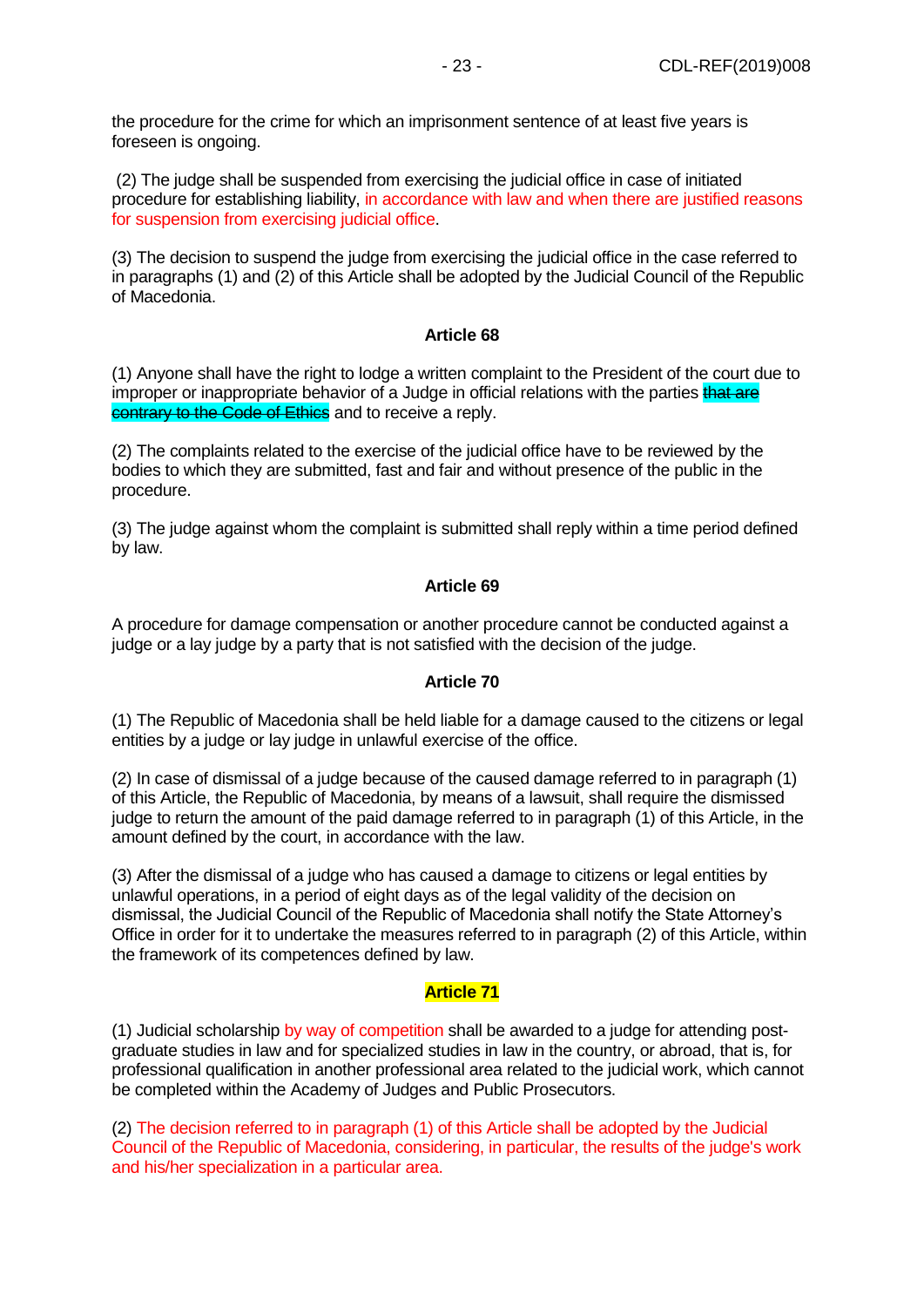(3) The funds for the judicial scholarship shall be provided from the Court Budget.

# **Article 72**

(1) Annual leaves in the courts shall last from 15 July to 15 August.

(2) Only necessary activities shall be carried out in the courts of first instance during the annual leaves, such as: investigations and trials in criminal cases when the defendant is in custody and in criminal cases for parties who do not live in the Republic of Macedonia; cases for application of temporary measures; bills of exchange lawsuit; disputes for publishing a correction of already published information; urgent misdemeanor cases; non-contentious and enforceable cases about upbringing and protection of children and obligations in cases of child support resulting from a law; registration of political parties, non-contentious cases for retention of persons in healthcare institution; property inventory of the descendant, preparing testaments, receiving submissions, and other activities bind by preclusive deadlines set by law.

(3) During the annual leaves, the courts of appeal shall act upon appeals against decisions on the cases referred to in paragraph (2) of this Article and upon cases tried at non-public sessions.

(4) Except for the activities referred to in paragraphs (2) and (3) of this Article, the time period referred to in paragraph (1) of this Article shall be considered as time when the court is closed.

(5) The judge shall be entitled to annual leave in duration of 26 working days.

# **V. TERMINATION OF, DISMISSAL AND GROUNDS FOR LIABILITY**

#### **1. Termination of the judicial office**

## **Article 73**

(1) The judicial office of a judge shall terminate upon.

- personal request, see-

- permanent loss of the ability to exercise the judicial office, confirmed by the Judicial Council of the Republic of Macedonia

- fulfillment of conditions for retirement pension, with a possibility to continue working on the basis of the labor legislation

- the conditions referred to in Article 52 paragraphs (1) and (7) of this Law are fulfilled, except when the judicial function is in abeyance under conditions determined by law, and

- conviction for a crime by a legally valid court verdict to an unconditional imprisonment sentence of minimum six months.

(2) The Judicial Council of the Republic of Macedonia shall at the latest within ten days from the day of knowing of the fulfillment of the conditions referred to in paragraph (1) of this Article determine the termination of the judicial office, thus terminating the right to salary of the judge.

(3) As of the day of termination of the judicial office, established by the Judicial Council of the Republic of Macedonia on the grounds referred to in paragraph (1) of this Article, the judge's right to salary shall cease.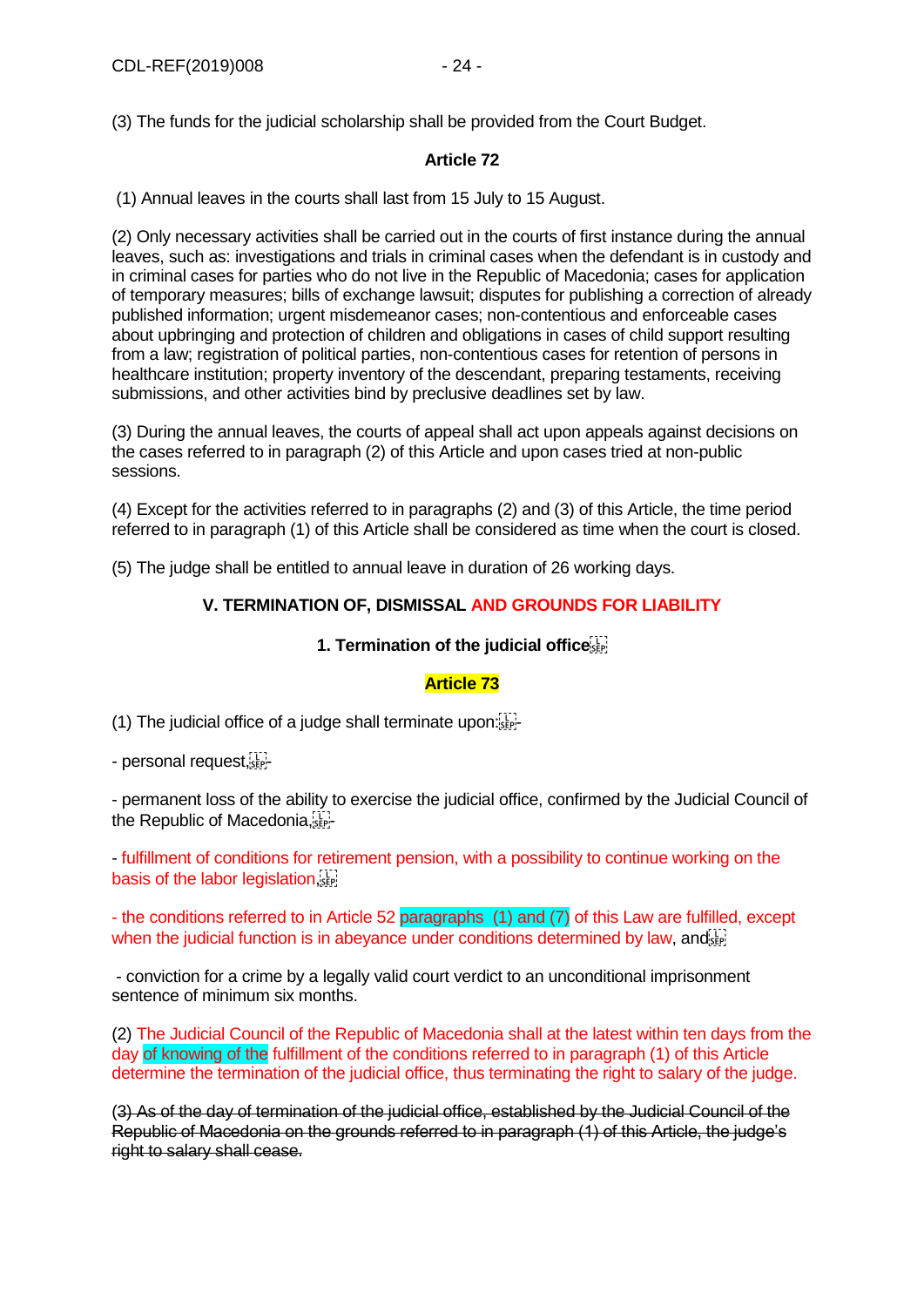(3) The court that had adopted a final judicial decision from paragraph 1 point 5 od this Article has to immediately after obtaining decision's effectiveness, to inform the Judicial Council of the Republic of Macedonia and the president of the court where the judge is performing the judicial function about it.

# **2. Dismissal of a judge**

#### **Article 74**

(1) The judge shall be dismissed from the judicial office: $\overline{S_{\text{SPP}}^{\text{t}}}$ 

- due to serious disciplinary offence that makes him/her discreditable to exercise the judicial office prescribed by law and

- due to unprofessional and neglectful exercise of the judicial office under the conditions defined by law.

(2) Decision on dismissal of the judge shall be adopted by the Judicial Council of the Republic of Macedonia.

(3) The judge shall be dismissed from the judicial office in accordance with the grounds stipulated in paragraph (1) of this Article if the violation is committed:

- with the intention or apparent negligence by the fault of the judge without justified reasons and

- the injury caused severe consequences.

(4) In case of an easier form of violation of the grounds referred to in paragraph (1) of this Article, a disciplinary measure may be imposed on the judge.

(5) As of the day of entry into force of the decision on dismissal of the judge by the Judicial Council of the Republic of Macedonia on the grounds referred to in paragraph (1) of this Article, the judge's right to salary shall cease.

#### **3. Serious disciplinary offence**

#### **Article 75**

- (1) A more severe disciplinary violation for which a procedure for establishing a judge's responsibility is instituted shall be considered as:
	- 1) severe violation of public order and peace and other more serious forms of misconduct that violates the reputation of the court and his/her reputation;
	- 2) gross influence and interference in the performance of the judicial function of another judge;
	- 3) if he refuses to file a statement of assets and interests according to law or if his statement contains gross inaccuracies
	- 4) manifestly violation of the rules for exemption in situations in which the judge knew or should have known about the existence of one of the grounds for exemption provided for by law.
- (2) For the disciplinary violation referred to in paragraph (1) of this Article, the president of the court shall notify the Judicial Council of the Republic of Macedonia in writing within a period of eight days from the day of recognizing the committed violation, but not longer than three months from the committed violation.
- (3) In cases of disciplinary violation of paragraph (1) line 1 of this Article, when there was a final judicial decision, the court that had adopted the decision has to immediately after obtaining decision's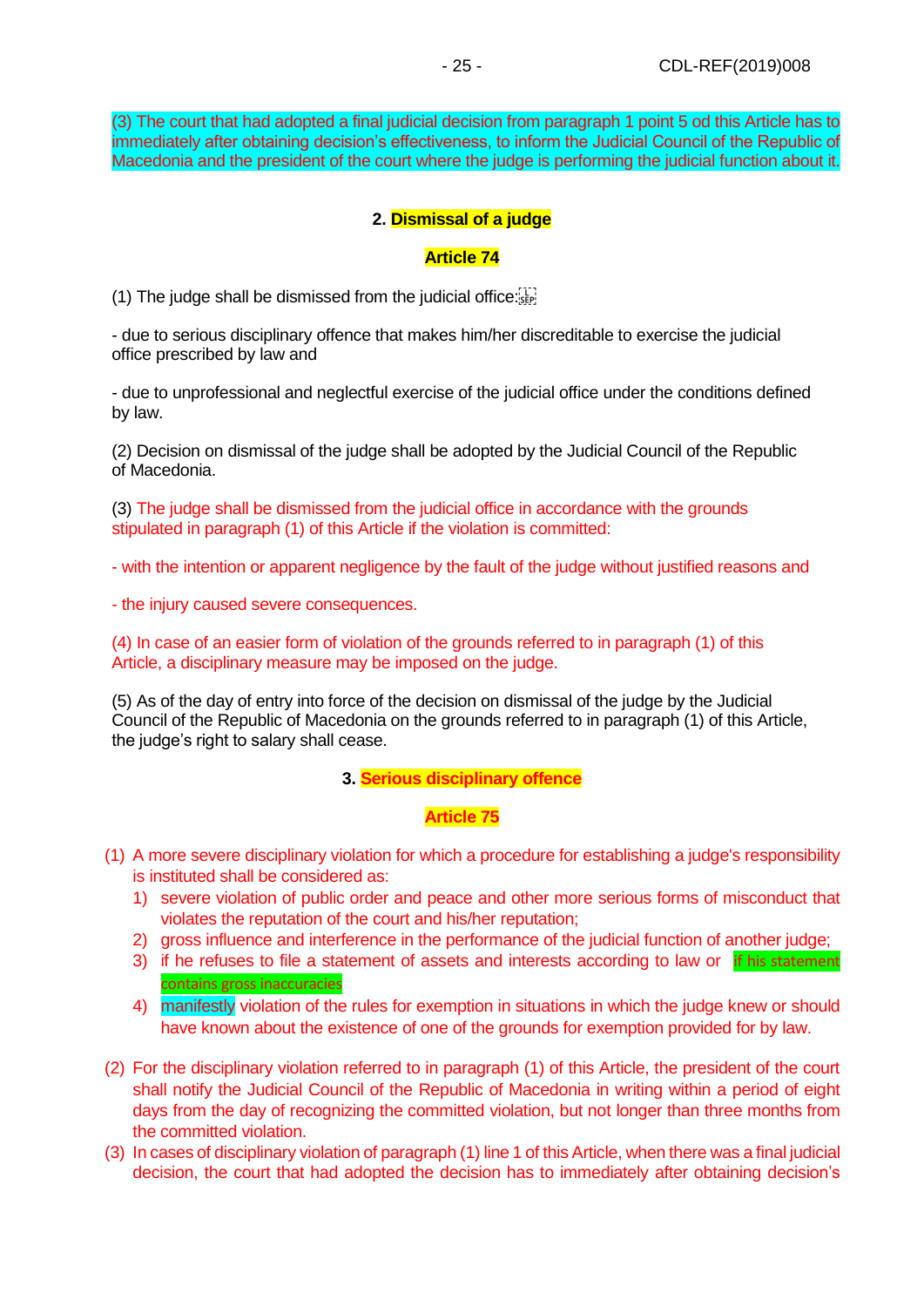effectiveness, to inform the Judicial Council of the Republic of Macedonia and the president of the court where the judge is performing the judicial function about it.

(4) The procedure for establishing responsibility of judges in the case of paragraph 1 point 1 of this Article, may be initiated even when there is no previously adopted effective judicial decision,.

> 4. Unprofessional and unethical performance of the judicial function Article 76

- (1) Unprofessional and unethical performance of the judicial function implies unsatisfactory expertise or unconscientiousness of the judge that affects the quality and promptness of the work, as follows:
	- 1) if in two consecutive exceptional assessments the judge does not fulfill the criteria for successful work, by his fault without justifying reasons, for which he has received two negative grades, in procedure established by the Law on Judicial Council in the Republic of Macedonia,
	- 2) if he was convicted by a final court verdict, with punishment lower than that determined in the Art. 73, para (1) point 5 of this law which is a direct result of acting in the performance of the judicial office, deliberately or with conscious negligence
	- 3) the judge unauthorized published classified information, i.e. provided information and data on court cases that violates the obligation to protect the secrecy of the procedure established by law and when the public is excluded in accordance with the law,
	- 4) without justified reasons, does not schedule the hearings in the cases assigned to him or otherwise delay the procedure;
	- 5) does not take the matter into consideration because of which expiration of a criminal prosecution or statute of limitations on the execution of a criminal sanction for a crime occur;
	- 6) take in work a case that has not been allocated to him through the system for automatic distribution of cases.
	- 7) Intentionally and inexcusably makes gross professional mistake, while differences in interpretation of law and facts cannot be taken as ground for determination of judges' responsibility.

(2) For the disciplinary violation referred to in paragraph (1) of this Article, the president of the court shall be obliged to inform the Judicial Council of the Republic of Macedonia in writing within eight days from the day of perceiving the committed violation, but not longer than six months after the violation.

(2) For the disciplinary violation referred to in paragraph (1) line 2 of this Article, the court that adopted the final decision shall immediately after obtaining decision's effectiveness, inform the Judicial Council of the Republic of Macedonia and the president of the court where the judge is performing the judicial function about it.

# **Article 77**

(10) As a disciplinary violation for which a procedure for determining the responsibility of a judge for which a disciplinary measure is imposed shall be considered:

1) violation of the rules of the Code of Ethics;

1) less severe breach of public order or other less serious misconduct that violates the reputation of the court and his/her reputation

2) use his office or the reputation of the court to accomplish his personal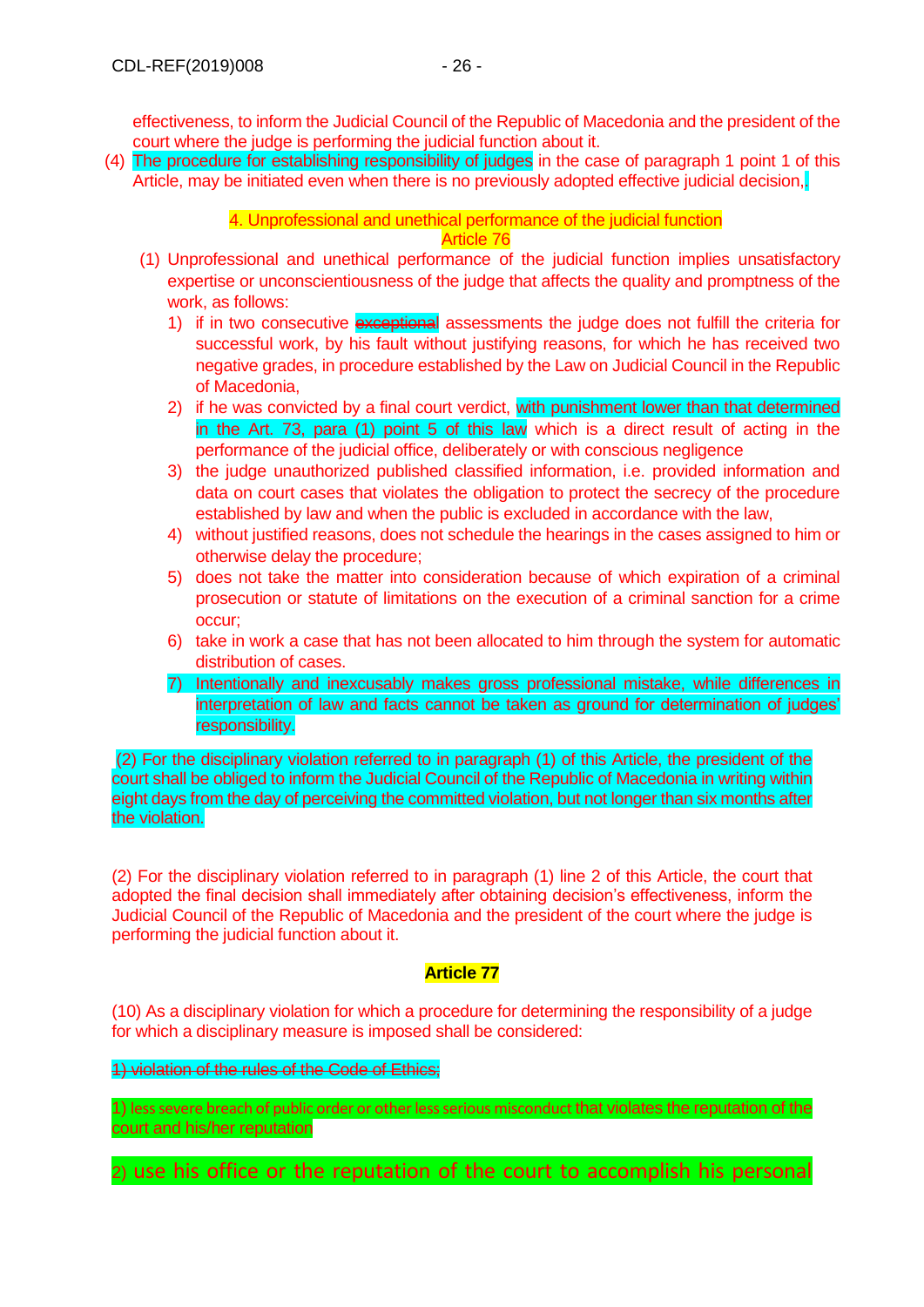# interests

3) failure to perform mentoring duties;

4) violation of the rules on absence from work;

5) failure to *fulfill the duty of continuous training* attend obligatory trainings or

5) not wearing a court gown during the trials.

(2) For the disciplinary violation referred to in paragraph (1) of this Article, the president of the court shall be obliged to inform the Judicial Council of the Republic of Macedonia in writing within eight days from the day of perceiving the committed violation, but not longer than six months after the violation.

(3) The disciplinary measure shall be imposed if the disciplinary violation was done:

- with the intention or apparent negligence by the fault of the judge without justified reasons and

- caused severe consequences.

#### **5. Disciplinary measures**

#### **Article 78**

(1) For the established responsibility of a judge, the Council may impose one of the following disciplinary measures:

- a written warning,
- public reprimand,

- reduction of the salary in the amount of 15% to 30% of the monthly salary of a judge for a duration of one to six months.

(2) If a judge has been pronounced a disciplinary measure with a final decision on a salary reduction in the amount of 15% to 30% of the monthly salary, the judge can not be elected to a higher court, as a member of the Judicial Council, nominated as a judge in international court, director or deputy director of the Academy for Judges and Public Prosecutors, for the duration of the measure.

(3) When determining and pronouncing disciplinary measures, the severity of the violation, the degree of responsibility, the circumstances under which the violation and the conduct of the judge have been committed, the consequences of the violation as well as the previously stated disciplinary measures shall be taken into consideration. "

## **Article 79**

(1) President of a court shall be dismissed from the office of a president, if in a procedure, the Judicial Council of the Republic of Macedonia establishes the following bases:

- overstepping and violation of legal powers,  $\ddot{W}$ 

- unlawful and unintended use of court's funds,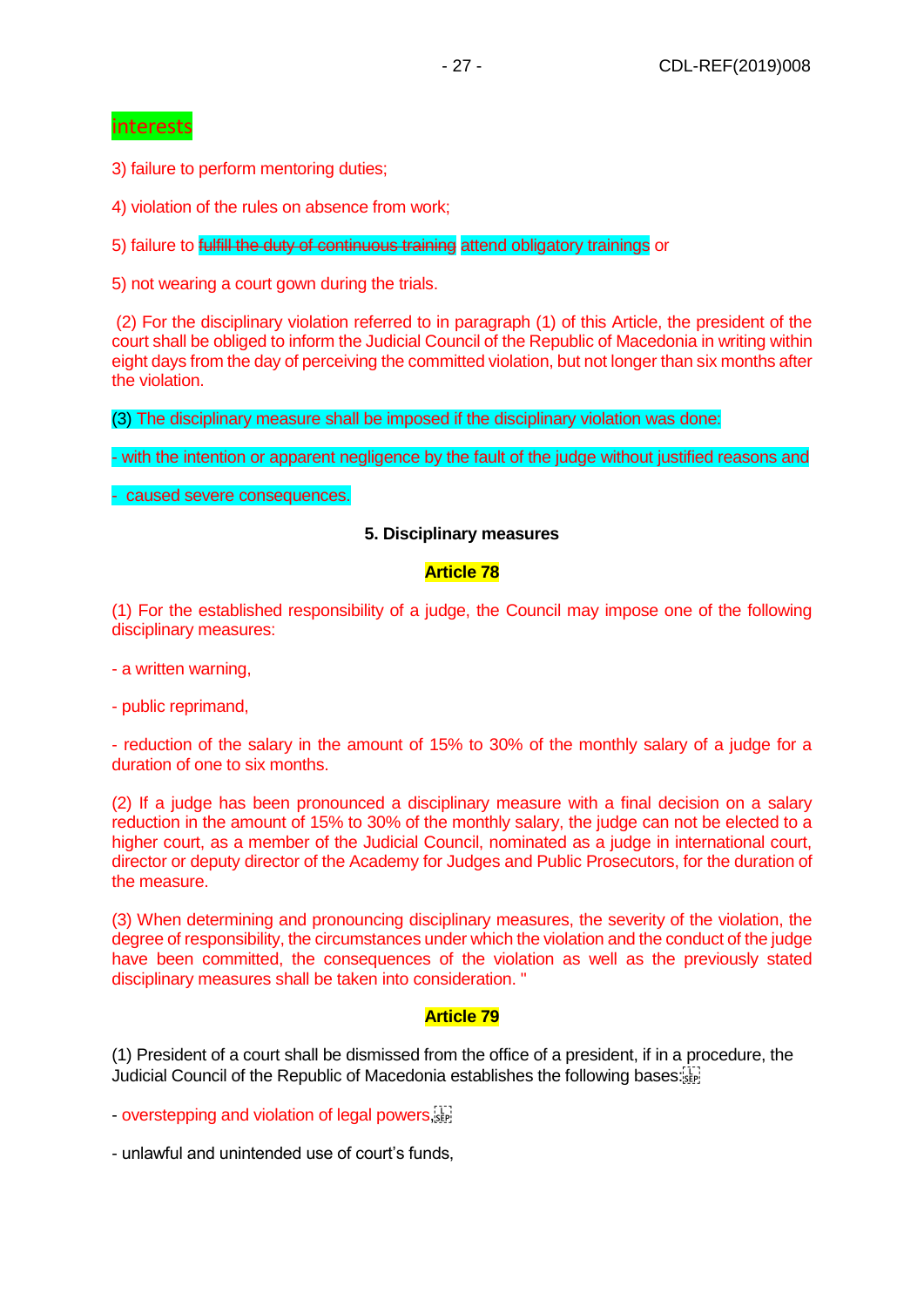- non-performance or delayed performance of the work of the court administration,

 $\frac{1}{35}$  influence upon the independence of the judges related to adjudging in certain cases,  $\frac{1}{35}$ 

- cause serious disturbance in the court's relations that significantly affect the court's work,

- failure to apply the provisions regarding the case management and distribution,

- violation of the provisions regarding the adoption and amendment of the Annual schedule for Judges.

**- failure to complete the work program.** 

- if the Judicial Council of the Republic of Macedonia assesses the president of the court with a negative mark, in accordance with the law, and

- if he fails to notify the Judicial Council of the Republic of Macedonia regasrding serious disciplinary offence by a judge for which a procedure for disciplinary liability of a judge is initiated, in accordance with Article 76 paragraph (2) of the Law on Courts,

- if he fails to notify the Judicial Council of the Republic of Macedonia for the gross violation of the Articles 75, 76 and 77 of this law by the judge in which he is the president, of the occurrence of the violation was known by the president of the court and purpose of the failure of notification of it is to cover it.

- Hinder s supervision in the court pursuant to the law and  $\overline{S}$ 

-Fails to lodge a proposal for commencement of a procedure determining liability of a judge pursuant to the law, while he knew or he was obliged to know about the existence of the legal reasons."

(2) By 1 March in the ongoing year at the latest, the president of the court shall be obliged to submit a report to the Judicial Council of the Republic of Macedonia concerning the implementation of the work program for the previous calendar year referred to in paragraph (1) indent 7 of this Article.

(3) In case of milder violation on the grounds referred to in paragraph (1) of this Article, the president of the court may be imposed a disciplinary measure.

## **Article 80**

(1) The office of a lay judge shall terminate upon  $\frac{1}{25}$ ]) personal request; $\frac{1}{25}$ [2] permanent loss of the ability to fulfill the duty of a lay judge; 3) conviction of a crime to an imprisonment sentence of at least six months; 4) unduly or negligent fulfillment of the duty of a lay judge, and  $\overline{1}$ ;  $\overline{5}$ ) turning 60 years old.

(2) The procedure for termination of the office of a lay judge shall be conducted by the Judicial Council of the Republic of Macedonia on proposal of the president of the court.

## **Article 81**

In case of an investigation conducted against a lay judge or a procedure initiated for termination of the office, the president of the court shall not call him/her to exercise the office of a lay judge.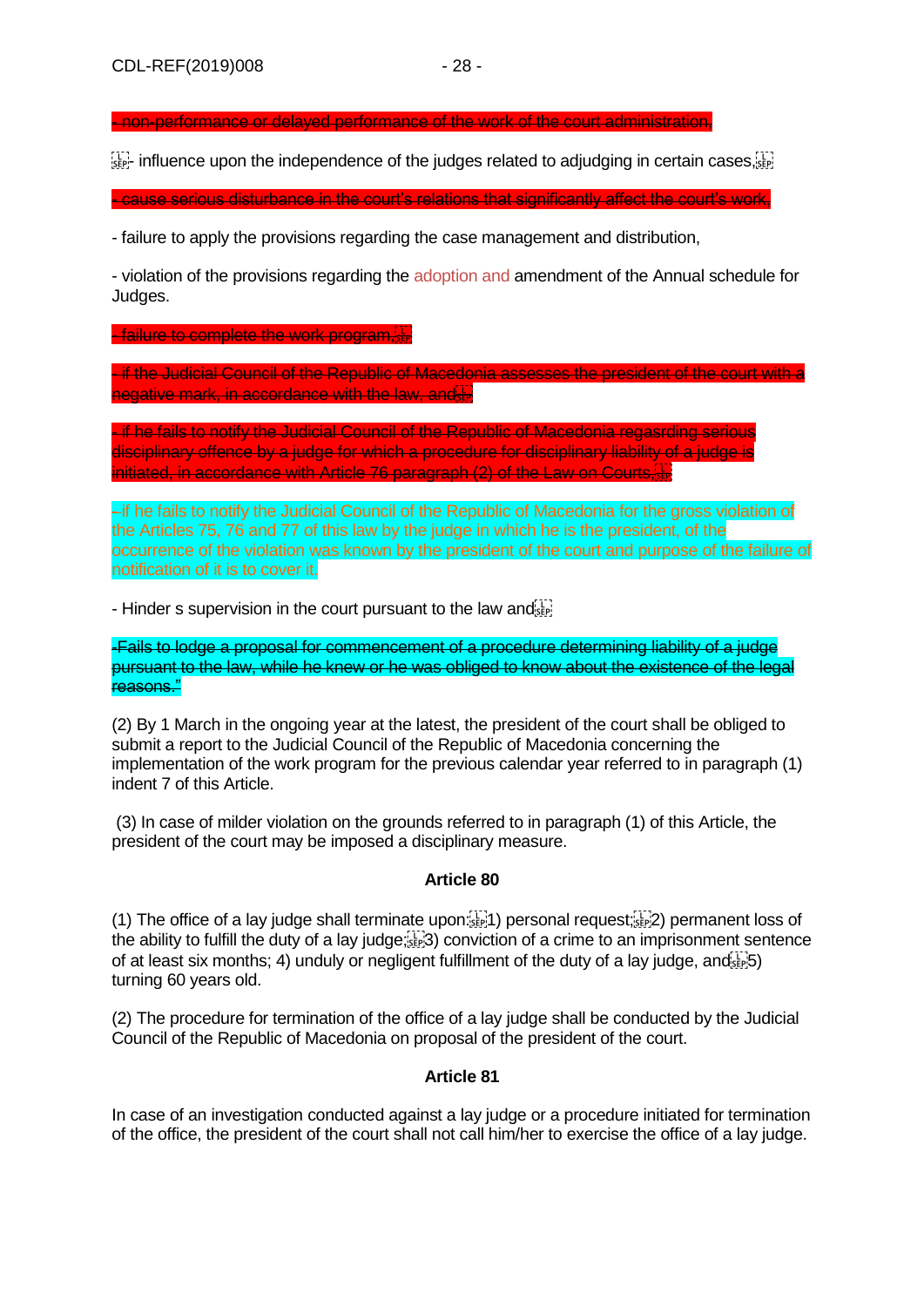# **VI. JUDICIAL ADMINISTRATION**

#### **Article 82**

(1) The activities of the judicial administration shall be carried out by the Ministry of Justice.

(2) In order to carry out the activities of the judicial administration, the Ministry of Justice shall communicate with the president of the relevant court.

#### **Article 83**

(1) The scope of work of the judicial administration shall include provision of general conditions for exercising the judicial power, and in particular drafting laws and other regulations in the field of organization and work of the courts and the procedure before the courts, adoption of a Court Rulebook, responsibility for continuous training of the judges and the judicial service, provision of material, financial, safety, spatial and other conditions for operation of the courts, carrying out activities related to international legal assistance, enforcement of sentences imposed for crimes, collection of statistical and other data about the work of the courts, supervision over the efficient performance of the works in the court and implementation of the Court Rulebook, supervision of the implementation of the regulations on court deposits and guarantees, reviewing the complaints from the citizens about the work of the courts pertaining to delay of the court procedure or the work of the judicial services, as well as other administrative tasks and activities defined by law.

(2) For the purpose of reviewing the complaints of the citizens about the work of the courts pertaining to delay of the court procedure, the Minister of Justice shall form a commission composed of two representatives from the Ministry of Justice and one representative selected by the Supreme Court of the Republic of Macedonia, for which a report shall be prepared.

(3) The report referred to in paragraph (2) of this Article shall be prepared by the commission and shall be delivered to the Ministry of Justice in a period of 30 days as of the day of receipt of the complaint, and the Ministry of Justice shall deliver the report to the Judicial Council of the Republic of Macedonia within a period of three days as of the receipt at the latest.

(4) The manner of reviewing the complaints of the citizens about the work of the courts pertaining to delay of the court procedure shall be regulated by a bylaw adopted by the Government of the Republic of Macedonia on proposal of the Minister of Justice.

#### **Article 84**

(1) The Minister of Justice shall adopt a Court Rulebook, upon previous positive opinion from the general session of the Supreme Court of the Republic of Macedonia.

(2) The Court Rulebook shall regulate the internal organization of the courts, the manner of operation of the courts, the keeping of case records, as well as the keeping of entry books and other books, the treatment of the documents, forms, the work related to the international legal assistance and acting upon complaints, the calling up and assignment of lay judges, the assignment of regular court translators, interpreters and experts, the keeping of statistics and records and professional development of the personnel, the rules on special marks of the vehicles of the court, the information system of the court, the audio-visual recording of a hearing, as well as other issues significant to the work of the courts.

(3) Supervision over the application of provisions of the Court Rulebook shall be carried by the Ministry of Justice, while taking into consideration not to violate the autonomy and the independence of the judicial office, pursuant to the Plan on supervision, adopted by the Minister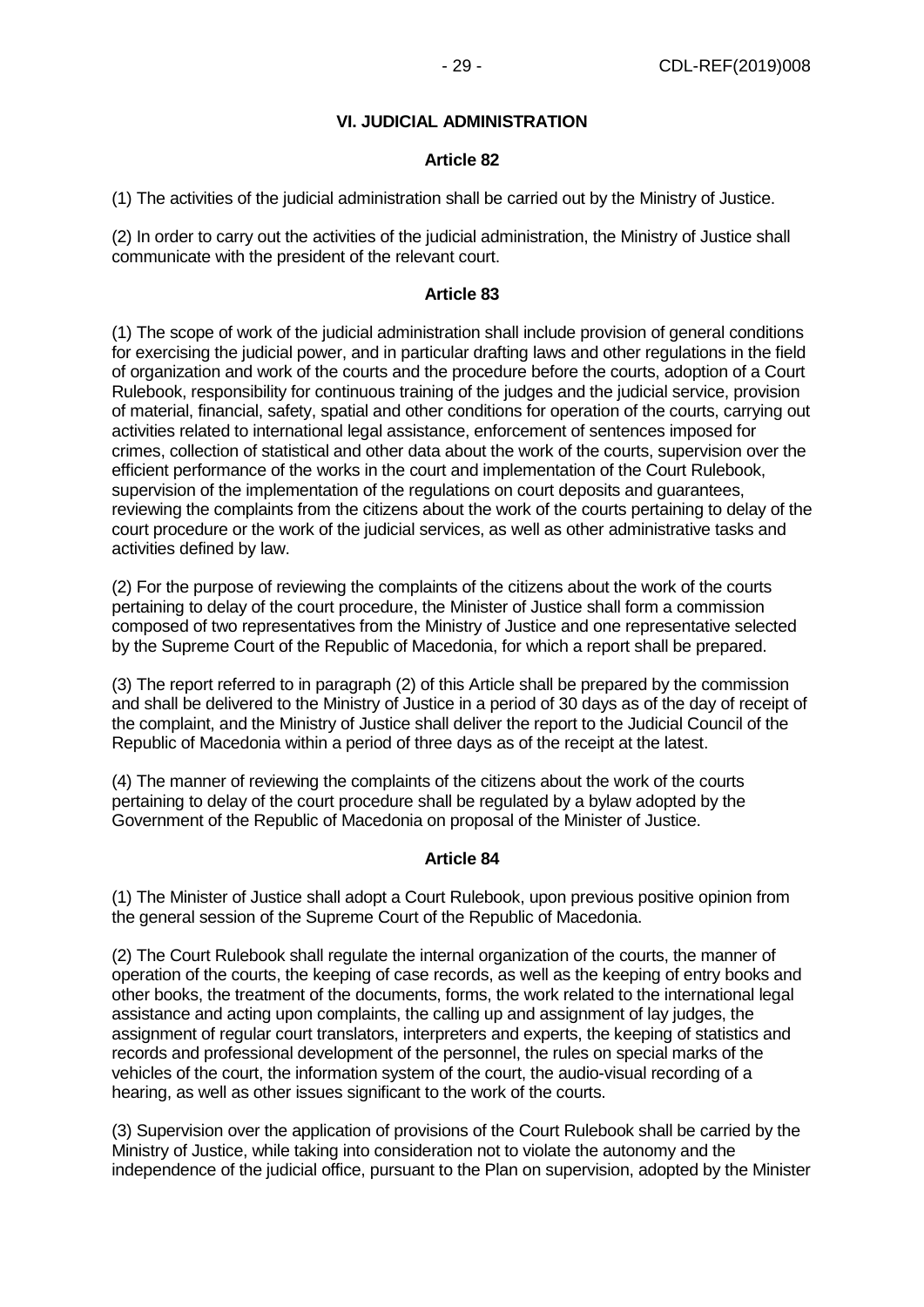of Justice latest to December of the current year, for the next year.

(4) The supervision, mentioned in paragraph (3) of this Article shall be conducted by a Committee established by two representatives of the Ministry of Justice, Bachelors of Law with at least 10 years of experience in the service in legal affairs upon successful completion of the bar exam and two IT specialists that have been trained on the functionality and the manner of work of the automated computer system for the management of court cases.

(5) The Committee mentioned in paragraph (4) of this Article shall prepare report on the found state regarding the conducted supervision, containing suggested measures for removal of the found irregularities. A copy of the repost shall be lodged to the court, the immediate court of higher instance, the Supreme Court of the Republic of Macedonia and the judicial Council of the Republic of Macedonia.

(6) The Minister of Justice may decide, upon his assessment, that it is required to include external experts to perform check-up of the functionality of the automated computer system for the management of court cases.

#### **Article 85**

(1) The Minister of Justice shall by a decision assign court translators and shall keep a directory thereof.

(2) The candidate to be assigned as a court translator should meet the following requirements:

- to have citizenship of the Republic of Macedonia, step-

to actively use the Macedonian language,  $\frac{1}{100}$ 

- to hold a university degree,

- to hold a certificate for active use of a foreign language, and  $\overline{S_{\text{EP}}^{[1]}},$ 

- to have permanent, that is, temporary place of residence on the territory of the court where the court translator requires to be assigned.

#### **Article 86**

(1) The Ministry of Justice shall keep records of the court police, the court translators and interpreters, and the experts.

(2) The records referred to in paragraph (1) of this Article shall contain data about the name and surname, date and place of birth, nationality, place of residence, education, type of education, professional degree, knowledge of foreign languages, as well as other data defined by law.

(3) The data referred to in paragraph (2) of this Article shall be submitted by the courts to the Ministry of Justice in the manner prescribed by the Minister of Justice and they shall be treated by virtue of the regulation regarding protection of personal information.

(4) The Ministry of Justice is user of the statistical information into the data base of the information systems in the courts.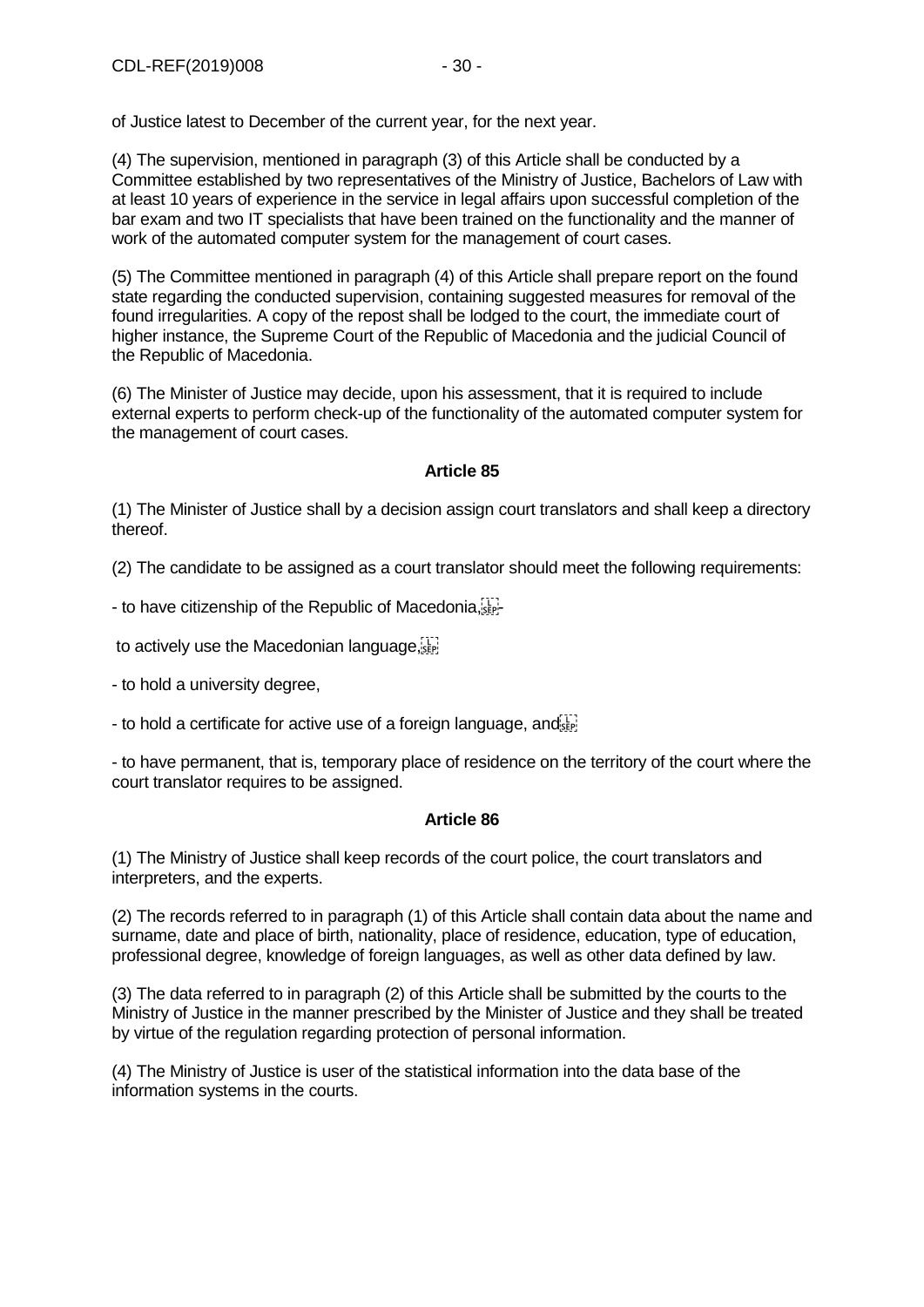## **Article 87**

The person whose data are entered in the records shall have the right to request inspection of the data referring to him/her and their correction in case they are not accurate.

#### **Article 87-a**

(1) The Council for Coordination and Management of Information and Communication Technology in the Judicial Bodies is established (in the further text: Council for ICT) as operative-expert body composed by the representatives of judicial bodies.

(2) The Council for ICT gives suggestions for determination of the priorities of the policies and coordination of the judicial bodies in work of the system for ICT.

(3) The Ministry of Justice gives administrative support in the work of Council for IKT.

(4) The Ministry of Justice uses the statistical data from the data basis of IT system in judiciary.

(5) The Minister of Justice shall, by means of a by-law, determine the composition and manner of functioning of the Council for ICT.

(6) The Members of the Council for ICT will receive monthly payment in the amount of one third of the average salary in the Republic of Macedonia, for which the Ministry of Justice issues a decision. "

# **VII. COURT ADMINISTRATION**

## **Article 88**

(1) The president of the court shall represent the court, organize the work and take measures for well-timed and duly execution of court's activities.

(2) The president of the court shall ensure the application of the Court Rulebook.

(3) The president of the court shall define the schedule of the court's activities upon previously obtained opinion of the session of judges and the general session of the Supreme Court.

(4) The president of the court shall be substituted by a judge appointed by the president on the basis of the annual schedule for work, who in the last year is assessed with the highest positive mark and who has the most points compared to the other judges.

(5) Presidents of specialized court departments and their deputies, and presidents of court divisions and court councils shall be assigned from among the judges on the basis of the annual schedule for work.

## **Article 89**

In case of dismissal or termination of the term of office of the president of the court, and until a new president of the court is elected, the Judicial Council of the Republic of Macedonia shall appoint an acting president of the court from among the judges who, in the last year, is assessed with the highest positive mark and has the most points compared to the other judges.

## **Article 90**

In order to carry out particular administrative, financial, operative, manipulative and auxiliary activities and tasks for several courts on the same territory, joint services may be established or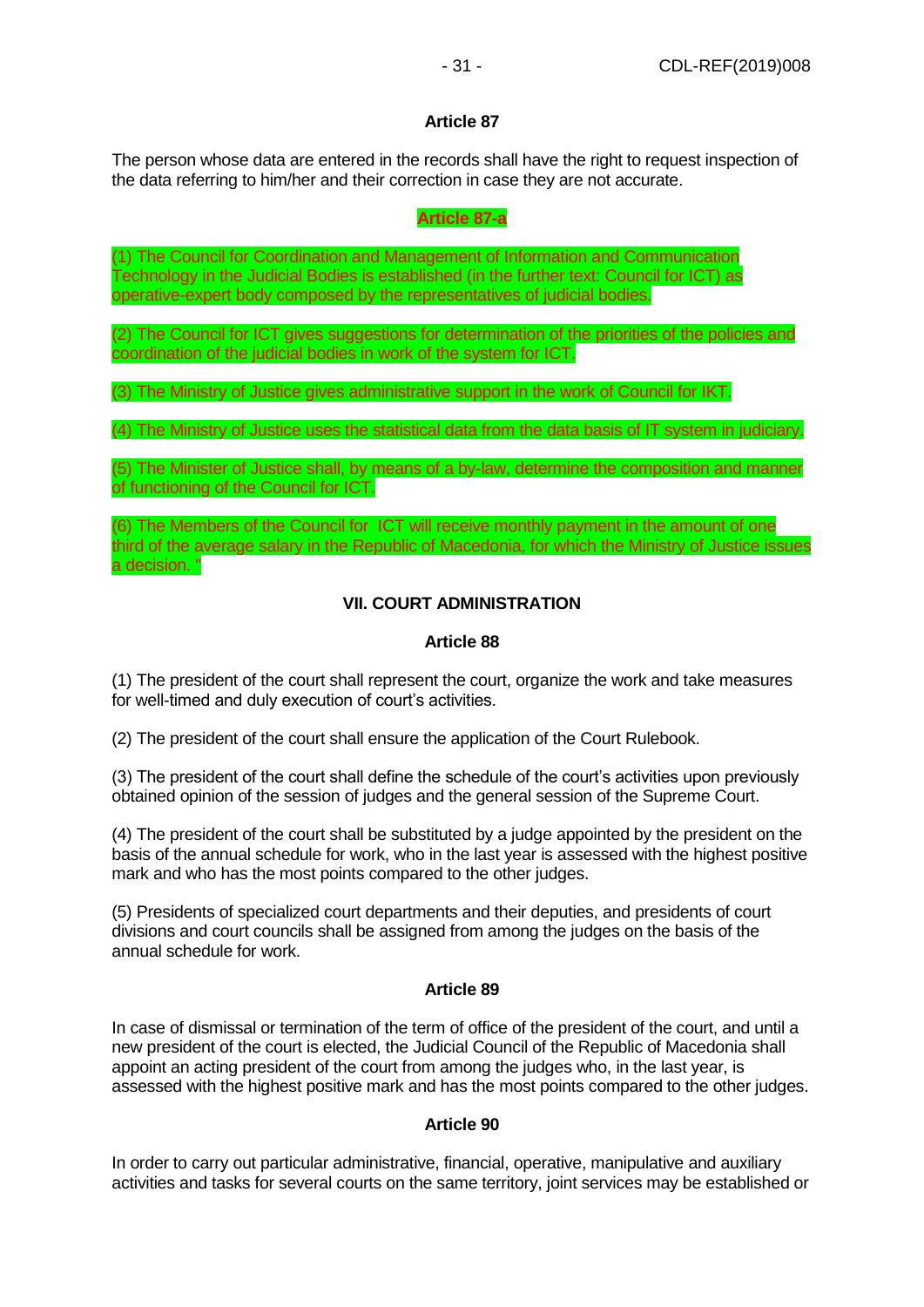employees may be appointed for carrying out joint activities and tasks.

# **Article 91**

(1) The judges in the courts where specialized court divisions are established shall be assigned according to their specialization in the legal area.

(2) The president of the division shall manage the work of the specialized court division.

(3) Issues of interest for the work of all councils, that is, judges within the composition of the division, and in particular with regard to the application of laws in particular fields, harmonization of the court practice and promotion of the working method shall be discussed on the session of the specialized court division.

(4) The session of a specialized court division shall be convened by the presidents of the divisions upon their own initiative or on request of the judges in the division or the president of the court when lack of harmonization between separate councils in the division regarding application of the law in particular is established.

# **Article 92**

(1) The session of judges shall be composed of all the judges in the court.

(2) At the session, the judges shall discuss issues of general significance for the work of the court, shall define the work program and shall give opinion regarding the annual schedule for the work of the judges, and shall discuss the annual report for the work of the court and the Judicial Council.

(3) The president of the court may also invite lay judges at the session of judges when issues pertaining to the participation of lay judges in the trial are discussed.

Article 93<sup>-1</sup>/<sub>1</sub><sup>1</sup>/<sub>1</sub> Official identification cards shall be issued by the president of the court to the court servants.

(2) The Minister of Justice shall by a rulebook prescribe the outline and content of the form, and the manner of issuance and revocation of the official identification card referred to in paragraph (1) of this Article.

## **Article 94**

(1) The judges, lay judges, higher court counselors, independent court counselors, court counselors, professional associates, court trainees, court experts, interpreters, translators and other persons participating in the procedure and apart of it shall be obliged to keep the classified information with an appropriate degree of secrecy defined by law from unauthorized disclosure, no matter how they have acknowledged it.

(2) The obligation to keep a classified information from unauthorized disclosure shall last in accordance with the law.

## **Article 95**

(1) The president of the court may release the judge or the other persons referred to in Article 94 paragraph (1) of this Law from the obligation to keep classified information with an appropriate degree of secrecy determined by law.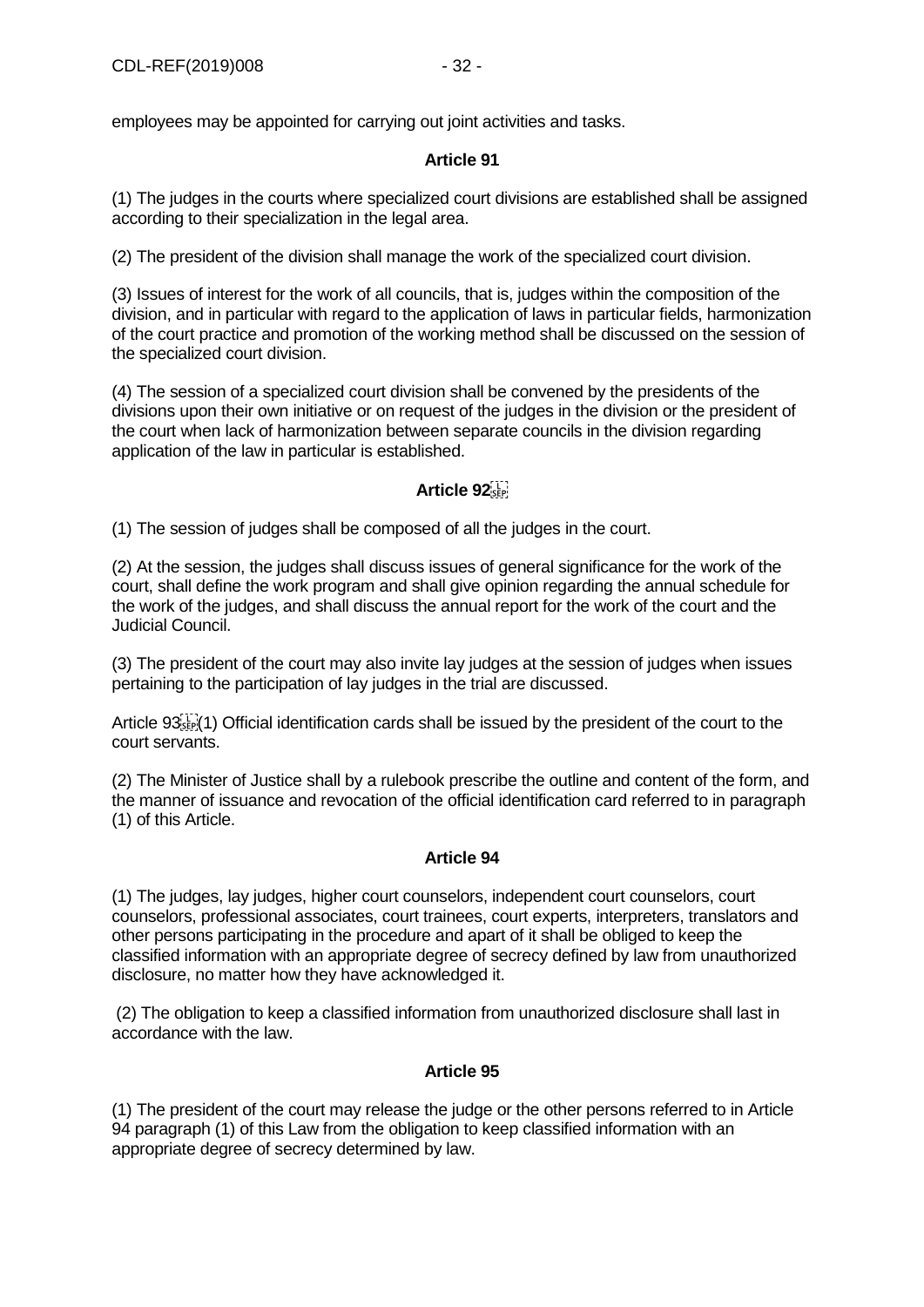(2) Decision on release from the obligation to keep classified information with appropriate degree of protection regarding the president of the court of lower instance shall be adopted by the president of the immediately higher court, and regarding the president of the Supreme Court of the Republic of Macedonia, the general session of that court, in accordance with the law.

## **Article 96**

(1) Due to the nature of the work in the courts, there shall be duty judges for the purpose of efficient exercise of the judicial function.

(2) The duty judge roster shall be defined by the president of the court for each month. Compensation shall be paid for fulfillment of the duty. The Minister of Justice shall define the amount of the compensation for the duty by an act.

# **Article 97**

(1) The president of the court, a person responsible for public relations, shall give information to the public via the mass media about the work of the court, as well as information about the course of the procedure in a particular case.

(2) A public relations office shall be mandatorily established in the courts.

(3) The president of the court and the judge referred to in paragraph (1) of this Article shall give information to the public by taking into account not to demean the image, honor and dignity of the person and not to cause damage to the independence and autonomy of the court.

(4) The data about the number of the case, the judge, date, hour and court room where the hearing is to be held shall be published on a daily basis in every court, in a public and visible place.

(5) At least once a year, every court shall inform the public about the results of the work of the court and the judges.

(6) The parties and the other participants in the ongoing procedure cannot give information and assessment about the course, conduct and outcome of the procedure if the court has prohibited to give such information.

## **Work of the court during a strike**

## **Article 98**

(1) During a strike of the court servants, the activities referring to scheduled hearings, that is, public sessions for adoption and submission of all the decisions within a legal deadline shall be carried out in the court, as well as receipt of written submissions.

(2) The court shall be obliged to work even while on strike in case of procedures defined by law as urgent, that is, for matters that are requisite in accordance with the law.

## **VIII. COURT INFORMATION SYSTEM**

## **Article 99**

(1) Information technology center shall be established in the Supreme Court of the Republic of Macedonia, competent for technical management of the automated computer system for the management of court cases and judicial portal and the database that originate from the work of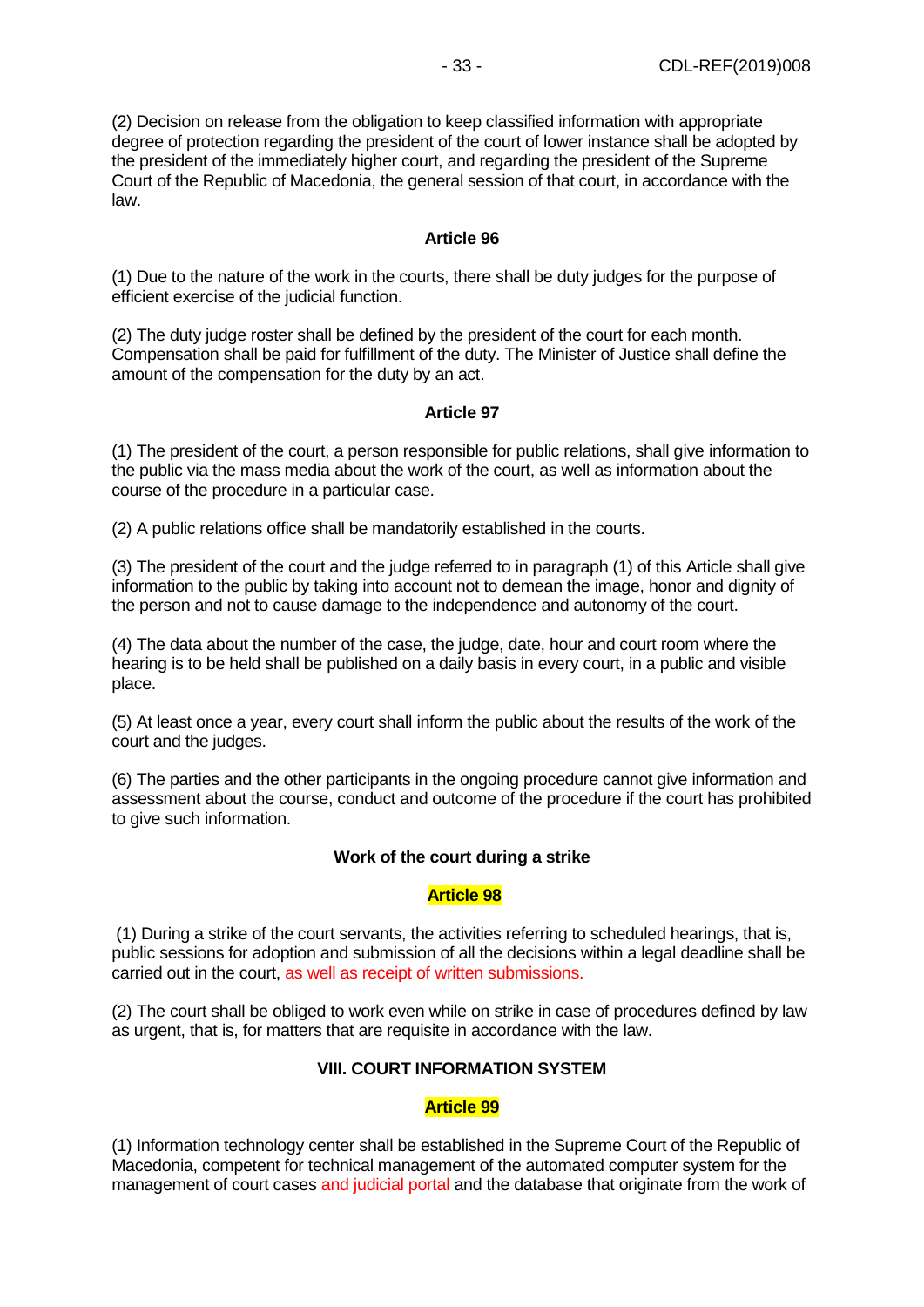the courts.

(2) The President of the Supreme Court of the Republic of Macedonia is responsible for functioning of the authomated computer system for management of the coourt cases in the courts.

(3) The Supreme Court of the Republic of Macedonia establishes a working body for standardization of procedures for using the automated computer system for managing court cases in the composition of one judge of the Supreme Court of the Republic of Macedonia, one judge from each appellate court, one judge from Administrative Court, one judge of the High Administrative Court, one judge from the Basic Court and administrator of the Supreme Court of the Republic of Macedonia and three IT managers from the courts.

(4) The courts shall have information technology services, as separate organizational units.

(5) The courts shall publish binding decisions on the court's web site within seven days of the day of their effectiveness, in a manner determined by law.

(6) The president of the court or a judge appointed by him/her shall manage the center, that is, the information technology service.

(7) It shall be mandatory for the Court IT specialists to be professionally educated at the Academy for Judges and Public Prosecutors.

(6) The Ministry of Justice shall ensure implementation, maintenance and operation of the information technology system on a single methodological and technical base.

(7) The Minister of Justice shall by an act define the manner of operation of the information technology system in the courts referred to in paragraphs (1) and (5) of this Article.

(8) The President of the Supreme Court of the Republic of Macedonia with by-law will determine the manner of functioning of the informatic sustem in all courts, after consent obtained in advance by the general session of the Supreme Court of the Supreme Court of the Republic of Macedonia.

# **IX. COURT SERVICE**

# **Article 100**

The court service shall be composed of the court servants, the persons employed in the courts carrying out technical and auxiliary activities and the court police.

## **Article 101**

The status, rights, duties, responsibilities of the court service, the system for salaries and salary compensations of the court service, as well as the management of the court cases shall be regulated by law.

## **Article 102**

The court service shall carry out the activities defined by law in accordance with the principles of legality, professionalism, responsibility, efficiency, economy and transparency.

## **Article 103**

The court servants, within the framework of their responsibility, shall be obliged to provide the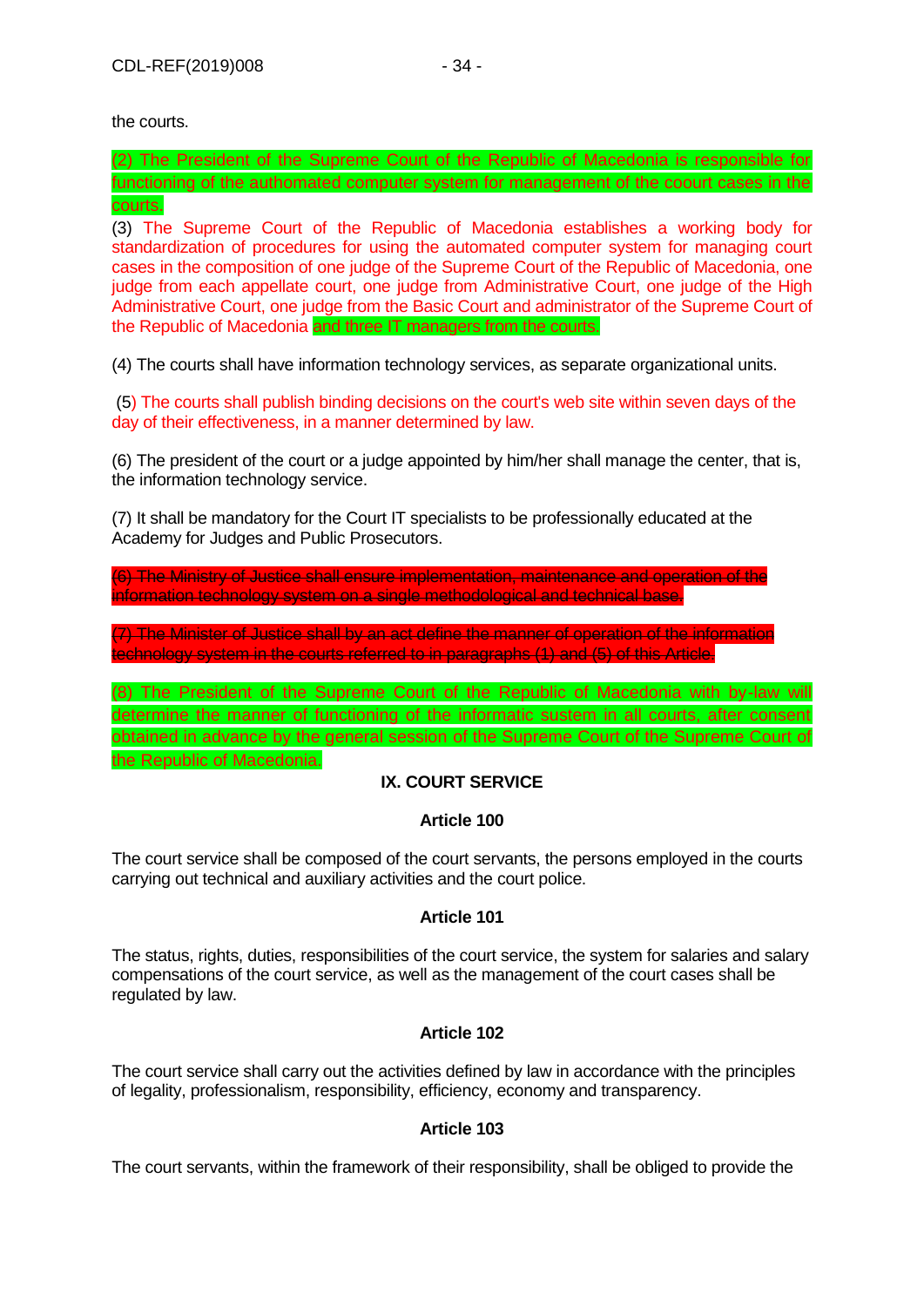citizens efficient and lawful exercise of their constitutional freedoms, rights and interests in the procedures before the courts.

| <b>Article 104</b> |
|--------------------|
| <b>Deleted</b>     |
|                    |
|                    |
| <b>Article 105</b> |
| <b>Deleted</b>     |
|                    |
| <b>Article 106</b> |
|                    |
| <b>Deleted</b>     |
|                    |
|                    |

**Article 107**

*Deleted*

# **X. FUNDS FOR OPERATION**

## **Article 108**

The funds for operation of the courts shall be provided from the Court Budget, as a separate part of the Budget of the Republic of Macedonia, marked as "Judicial Power".

## **Article 109**

(1) The amount of the salaries and the other compensations for the judges in the courts shall be defined by law.

(2) The amount of the salaries and the other compensations for the court servants and the other employees in the courts shall be defined by law and collective agreement.

(3) The salaries and the other compensations, as well as the weapons, equipment and uniform of the members of the court police shall be provided from the funds of the Budget of the Republic of Macedonia, marked as "Judicial Power".

## **XI. COURT POLICE**

## **Article 110**

The securing of the facilities, property, persons, and the maintenance of the order in the court shall be carried out by the court police.

## **Article 111**

(1) The police cannot enter the court premises.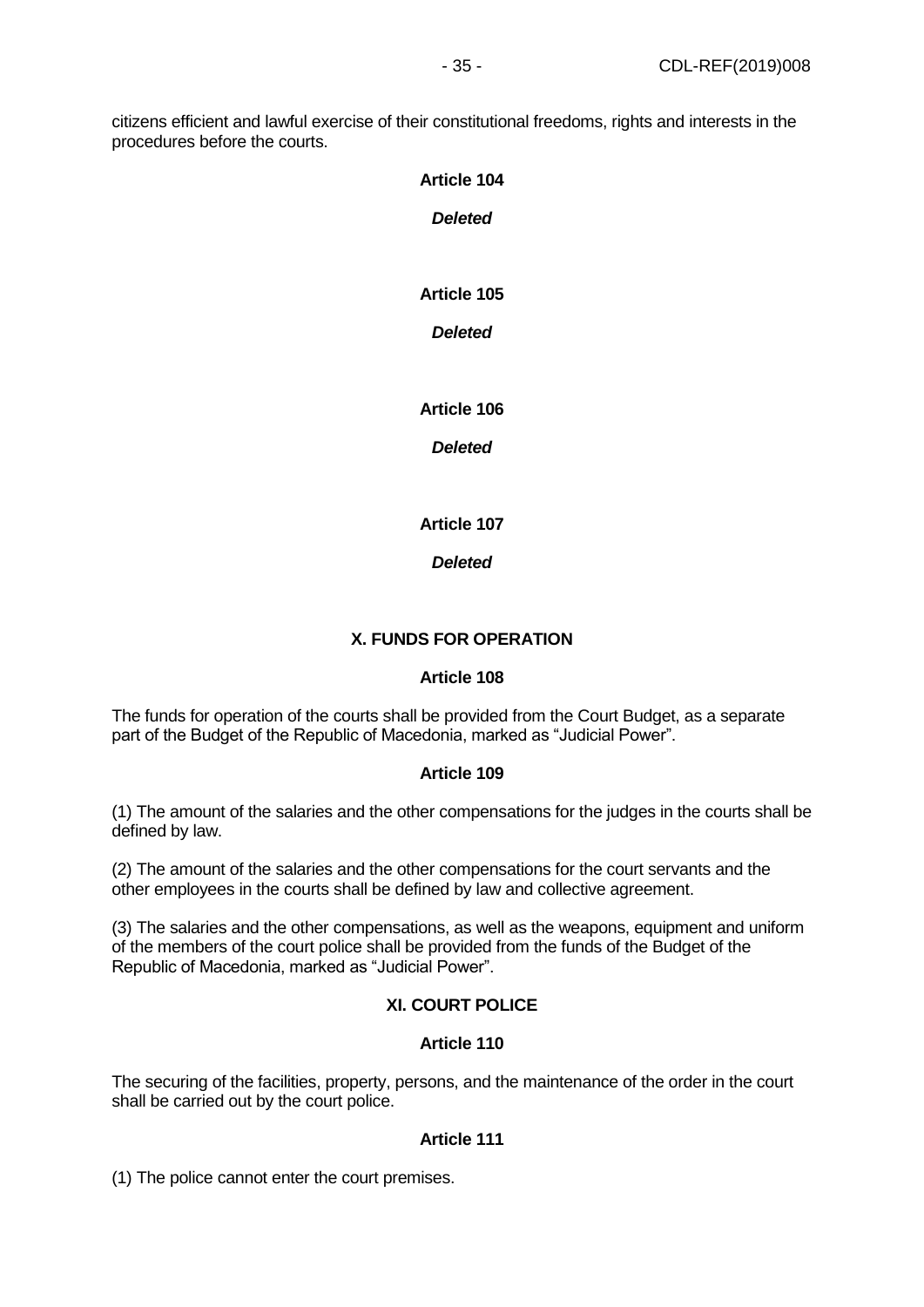# **Article 113**

*Deleted*

# **Article 114**

*Deleted*

# **Article 115**

*Deleted*

# **Article 116**

*Deleted*

# **Article 117**

*Deleted*

# **Article 118**

*Deleted*

## **ХII. TRANSITIONAL AND FINAL PROVISIONS**

## **Article 119**

(2) The police may enter and stay in the court premises only when it takes in or secures a person. The police shall stay in the court premises when requested so by the judge for the period necessary to secure the person.

(3) The police may enter the court premises upon a call of the president of the court or a judge in case of absence of the president of the court, in order to prevent a crime or when it is urgent in order to prevent a public danger.

## **Article 112**

The court police powers, rights and obligations, employment, disciplinary liability of the members of the court police, and other issues within the competence of the court police shall be regulated by law.

(1) The judges elected before the entry into force of this Law shall continue to exercise the judicial office.

(2) The Judicial Council of the Republic of Macedonia, within a period of 30 days as of the day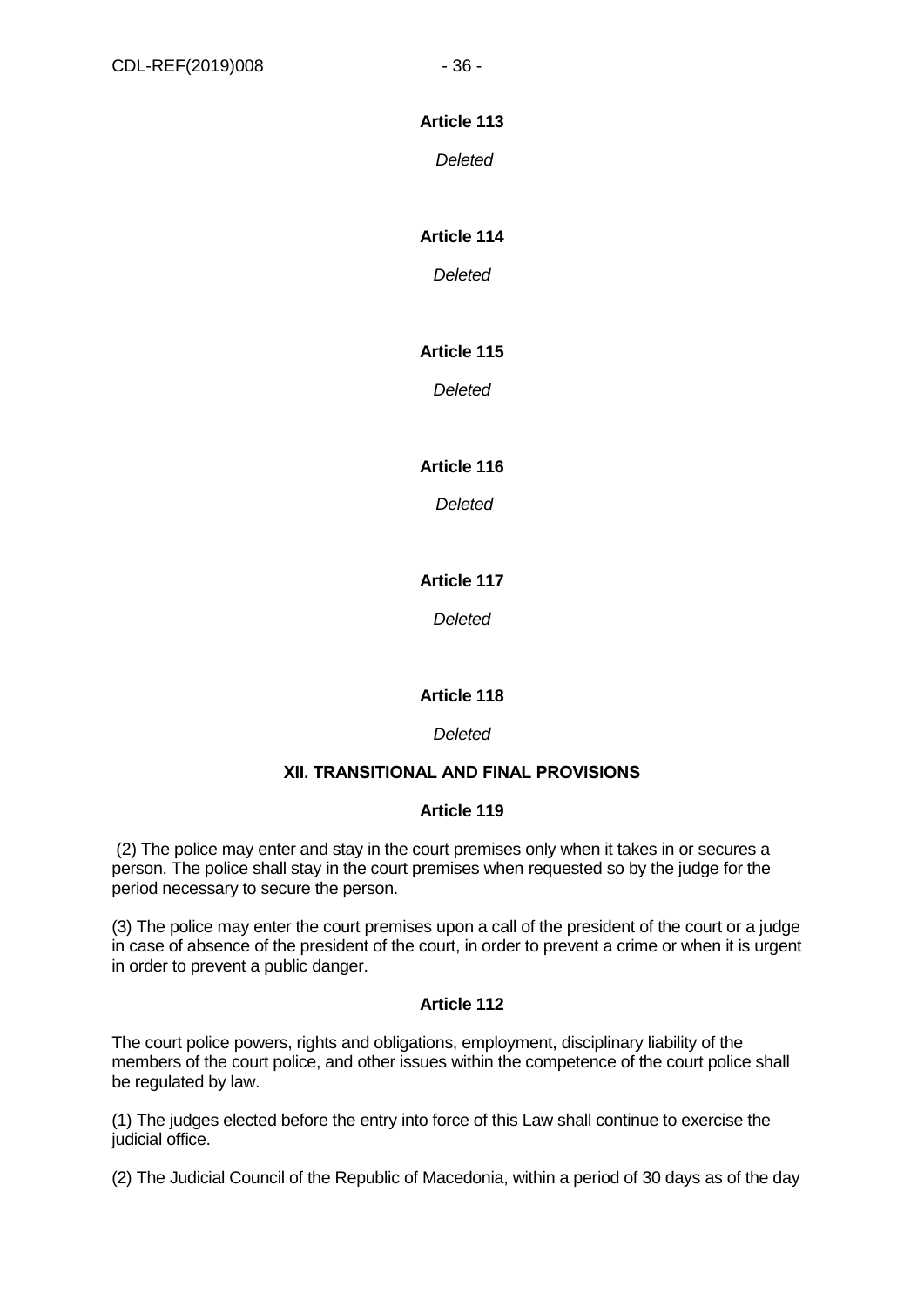this Law commences its application at the latest, shall adopt a decision on the number of judges in the Basic Court Skopje I – Skopje and the Basic Court Skopje II – Skopje.

(3) The re-assignment of judges within the courts referred to in paragraph (2) of this Article shall be made by the Judicial Council of the Republic of Macedonia within a period of three months as of the adoption of the decision referred to in paragraph (2) of this Article at the latest, in accordance with the provisions of this Law, and considering the specialization of the judges in criminal and civil matters.

#### **Article 120**

The commencement of operation and the transfer of cases from the Supreme Court of the Republic of Macedonia to the Administrative Court shall be performed in accordance with the provisions of the Law on Administrative Disputes.

## **Article 121**

The Ministry of Justice shall provide spatial conditions for the operation of the Administrative Court.

## **Article 122**

The specialized court departments for trying in organized crime and the specialized court divisions within the courts shall be established in a period of 90 days as of the day of application of this Law.

#### **Article 123**

The re-assignment and the transfer of the cases from one to another court in line with the competences defined by this Law shall be made within a period of 120 days as of the day of application of this Law at the latest, in accordance with the Instructions on the Manner of Taking Over of Cases, adopted by the Minister of Justice within a period of six months as of the day of entry into force of this Law.

## **Article 124**

(1) On the day of commencement of the application of this Law, the first instance cases for which a procedure has not been opened shall be taken over by a court of actual and territorial competence, in accordance with the provisions of this Law.

(2) The opened cases for which a first instance decision has been adopted shall be completed by the current courts of actual and territorial competence.

(3) The appealed cases that have been returned for re-decision shall be taken over by the court of actual and territorial competence in accordance with this Law.

## **Article 125**

(1) The existing Court Rulebook shall apply until the adoption of a court rulebook in line with the provisions of this Law, unless it is contrary to the provisions of this Law.

(2) The Minister of Justice who, according to the provisions of this Law, is authorized to adopt the bylaws, shall adopt them within a period of six months as of the day of application of this Law.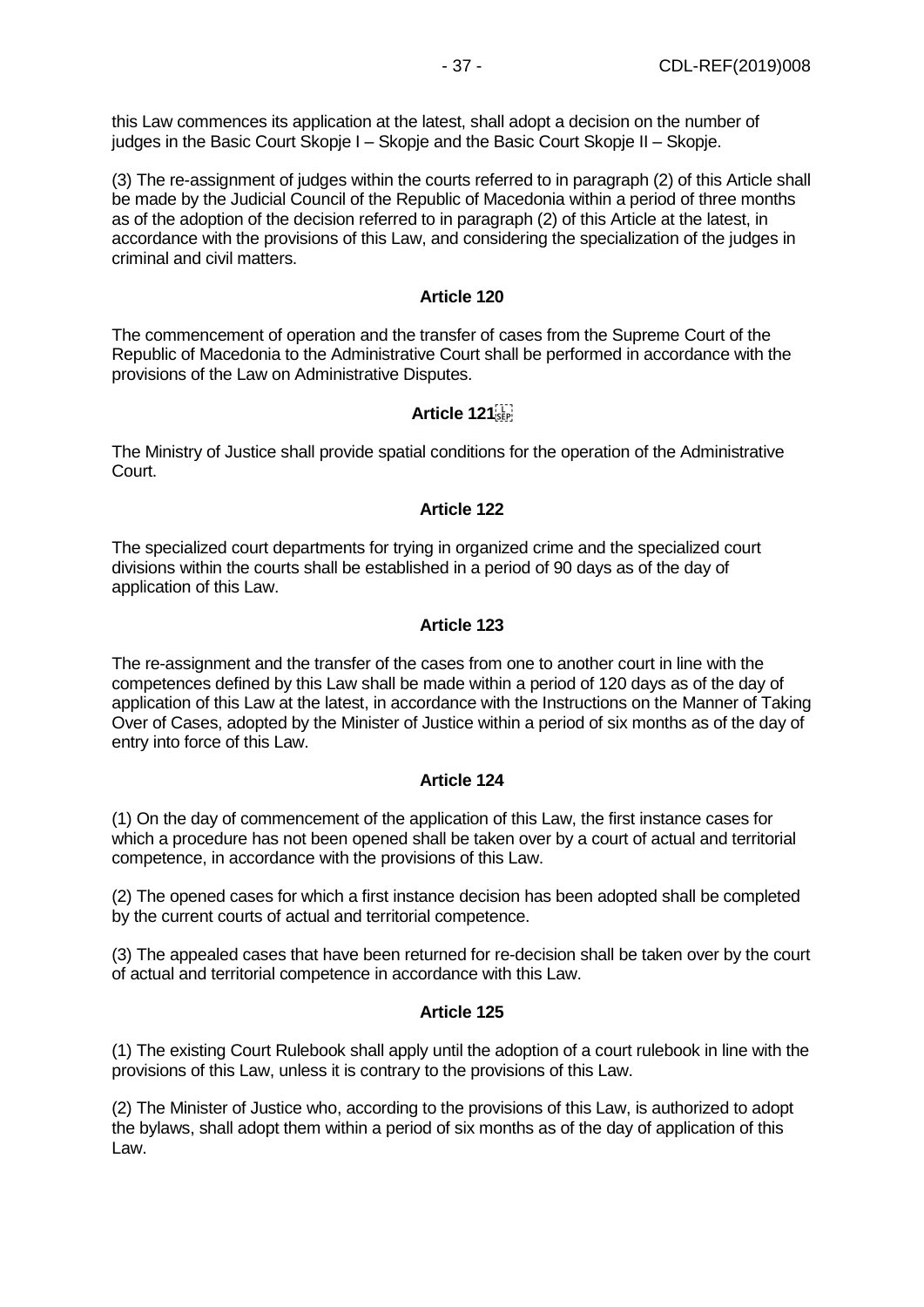(3) Until the adoption of the bylaws referred to in paragraph (2) of this Article, the bylaws adopted before the day of entry into force of this Law shall continue to apply.

## **Article 126**

(1) Before acquiring the capacity of judge candidates for the first time in accordance with the Law on the Academy for Training of Judges and Public Prosecutors, the judges in the basic courts shall be elected in accordance with the requirements referred to in Article 43 paragraph (1) of the Law on Courts ("Official Gazette of the Republic of Macedonia" nos. 36/95, 45/95 and 64/2003) and should have a working experience with established results in legal matters after passing of the judicial exam of more than three years.

(2) In a period of three years as of the day of the first acquisition of the capacity of judge candidates in accordance with the Law on the Academy for Training of Judges and Public Prosecutors, the Judicial Council shall fill in 50% of the established vacant positions for judges in the basic courts with persons who meet the requirements for a basic court judge in accordance with paragraph 1 of this Article and who have not attended the initial training in the Academy for Training of Judges and Public Prosecutors.

#### **Article 127**

As of the day of application of this Law, the Law on Courts ("Official Gazette of the Republic of Macedonia" nos. 36/95, 45/95 and 64/2003) shall cease to be valid, except the provisions of Article 43 paragraph (1) of the referred Law which shall cease to be valid after the expiry of the time period determined in Article 126 of this Law.

#### **Article 128**

This Law shall enter into force on the eight day as of the day of its publication in the "Official Gazette of the Republic of Macedonia" and shall apply as of 1 January 2007.

## **PROVISIONS OF OTHER LAW**

Law Amending the Law on Courts ("Official Gazette of the Republic of Macedonia" no. 150/2010): SEP

#### Article 45

The fulfillment of the requirement for ensuring minimum 8 GPA for a law graduate who has completed a four-year higher education in law or a law graduate who has acquired 300 credits according to the European Credit Transfer System (ECTS), having minimum 8 GPA in each of the two cycles of the university studies, or who holds a validated diploma for acquired 300 credits from a foreign law faculty as referred to in Article 15 paragraph (2) line 1 of this Law, the obligation for submission of internationally recognized certificate for foreign language referred to in Article 15 paragraph (4) line 1 of this Law and the requirement for conducting integrity and psychological tests referred to in Article 15 paragraph (4) line 3 of this Law shall apply as of 1 July 2013. The special requirements for election of a judge in the basic courts referred to in Article 17 paragraph (1) line 1 of this Law shall commence to apply as of 1 January 2013. the period from 1 January 2012 to 1 January 2013, the Judicial Council of the Republic of Macedonia shall fill in 50% of the established vacant positions for judges in the basic courts with persons who fulfill the requirements in accordance with Article 45 of the Law on Courts ("Official Gazette of the Republic of Macedonia" nos. 58/2006 and 35/2008), who have not attended the initial training in the Academy for Judges and Public Prosecutors and who have working experience with established results in legal matters after passing the judicial exam of more than three years. The special requirements for election of a judge in the courts of appeal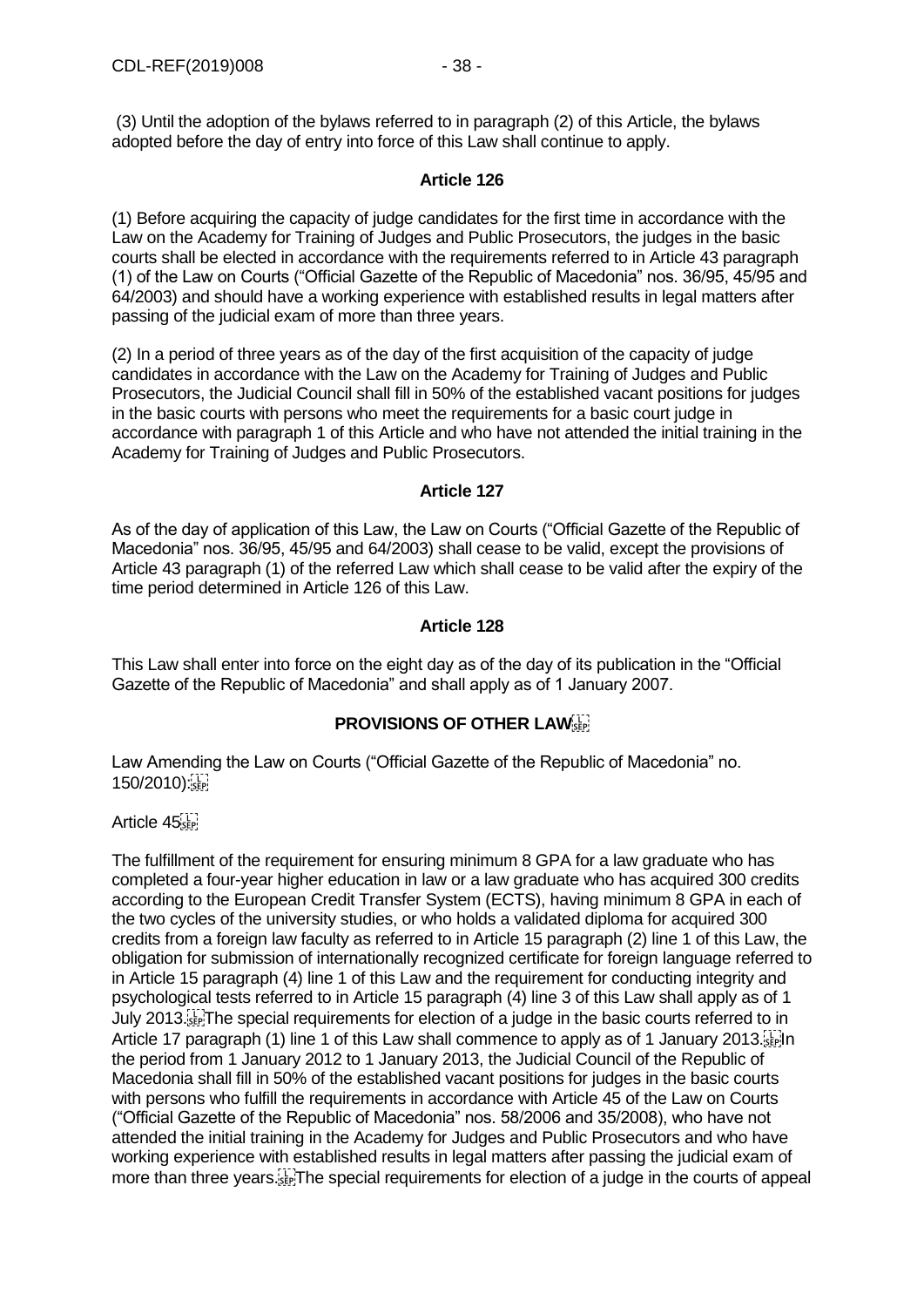and the Supreme Court of the Republic of Macedonia referred to in Article 17 paragraph (1) lines 2 and 3 of this Law shall apply as of 1 July 2013.

# Article 46

The fulfillment of the requirement for ensuring minimum 8 GPA referred to in Article 15 paragraph (2) line 1 of this Law and the requirement for knowledge of a foreign language referred to in Article 14 paragraph (4) line 1 of this Law shall not apply to candidates for judges who have been admitted and who have completed the initial training in the Academy for Judges and Public Prosecutors ("Official Gazette of the Republic of Macedonia" no. 88/2010) and to judges elected before commencement of the application of this Law.

# $E_{\text{SEP}}$ Article 47 $E_{\text{SEP}}$

The fulfillment of the requirement for higher education for election of a lay judge referred to in Article 19 paragraph (1) of this Law shall apply as of 1 January 2016. Until the application of the requirement referred to in Article 19 paragraph (1) of this Law related to paragraph (1) of this Article, preference in the election of lay judges shall be given to the candidates with completed higher education.

## Article 48

The Higher Administrative Court shall commence its operation in accordance with the provisions on the Law on Administrative Disputes. The general requirements for election of judges referred to in Article 45 of the Law on Courts ("Official Gazette of the Republic of Macedonia" nos. 58/2006 and 35/2008) and the special requirements referred to in Article 17 paragraph (2) line 2 of this Law shall apply to the first election of judges in the Higher Administrative Court.

#### Article 49

Articles 43 and 44 of this Law shall commence their application as of the commencement of the application of the provisions of the Law Amending the Law on Court Service.

#### Article 35

The bylaws envisaged by this Law shall be adopted or complied with within six months from the day this Law enters into force.

The Supreme Court of the Republic of Macedonia will adopt a code of judicial ethics of judges and lay judges within three months from the day this Law enters into force.

Until the adoption of the Ethical code by the Supreme Court, the Ethical Code adopted by the Association of Judges of the Republic of Macedonia is in force and is obligatory for all judges in the Republic of Macedonia.

## Article 36

The working body for standardization of the procedures in the courts referred to in Article 38 of this Law shall be established within three months from the day this Law enters into force. Judicial authorities will appoint their representatives in the Council for ICT within one month from the day when the act of Article 87-a para.5 of this Law enters into force, and the constitutional session of the Council for ICT will be completed in two months from the day when the act of Article 87-a para.5 of this Law enters into force.